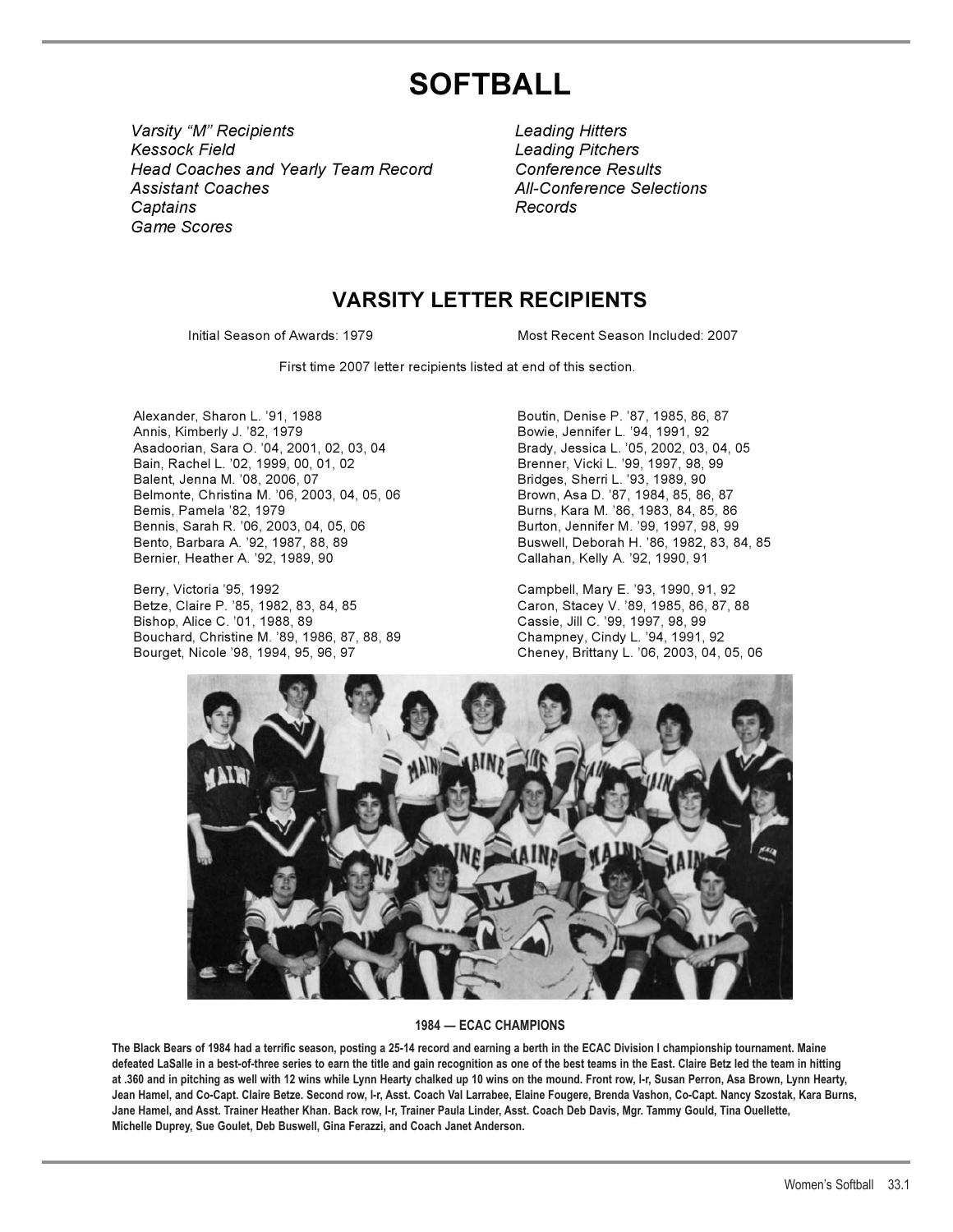# **KESSOCK FIELD**



#### **KESSOCK FIELD**

**The home of Maine's softball teams is Kessock Field, named in honor of Mike Kessock, a 1966 UM graduate. The field was constructed in 2001, thanks to a large contribution of monies by Mr. Kessock, who also has donated freely to a number of other UM athletic projects over the years, including the Kessock Sports Medicine facility. A first-class softball field, it was enhanced in 2006 with a number of renovations financed by Alan Joseph, father of UM player Kate Joseph. The field also was the beneficiary of a major gift by UM faculty member Kathryn Slott who financed construction of a grandstand.**

**The field's dimensions are 200 feet in left field, 220 in center, and 200 in right. The playing surface is natural grass. It includes an enclosed brick press box adjacent to home plate. The facility has hosted several America East championship tournaments.**



#### **2000 BLACK BEARS**

**Sara Jewett concluded her extraordinary career in Maine softball by hitting .409, being named MVP of America East, and selected first team, NCAA Northeast All American. In preceding seasons, she batted .354, .344 and .387. Her 2000 team won 27 of 51 games. Front row, l-r, Erin McCabe, Aliesha Rautenberg, Katie Fraser, Rachel Kelly, Amanda Stevens, and Brie Layman. Second row, l-r, Co-Capt. Carrie Green, Sara Jewett, Rachel Bain, Katie Churchill, Ashley Yuhas, and Melissa Mather. Back row, l-r, Asst. Coach Michelle Puls, Leigh Ann Hlywak, Katie Hedges, Nicole Sawyer, Karyn McMullin, Co-Capt. Erica Sobel, and Coach Deb Smith.**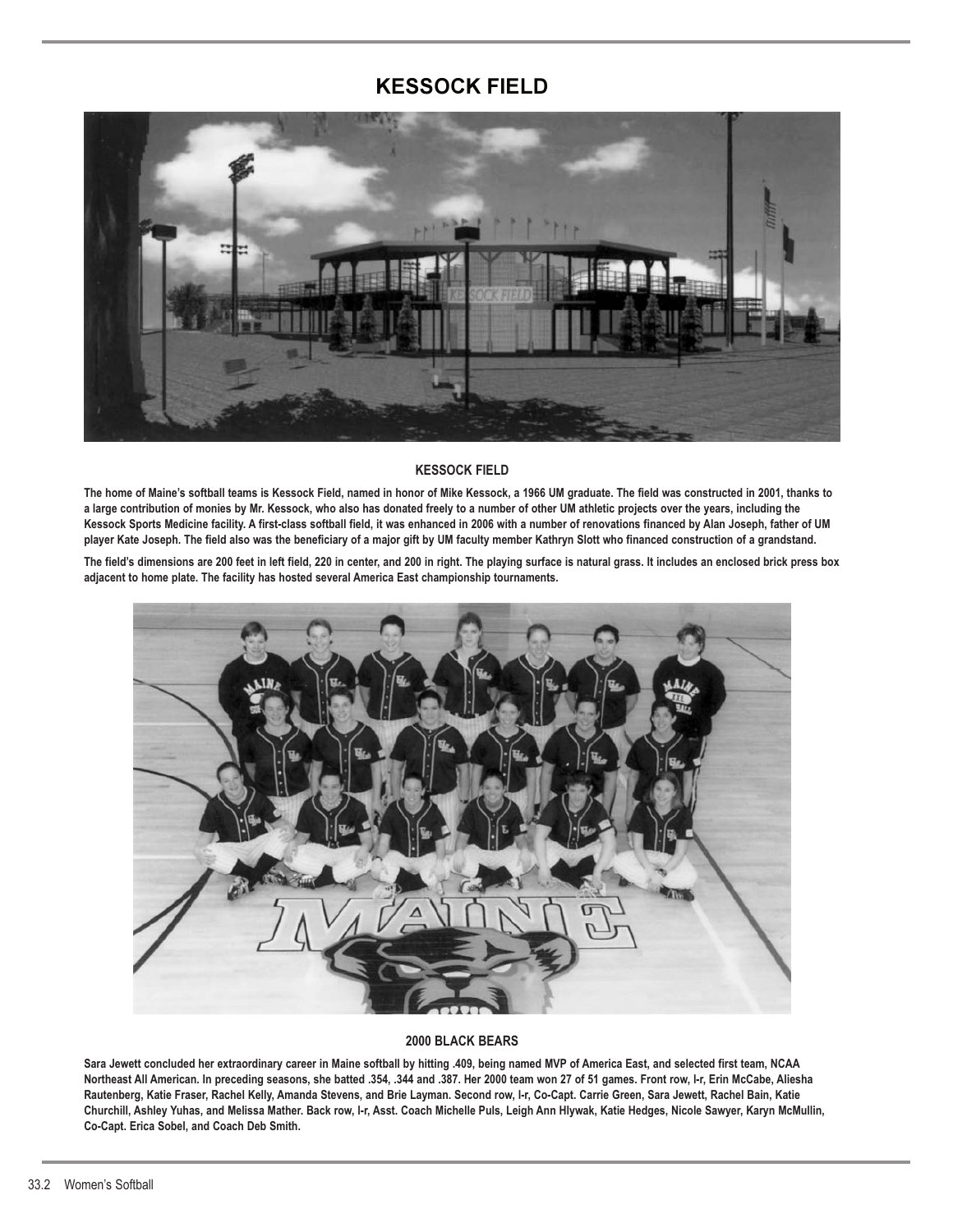Churchill, Katherine R. '02, 1999, 00, 01, 02 Leh, Karen E. '79, 1979, 80 Cormier, Beth A. '86, 1986 Leino, Susan '84, 1981, 82 Creegan, Melissa L. '98, 1995, 96, 97, 98 Letteney, Esther M. '92, 1989, 90 Delorme, Glenda '79, 1979 Libby, Tenley P. '93, 1990, 91, 92, 93 Deshane, Nancy '96, 1993, 94, 95, 96 Lyons, April '99, 1994 Doliber, Tamera R. '93, 1990 Macklin, Ethel M. '82, 1979, 80, 81, 82 Dow, Kelly '96, 1993, 94, 95, 96 Mashaw, Leah J. '90, 1987 Dulkis, Lauren '04, 2001, 03, 04, 05 Mather, Melissa J. '02, 1999, 01, 02

Emmons, Susan M. '90, 1986, 87, 88 McDunnah, Laurie '83, 1980, 81, 82 Ferazzi, Gina M. '84, 1981, 82, 83, 84 McKay, Katherine J. '02, 1999 Finke, Barbara E. '89, 1986, 87, 88, 89 McKinney, Molly E. '06, 2003, 04, 05 Forbes, Emily E. '04, 2001 Merchant, Jennifer S. '05, 2002, 03, 04, 05 Fougere, Elaine '86, 1983, 84 Methot, Cynthia C. '89, 1988, 89 Fraser, Katherine C. '01, 1998, 99, 00 Methot, Lori A. '89, 1988, 89 Gamache, Angela D. '94, 1991, 92, 93, 94 Milburn, Bonnie L. '90, 1986, 87 Gamache, Katherine '97, 1994, 95, 96, 97 Murphy, Kathryn E. '98, 1995, 96, 97, 98

Gamage, Christine A. '91, 1987, 88, 89 Myslinski, Marlene J. '92, 1989 Gamblin, Nicole '00, 1997, 98 Geary, Geraldine '80, 1979 Ouellette, Tina M. '88, 1984, 85, 87, 88 Gilbert, Erika M. '89, 1986 Patterson, Linda J. '82, 1980, 81 Gingrich, Courtney N. '09, 2006, 07 Pelletier, Andrea M. '83, 1980, 81, 82, 83 Gorman, Kristine '95, 1992, 93, 94, 95 **Perron, Susan M. '86, 1983, 84** Goulet, Suzanne C. '90, 1984, 85, 86, 87 Persson, Mary '97, 1994, 95, 96, 97 Green, Carrie E. '01, 1998, 99, 00, 01 Pinkham, Rhonda '81, 1979, 80, 81 Grimm, Dana M. '06, 2003, 04, 05, 06 Provost, Erin L. '06, 2003, 04, 05, 06

Hamel, Jane M. '85, 1982, 83, 84, 85 Pullen, Alexis L. '07, 2005, 06, 07 Hamel, Jean A. '85, 1982, 83, 84, 85 Puls, Michelle K. '98, 1995, 96, 97, 98 Hansen, Diane G. '82, 1979 Ramos, Meagan L. '06, 2005, 06 Harrington, Cynthia A. '95, 1992, 93, 94, 95 Read, Kimberly J. '93, 1989, 90, 91, 92 Harrington, Kelly '97, 1994, 95, 96, 97 Richards, Cynthia M. '82, 1980, 81, 82 Harris, Melissa A. '92, 1988, 89, 90, 91 Sam, Amra M. '91, 1990, 91 Hearty, Lynn A. '87, 1984, 85, 86, 87 Samyer, Nicole L. '00, 1997, 98, 99, 00 Hedges, Kathleen A. '00, 2000 **Schillia, Linda S. '82, 1979** Scibilia, Linda S. '82, 1979

Hersey, C. Page '86, 1983 Sherwood, Karen B. '04, 2001, 02 Higgins, Kerrie L. '87, 1984, 85, 86, 87 Shorey, Katherine D. '93, 1988 Hlywak, Leigh A. '02, 1999, 00, 01, 02 Sirois, Shannon M. '04, 2001, 02, 04 Hodson, Samantha '97, 1994, 95 Smith, Debra J. '94, 1991, 92, 93, 94 Hoskin, Janet A. '82, 1980, 81, 82 Smith, Sandra A. '95, 1993, 94, 95 Jaegge, Candace T. '04, 2001, 02, 04, 05 Sobel, Erica M. '02, 1999, 00, 01, 02 Jenkins, Raegan '95, 1992 Soule, Marguerite '07, 2004, 05, 06, 07 Jewett, Sara M. '00, 1997, 98, 99, 00 Sparaco, Susan A. '79, 1979 Jones, Susan R. '89, 1990 Steele, Kristin A. '94, 1991, 92, 93, 94

Joseph, Kate '07, 2005, 06 , 07 Steranko, Andrea D. '05, 2002 Kimball, Cheryle J. '83, 1980, 81, 82, 83 Sullivan, Stacey M. '99, 1997, 98, 99 King, Michelle R. '92, 1989 Swain, Lisa A. '94, 1991, 92, 93, 94 Kondrotas, Jocelyn L. '90, 1988, 89, 90 Szostak, Nancy M. '84, 1981, 82, 83, 84 Larabee, Valerie A. '93, 1980, 81, 82, 83 Thibeau, Kimberly M. '89, 1985, 86, 87, 88 Layman, Brieanne M. '02, 2000, 01 Tibbetts, Lindsay N. '05, 2002, 03, 04, 05 LeBlanc, Laurie '96, 1993 Vashon, Brenda L. '85, 1984, 85 Lefevre, Michelle L. '97, 1994, 95, 96, 97 Vilardo, Tara '07, 2004, 05, 06, 07

Lovell, Nicole M. '93, 1990, 91, 92, 93 Douglass, Angela J. '04, 2001 MacMichael, Dorothy S. '92, 1989, 90, 91, 92 Duprey, Michelle H. '87, 1984, 85, 86, 87 McCabe, Erin M. '03, 2000, 01 McMullin, Karyn A. '01, 1998, 99, 00 Peterson, Karen J. '81, 1979, 80 Rautenberg, Aliesha J. '02, 1999, 00, 01, 02 Sattler, Leslie J. '89, 1986, 87, 88, 89 Smith, Rebecca M. '08, 2005, 06 Stevens, Amanda J. '02, 1999, 00, 01, 03 Taylor, Nicole L. '04, 2001, 02, 03, 04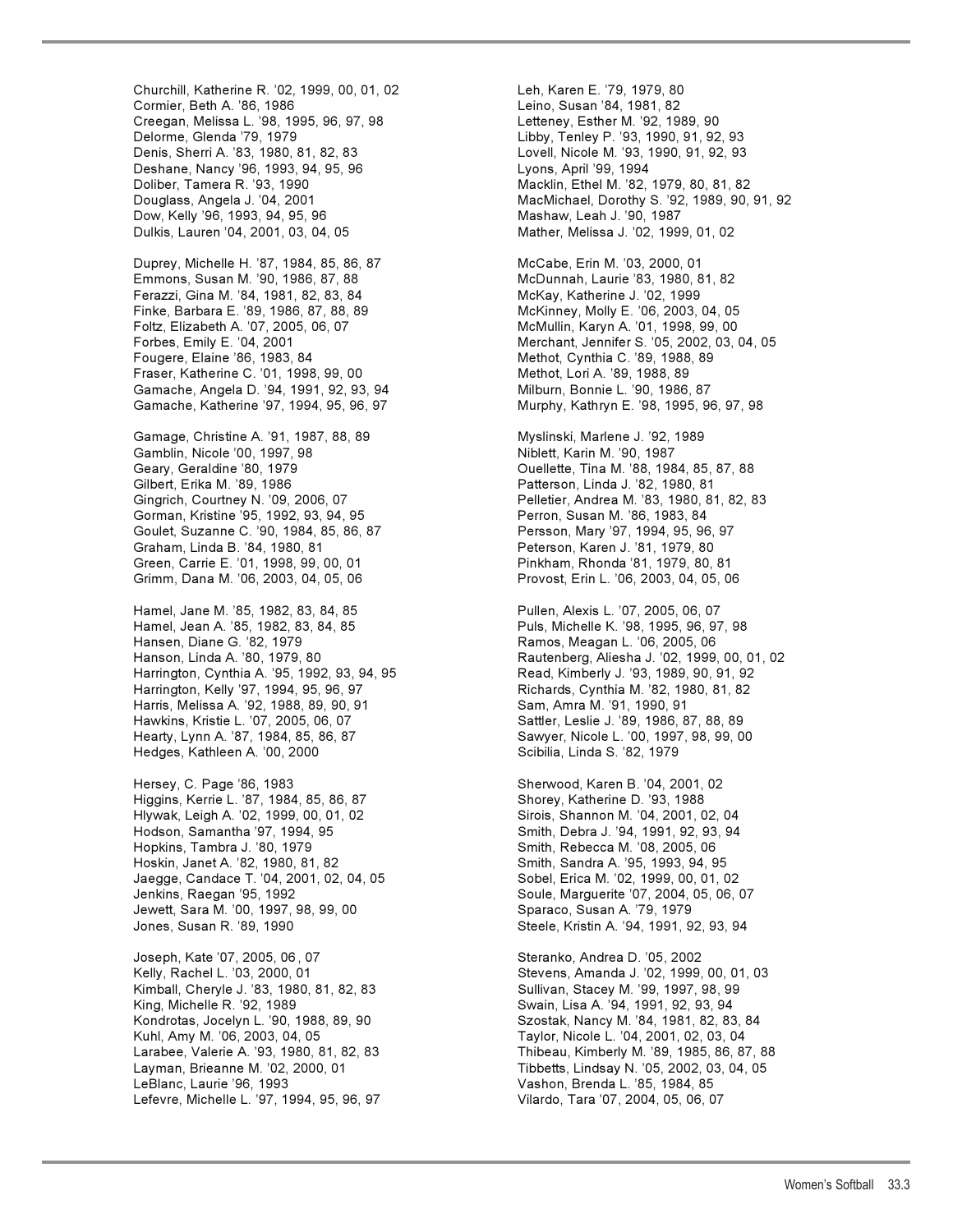Waters, Ashley N. '09, 2006, 07 Wise, Kathryn K. '80, 1979 White, Kelly L. '09, 2006

Wells, Mary K. '98, 1995, 96, 97, 98 Woodhams, Cathy L. '82, 1979, 80, 81, 82 Yuhas, Ashley L. '03, 2000, 01

#### **2007 First Time Letter Recipients**

Calvetti, Kristen E. '10 Ghazali, Jessica S. '10 Puccini, Jennifer L. '10 Corssino, Melinda L. '10 Iandoli, Erin P. '10 Iandoli, Erin P. '10 Iandoli, Erin P. '10 I<br>George, Stephanie C. '10 Iandoli, Christine N. '09 Iangler, Whitney N. '10 McGivney, Christine N. '09 Montano, Cayleigh A. '10

# **HEAD COACHES AND YEARLY TEAM RECORD**

|      | Coach              | W              | Г              | т | Pct. |
|------|--------------------|----------------|----------------|---|------|
| 1979 | Janet R. Anderson  | 8              | $\overline{c}$ | 0 | .800 |
| 1980 | Janet R. Anderson  | $\overline{7}$ | 9              | 0 | .437 |
| 1981 | Janet R. Anderson  | 8              | 7              | 0 | .533 |
| 1982 | Janet R. Anderson  | 16             | 5              | 0 | .762 |
| 1983 | Janet R. Anderson  | 10             | 8              | 0 | .556 |
| 1984 | Janet R. Anderson  | 25             | 14             | 0 | .641 |
| 1985 | Janet R. Anderson  | 13             | 19             | 0 | .406 |
| 1986 | Janet R. Anderson  | 20             | 31             | 0 | .392 |
| 1987 | Janet R. Anderson  | 29             | 16             | 0 | .644 |
| 1988 | Janet R. Anderson  | 18             | 29             | 0 | .383 |
| 1989 | Janet R. Anderson  | 23             | 26             | 0 | .469 |
| 1990 | Janet R. Anderson  | 11             | 33             | 0 | .250 |
| 1991 | Janet R. Anderson  | 22             | 24             | 0 | .478 |
| 1992 | Janet R. Anderson  | 16             | 18             | 0 | .470 |
| 1993 | Janet R. Anderson  | 23             | 13             | 0 | .639 |
| 1994 | Janet R. Anderson  | 32             | 17             | 0 | .653 |
| 1995 | Janet R. Anderson  | 23             | 28             | 0 | .451 |
| 1996 | Janet R. Anderson  | 17             | 23             | 1 | .427 |
| 1997 | Janet R. Anderson  | 23             | 19             | 0 | .548 |
| 1998 | Janet R. Anderson  | 20             | 26             | 0 | .435 |
| 1999 | Janet R. Anderson  | 26             | 17             | 0 | .605 |
| 2000 | Debra J. Smith     | 27             | 24             | 0 | .529 |
| 2001 | Debra J. Smith     | 12             | 41             | 0 | .226 |
| 2002 | Debra J. Smith     | 26             | 31             | 0 | .456 |
| 2003 | Debra J. Smith     | 26             | 22             | 0 | .542 |
| 2004 | Debra J. Smith     | 28             | 23             | 0 | .549 |
| 2005 | Michelle K. Puls   | 16             | 26             | 0 | .381 |
| 2006 | Stacey M. Sullivan | 35             | 19             | 0 | .648 |
| 2007 | Stacey M. Sullivan | 24             | 26             | 0 | .480 |
|      |                    | 584            | 590            | 1 | .497 |

# **ASSISTANT COACHES**

Davis, Deb (1980-85) Larrabee, Val (1984-85) Smith, Deb (1995-99) Deshane, Nancy (1997) McKinney, Molly (2007) Staples, Beth (1988-89) Edenfeld, Teresa (2003)

 Burton, Jen (2004) Goodrich, Kristy (2005) Peterson, Karen (1986-87) Cheney, Brittany (2007) Haritos, Lisa (1979) Puls, Michelle (2000-04) Coutts, Lynn (1990-94) Johnson, Kristin (2006) Reiss, Meghanne (2007)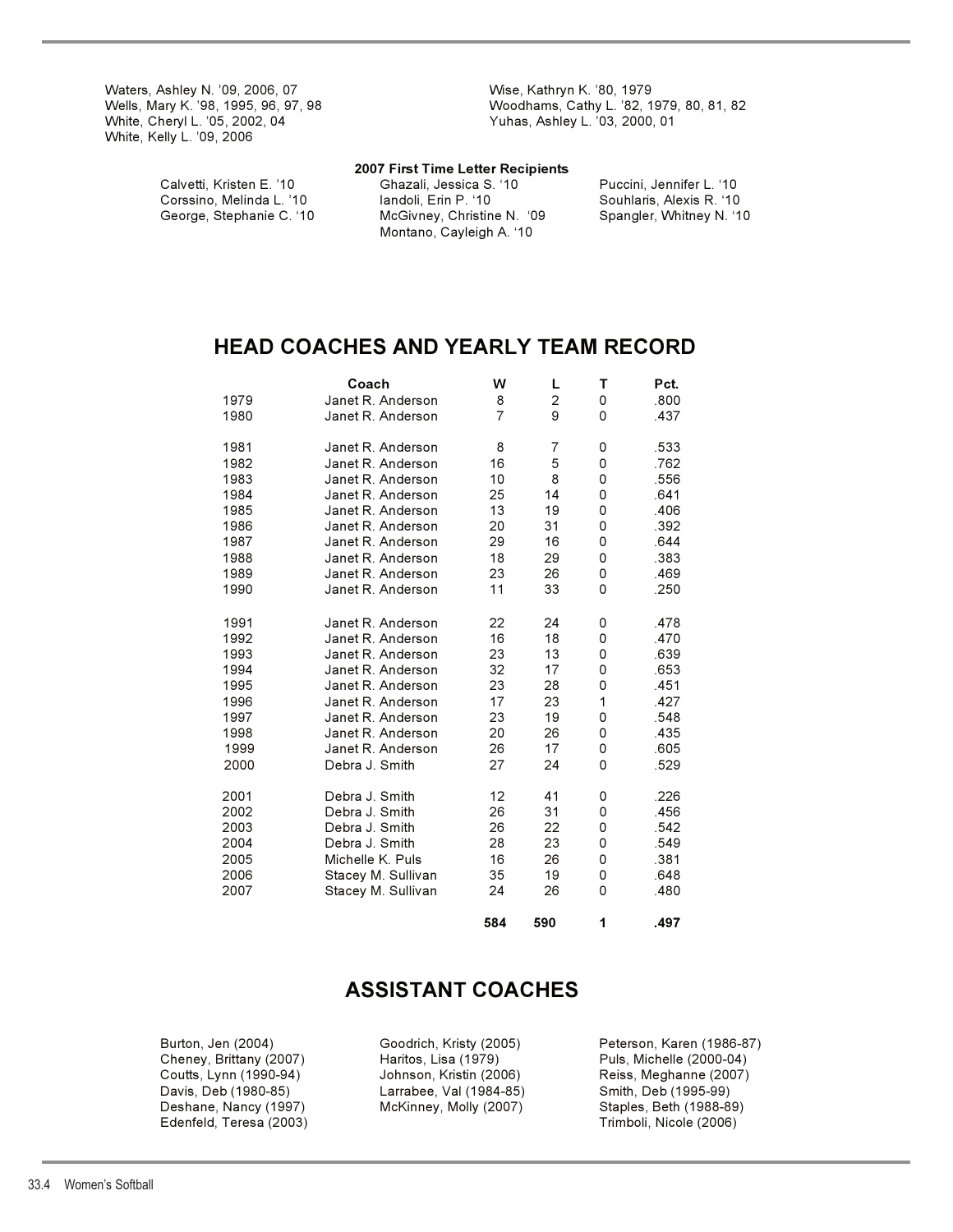# **CAPTAINS**

Asadoorian, Sara O. (2004) Grimm, Dana M. (2006) Ouellette, Tina M. (1988) Burns, Kara M. (1986) Harrington, Cynthia A. (1995)

Bennis, Sarah R. (2006) Hamel, Jane M. (1985) Pelletier, Andrea M. (1983) Betze, Claire P. (1984) Hamel, Jean A. (1985) Peterson, Karen J. (1980) Brady, Jessica L. (2004) Hanson, Linda A. (1980) Pinkham, Rhonda (1981) Burton, Jennifer M. (1999) Harrington, Kelly (1997) Rautenberg, Aliesha J. (2002) Caron, Stacey V. (1988) Harris, Melissa A. (1990, 91) Reed, Kimberly J. (1991, 92) Churchill, Katherine R. (2002) Hearty, Lynn A. (1986, 87) Sattler, Leslie J. (1989) Creegan, Melissa L. (1998) Joseph, Kate (2007) Smith, Debra J. (1993) Delorme, Glenda (1979) Kondrotas, Jocelyn L. (1990) Sobel, Erica M. (2000, 02) Dow, Kelly (1996) Larrabee, Valerie A. (1983) Sparaco, Susan A. (1979) Dulkis, Lauren (2004) Lefevre, Michelle L. (1996) Sullivan, Stacey M. (1999) Duprey, Michelle H. (1987) Leh, Karen E. (1979) Swain, Lisa A. (1994) Finke, Barbara E. (1989) Libby, Tenley P. (1993) Szostak, Nancy M. (1984) Gorman, Kristine (1995) Lovell, Nicole M. (1992, 93) Vilardo, Tara (2007) Murphy, Kathryn E. (1997, 98)

(Note: Captains not elected in 2001, 2003, 2005)

Green, Carrie E. (2000) Macklin, Ethel M. (1982) Woodhams, Cathy L. (1981, 82)



### **1993 — ANOTHER GOOD YEAR**

**Janet Anderson was named Coach of the Year in America East in 1993 by her fellow coaches after leading the Black Bears to a 23-13 record and a second place finish in the conference. Deb Smith (.423), Kristine Gorman (.417) and Lisa Swain (.417) all batted over .400 and Smith won 12 games on the mound. Kelly Dow and Kris Gorman were first team, all-conference, and Smith was MVP of the league tournament. Front row, l-r, Co-Capt. Tenley Libby, Angel Gamache, Laurie LeBlanc, and Mary Campbell. Second row, l-r, Eq. Mgr. Sharon Dupuis, Lisa Swain, Lauren Moore, Sandy Smith, Nancy Deschane, Kelly Dow, and Judy Collins. Back row, l-r, Asst. Coach Lynn Hearty Coutts, Kris Gorman, Co-Capt. Nikki Lovell, Cindy Harrington, Kristin Steele, Deb Smith, Trainer Paula Linder, and Coach Janet Anderson.**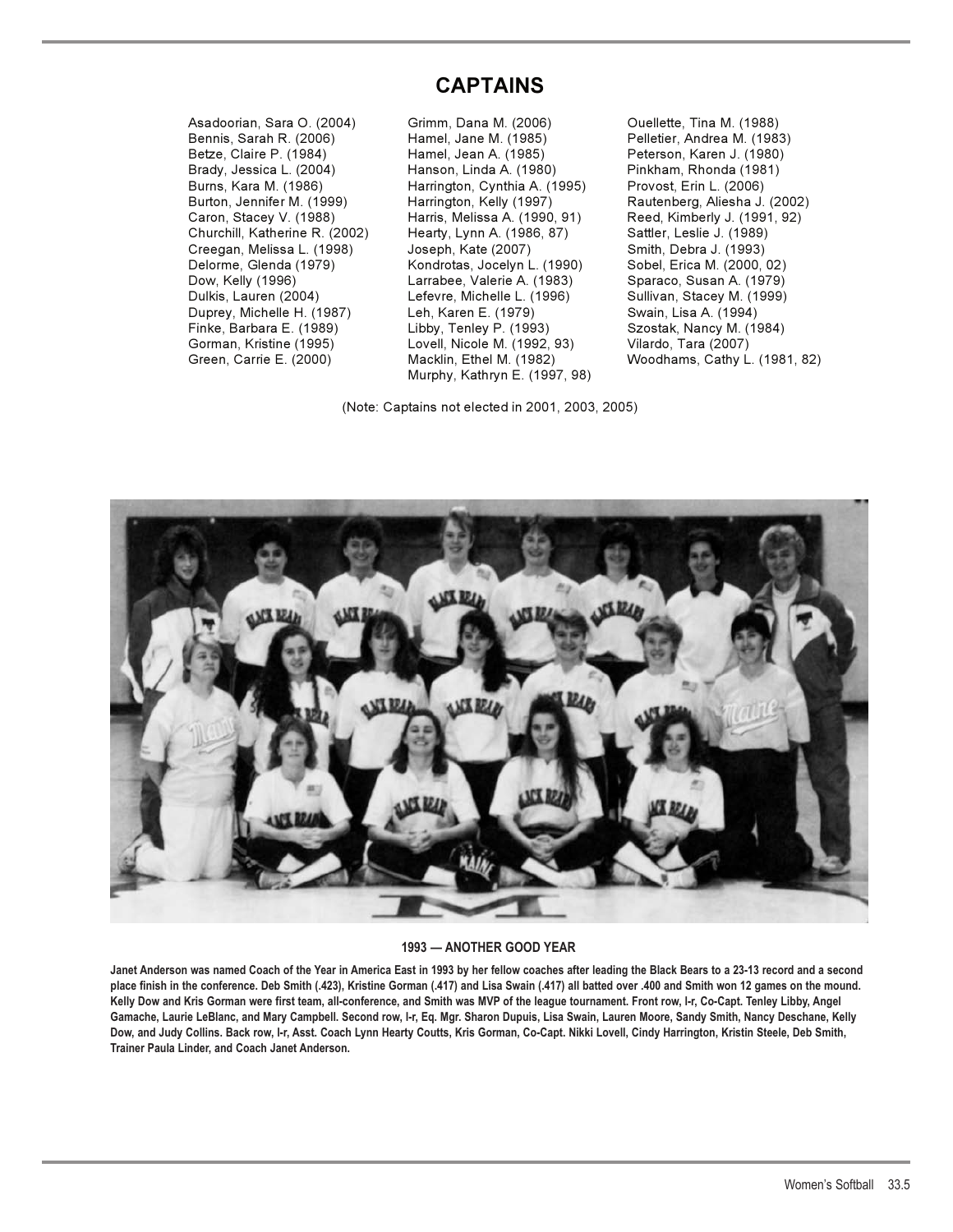# **YEAR-BY-YEAR GAME SCORES**

| 1979 (8-2)                                                                                                                                                                                                                                                                                                                                                                                            |  |
|-------------------------------------------------------------------------------------------------------------------------------------------------------------------------------------------------------------------------------------------------------------------------------------------------------------------------------------------------------------------------------------------------------|--|
| 2 Colby<br>16 Husson<br>28 St. Francis<br>16 Husson<br>20 Bates<br>2 Southern Maine<br>Southern Maine<br>6<br>11 Plymouth State<br>2 Plymouth State<br>12 <sup>2</sup><br><b>UMPI</b>                                                                                                                                                                                                                 |  |
| 1980 (7-9)<br>New Hampshire<br>0<br>0<br>Vermont<br>0 Massachusetts<br>0<br>Eastern Connecticut<br>Eastern Connecticut<br>$\overline{c}$<br>8 Husson<br>8<br>Husson<br>15<br>Thomas<br>6 Colby<br>7 Colby<br>5<br><b>UMPI</b><br>18 UMPI<br>12 Bates<br>3 Southern Maine<br>13 Bates<br>2 Southern Maine                                                                                              |  |
| 1981 (8-7)<br>33<br>Brandeis<br>5<br>Harvard<br>11<br>Harvard<br>0 Hartford<br>4 Eastern Connecticut<br>Eastern Connecticut<br>0<br>Southern Maine<br>10<br>14 Colby<br>8<br>Oswego State<br>1<br>Vermont<br>8 Bowdoin<br>5<br><b>USCGA</b><br><b>USCGA</b><br>3<br>3<br>Colby<br>3<br>St. Joseph's/ME                                                                                                |  |
| 1982 (16-5)<br>3<br>Vermont<br>$\overline{\mathbf{4}}$<br>Vermont<br>0<br>Sacred Heart<br>0<br>Sacred Heart<br>5<br><b>USCGA</b><br><b>USCGA</b><br>8<br>4<br>Stonehill<br>6<br>Bowdoin<br>12 <sup>2</sup><br>Husson<br>10 <sub>1</sub><br>Husson<br>3<br>Bates<br>5<br><b>Plymouth State</b><br>$\overline{c}$<br><b>Plymouth State</b><br>9<br>Southern Maine<br>11<br>Southern Maine<br>5<br>Colby |  |

| 1979 (8-2)                  |                | 1982 (cont.)                        |                |   | 1984 (cont.)                       |                         |
|-----------------------------|----------------|-------------------------------------|----------------|---|------------------------------------|-------------------------|
| 2 Colby                     | 3              | 9 St. Joseph's/ME                   | 4              |   | 7 LaSalle                          | 4                       |
| 16 Husson                   | 7              | 16 St. Joseph's/ME                  | 1              |   |                                    |                         |
| 28 St. Francis              | 1              | 9 U. of New England                 | 1              |   | 1985 (13-19)                       |                         |
| 16 Husson                   | 2              | 6 Bates                             | 3              |   | 0 Quinnipiac                       | $\overline{c}$          |
| 20 Bates                    | 8              |                                     |                |   | 0 Iowa State                       | 1                       |
| 2 Southern Maine            | 0              | 1983 (10-8)                         |                |   | 4 Army                             | $\mathsf 3$             |
| 6 Southern Maine            | 0              | 0 Connecticut                       | 2              |   | 3 Indiana/Purdue                   | $\mathbf{1}$            |
| 11 Plymouth State           | 7              | 1 Connecticut                       | $\overline{2}$ |   | 5 Quinnipiac                       | 3<br>$\overline{c}$     |
| 2 Plymouth State<br>12 UMPI | 10<br>0        | 0 Eastern Connecticut               | 3<br>6         |   | 0 South Florida                    | 8                       |
|                             |                | 0 Eastern Connecticut<br>5 Hartford | 3              |   | 6 Indiana/Purdue<br>0 Sacred Heart | $\overline{7}$          |
| 1980 (7-9)                  |                | 3 Harvard                           | 5              |   | 4 C.W. Post                        | $\mathbf{1}$            |
| 0 New Hampshire             | 8              | 0 Sacred Heart                      | 5              |   | 5 Defiance College                 | 8                       |
| 0 Vermont                   | 10             | 0 Sacred Heart                      | 3              |   | 1 St. Xavier                       | $\overline{c}$          |
| 0 Massachusetts             | 12             | 19 USCGA                            | 3              |   | 1 C.W. Post                        | 3                       |
| 0 Eastern Connecticut       | 2              | 2 USCGA                             | 0              |   | 0 Nicholls State                   | 12                      |
| 2 Eastern Connecticut       | 8              | 4 Southern Maine                    | 1              |   | 9 Ohio State                       | 12                      |
| 8 Husson                    | $\overline{2}$ | 7 Southern Maine                    | 5              |   | 10 Western Illinois                | 9                       |
| 8 Husson                    | 1              | 3 Husson                            | $\overline{2}$ |   | 1 Florida A&M                      | 0                       |
| 15 Thomas                   | 9              | 3 Bates                             | 0              |   | 0 Mississippi State                | $\overline{7}$          |
| 6 Colby                     | 9              | 14 St. Joseph's/ME                  | $\overline{c}$ |   | 7 Holy Cross                       | $\overline{\mathbf{c}}$ |
| 7 Colby                     | 3              | 8 St. Joseph's/ME                   | 1              |   | 6 Holy Cross                       | $\mathbf{1}$            |
| 5 UMPI                      | 3              | 3 Bowdoin                           | 1              |   | 6 Harvard                          | $\overline{7}$          |
| 18 UMPI                     | 8              | 2 Southern Maine                    | 6              |   | 2 Connecticut                      | 3                       |
| 12 Bates                    | 13             |                                     |                |   | 0 Connecticut                      | 3                       |
| 3 Southern Maine            | 4              | 1984 (25-14)                        |                |   | 0 Connecticut                      | 5                       |
| 13 Bates                    | 0              | 4 Army                              | 6              |   | 0 Connecticut                      | $\overline{4}$          |
| 2 Southern Maine            | 3              | 0 Indiana/Purdue                    | 6              |   | 2 Bowdoin                          | $\mathbf{1}$            |
| 1981 (8-7)                  |                | 2 Acquinas<br>8 Salem College       | 0<br>0         |   | 4 Bowdoin<br>1 Colby               | 3<br>3                  |
| 33 Brandeis                 | 2              | 0 Defiance College                  | 1              |   | 5 Colby                            | $\overline{c}$          |
| 5 Harvard                   | 4              | 3 Wisconsin/Parkside                | 0              |   | 11 Husson                          | 5                       |
| 11 Harvard                  | 8              | 3 Army                              | $\overline{c}$ |   | 1 Eastern Connecticut              | 3                       |
| 0 Hartford                  | 5              | 0 Indiana/Purdue                    | 9              |   | 1 Eastern Connecticut              | 6                       |
| 4 Eastern Connecticut       | 5              | 2 Ohio State                        | 3              |   | 8 Southern Maine                   | 3                       |
| 0 Eastern Connecticut       | 5              | 5 Bloomfield State                  | $\overline{2}$ |   |                                    |                         |
| 10  Southern Maine          | 8              | 2 Bloomfield State                  | 1              |   | 1986 (20-31)                       |                         |
| 14 Colby                    | 12             | 1 Rider                             | 0              |   | 1 Penn State                       | $\overline{2}$          |
| 8 Oswego State              | 13             | 0 C.W. Post                         | 2              |   | 2 Iowa State                       | $\overline{4}$          |
| 1 Vermont                   | 8              | 1 Miami/Ohio                        | 4              |   | 3 Southwest Missouri               | 4                       |
| 8 Bowdoin                   | 1              | 0 Connecticut                       | 7              |   | 6 Monmouth                         | $\overline{c}$          |
| 5 USCGA                     | 2              | 0 Connecticut                       | $\overline{2}$ | 1 | Southwest Missouri                 | 3                       |
| 3 USCGA                     | 4              | 6 Harvard                           | $\Omega$       |   | 0 Virginia                         | 1                       |
| 3 Colby                     | 0              | 1 Providence                        | 7              |   | 7 Monmouth                         | 4                       |
| 3 St. Joseph's/ME           | 5              | 7 New Hampshire<br>5 Vermont        | 1<br>4         |   | 2 Detroit Mercy<br>0 Iowa State    | $\mathbf 1$<br>3        |
| 1982 (16-5)                 |                | 1 Massachusetts                     | $\overline{7}$ |   | 2 Virginia                         | $\mathbf{1}$            |
| 3 Vermont                   | 2              | 0 Sacred Heart                      | 5              |   | 5 Salem State                      | $\overline{7}$          |
| 4 Vermont                   | 5              | 0 Sacred Heart                      | $\overline{2}$ |   | 4 Stetson                          | 3                       |
| 0 Sacred Heart              | 5              | 7 New Hampshire                     | 6              | 3 | Massachusetts                      | $\overline{7}$          |
| 0 Sacred Heart              | 7              | 6 Bowdoin                           | 5              |   | 0 South Florida                    | 16                      |
| 5 USCGA                     | 4              | 18 Southern Maine                   | 3              |   | 0 Florida State                    | 1                       |
| 8 USCGA                     | 5              | 3 Southern Maine                    | 0              |   | 0 Florida State                    | 10                      |
| 4 Stonehill                 | 7              | 4 Vermont                           | 0              |   | 3 Western Florida                  | 4                       |
| 6 Bowdoin                   | 1              | 5 Vermont                           | 2              |   | 4 Western Florida                  | 6                       |
| 12 Husson                   | 0              | 5 Colby                             | 4              |   | 4 Western Florida                  | $\overline{7}$          |
| 10 Husson                   | 5              | 4 Colby                             | 1              |   | 4 Georgia State                    | $\overline{c}$          |
| 3 Bates                     | 0              | 4 Bates                             | 0              |   | 4 Southern Michigan                | 3                       |
| 5 Plymouth State            | 0              | 12 St. Joseph's/ME                  | 0              |   | 1 Michigan State                   | 11                      |
| 2 Plymouth State            | 4              | 12 St. Joseph's/ME                  | 0              |   | 0 Miami/Ohio                       | 1                       |
| 9 Southern Maine            | 0              | 7 Southern Maine                    | 4              | 1 | South Florida                      | 10                      |
| 11 Southern Maine           | 1              | 6 U. of New England                 | 0              |   | 1 Rhode Island                     | 6                       |
| 5 Colby<br>3 Colby          | 2<br>0         | 1 LaSalle<br>4 LaSalle              | 5<br>3         |   | 0 Rhode Island<br>0 Connecticut    | $\overline{7}$<br>2     |
|                             |                |                                     |                |   |                                    |                         |
|                             |                |                                     |                |   |                                    |                         |

|  | 2 Colby               | 3              | 9 St. Joseph's/ME     | 4              |    | 7 LaSalle             | 4                         |
|--|-----------------------|----------------|-----------------------|----------------|----|-----------------------|---------------------------|
|  | 16 Husson             | 7              | 16 St. Joseph's/ME    | 1              |    |                       |                           |
|  | 28 St. Francis        | 1              | 9 U. of New England   | 1              |    | 1985 (13-19)          |                           |
|  | 16 Husson             | 2              | 6 Bates               | 3              |    | 0 Quinnipiac          | 2                         |
|  | 20 Bates              | 8              |                       |                |    | 0 Iowa State          | 1                         |
|  |                       |                |                       |                |    |                       |                           |
|  | 2 Southern Maine      | 0              | 1983 (10-8)           |                |    | 4 Army                | 3                         |
|  | 6 Southern Maine      | 0              | 0 Connecticut         | 2              |    | 3 Indiana/Purdue      | 1                         |
|  | 11 Plymouth State     | 7              | 1 Connecticut         | $\overline{2}$ |    | 5 Quinnipiac          | 3                         |
|  | 2 Plymouth State      | 10             | 0 Eastern Connecticut | 3              |    | 0 South Florida       | $\overline{c}$            |
|  | 12 UMPI               | 0              | 0 Eastern Connecticut | 6              |    | 6 Indiana/Purdue      | 8                         |
|  |                       |                | 5 Hartford            | 3              |    | 0 Sacred Heart        | $\overline{7}$            |
|  | 1980 (7-9)            |                | 3 Harvard             | 5              |    | 4 C.W. Post           | 1                         |
|  | 0 New Hampshire       | 8              | 0 Sacred Heart        | 5              |    | 5 Defiance College    | 8                         |
|  | 0 Vermont             | 10             | 0 Sacred Heart        | 3              |    | 1 St. Xavier          | $\overline{c}$            |
|  | 0 Massachusetts       | 12             | 19 USCGA              | 3              |    | 1 C.W. Post           | $\mathbf{3}$              |
|  | 0 Eastern Connecticut | $\overline{2}$ | 2 USCGA               | 0              |    | 0 Nicholls State      | 12                        |
|  | 2 Eastern Connecticut | 8              | 4 Southern Maine      | 1              |    | 9 Ohio State          | 12                        |
|  |                       | $\overline{2}$ |                       | 5              |    |                       | 9                         |
|  | 8 Husson              |                | 7 Southern Maine      |                |    | 10 Western Illinois   |                           |
|  | 8 Husson              | 1              | 3 Husson              | 2              |    | 1 Florida A&M         | 0                         |
|  | 15 Thomas             | 9              | 3 Bates               | 0              |    | 0 Mississippi State   | $\overline{7}$            |
|  | 6 Colby               | 9              | 14 St. Joseph's/ME    | $\overline{c}$ |    | 7 Holy Cross          | $\overline{c}$            |
|  | 7 Colby               | 3              | 8 St. Joseph's/ME     | 1              |    | 6 Holy Cross          | 1                         |
|  | 5 UMPI                | 3              | 3 Bowdoin             | 1              |    | 6 Harvard             | $\overline{7}$            |
|  | 18 UMPI               | 8              | 2 Southern Maine      | 6              |    | 2 Connecticut         | $\ensuremath{\mathsf{3}}$ |
|  | 12 Bates              | 13             |                       |                |    | 0 Connecticut         | 3                         |
|  | 3  Southern Maine     | 4              | 1984 (25-14)          |                |    | 0 Connecticut         | 5                         |
|  | 13 Bates              | 0              | 4 Army                | 6              |    | 0 Connecticut         | $\overline{\mathbf{4}}$   |
|  | 2 Southern Maine      | 3              | 0 Indiana/Purdue      | 6              |    | 2 Bowdoin             | 1                         |
|  |                       |                | 2 Acquinas            | 0              |    | 4 Bowdoin             | 3                         |
|  |                       |                |                       | 0              |    |                       | $\ensuremath{\mathsf{3}}$ |
|  | 1981 (8-7)            |                | 8 Salem College       |                |    | 1 Colby               |                           |
|  | 33 Brandeis           | $\overline{c}$ | 0 Defiance College    | 1              |    | 5 Colby               | $\mathbf 2$               |
|  | 5 Harvard             | 4              | 3 Wisconsin/Parkside  | 0              |    | 11 Husson             | 5                         |
|  | 11 Harvard            | 8              | 3 Army                | 2              |    | 1 Eastern Connecticut | 3                         |
|  | 0 Hartford            | 5              | 0 Indiana/Purdue      | 9              |    | 1 Eastern Connecticut | 6                         |
|  | 4 Eastern Connecticut | 5              | 2 Ohio State          | 3              |    | 8 Southern Maine      | 3                         |
|  | 0 Eastern Connecticut | 5              | 5 Bloomfield State    | 2              |    |                       |                           |
|  | 10 Southern Maine     | 8              | 2 Bloomfield State    | 1              |    | 1986 (20-31)          |                           |
|  | 14 Colby              | 12             | 1 Rider               | 0              |    | 1 Penn State          | 2                         |
|  | 8 Oswego State        | 13             | 0 C.W. Post           | 2              |    | 2 Iowa State          | 4                         |
|  | 1 Vermont             | 8              | 1 Miami/Ohio          | 4              |    | 3 Southwest Missouri  | 4                         |
|  | 8 Bowdoin             | 1              | 0 Connecticut         | $\overline{7}$ |    | 6 Monmouth            | $\mathbf 2$               |
|  |                       | 2              |                       | 2              |    |                       | $\mathsf 3$               |
|  | 5 USCGA               |                | 0 Connecticut         |                |    | 1 Southwest Missouri  |                           |
|  | 3 USCGA               | 4              | 6 Harvard             | 0              |    | 0 Virginia            | 1                         |
|  | 3 Colby               | 0              | 1 Providence          | 7              |    | 7 Monmouth            | $\overline{4}$            |
|  | 3 St. Joseph's/ME     | 5              | 7 New Hampshire       | 1              |    | 2 Detroit Mercy       | 1                         |
|  |                       |                | 5 Vermont             | 4              |    | 0 Iowa State          | 3                         |
|  | 1982 (16-5)           |                | 1 Massachusetts       | 7              |    | 2 Virginia            | $\mathbf{1}$              |
|  | 3 Vermont             | 2              | 0 Sacred Heart        | 5              |    | 5 Salem State         | $\overline{\mathcal{I}}$  |
|  | 4 Vermont             | 5              | 0 Sacred Heart        | 2              |    | 4 Stetson             | $\mathsf 3$               |
|  | 0 Sacred Heart        | 5              | 7 New Hampshire       | 6              |    | 3 Massachusetts       | $\overline{7}$            |
|  | 0 Sacred Heart        | 7              | 6 Bowdoin             | 5              |    | 0 South Florida       | 16                        |
|  | 5 USCGA               | 4              | 18 Southern Maine     | 3              |    | 0 Florida State       | $\mathbf{1}$              |
|  | 8 USCGA               | 5              | 3 Southern Maine      | 0              |    | 0 Florida State       | 10                        |
|  |                       |                |                       |                |    |                       |                           |
|  | 4 Stonehill           | $\overline{7}$ | 4 Vermont             | 0              |    | 3 Western Florida     | 4                         |
|  | 6 Bowdoin             | 1              | 5 Vermont             | 2              |    | 4 Western Florida     | 6                         |
|  | 12 Husson             | 0              | 5 Colby               | 4              |    | 4  Western Florida    | $\overline{7}$            |
|  | 10 Husson             | 5              | 4 Colby               | 1              |    | 4 Georgia State       | $\overline{c}$            |
|  | 3 Bates               | 0              | 4 Bates               | 0              |    | 4 Southern Michigan   | 3                         |
|  | 5 Plymouth State      | 0              | 12 St. Joseph's/ME    | 0              | 1. | Michigan State        | 11                        |
|  | 2 Plymouth State      | 4              | 12 St. Joseph's/ME    | 0              |    | 0 Miami/Ohio          | 1                         |
|  | 9 Southern Maine      | 0              | 7 Southern Maine      | 4              |    | 1 South Florida       | 10                        |
|  | 11 Southern Maine     | 1              | 6 U. of New England   | 0              |    | 1 Rhode Island        | 6                         |
|  | 5 Colby               | $\overline{2}$ | 1 LaSalle             | 5              |    | 0 Rhode Island        | $\overline{7}$            |
|  |                       |                |                       |                |    |                       |                           |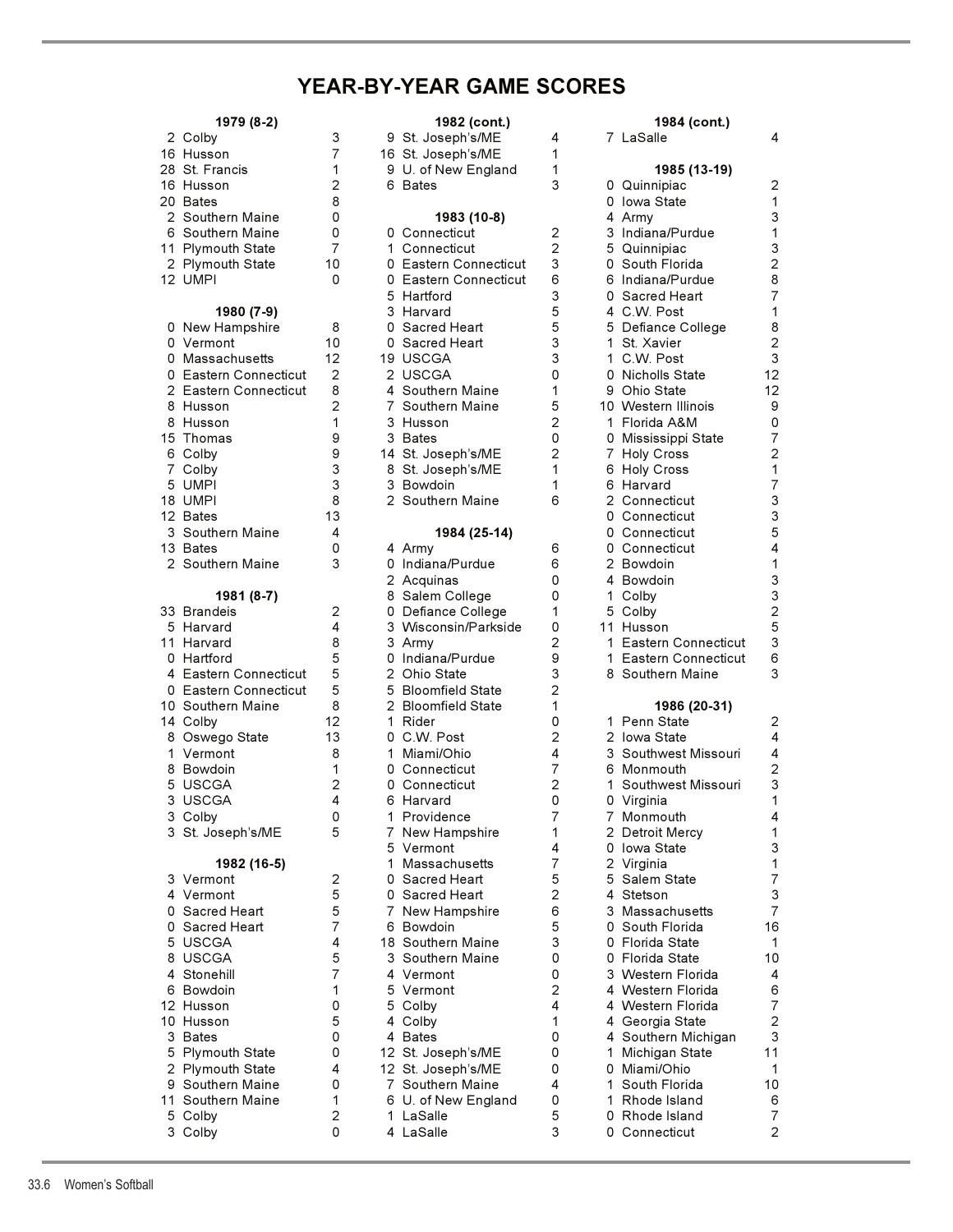| 1<br>1<br>0<br>1<br>7<br>$\overline{c}$<br>$\frac{3}{2}$<br>0<br>$\overline{7}$<br>4<br>8<br>3<br>$\overline{c}$<br>$\overline{\mathbf{c}}$<br>$\frac{3}{2}$<br>$\mathbf 1$<br>$\overline{7}$<br>1<br>1<br>3<br>1<br>1 | <b>1900 (COLIL)</b><br>Connecticut<br>Connecticut<br>Connecticut<br><b>UMass Lowell</b><br><b>UMass Lowell</b><br><b>Boston College</b><br>St. John's<br>St. John's<br>Vermont<br>Vermont<br>Vermont<br>Harvard<br>Harvard<br>Eastern Connecticut<br>Eastern Connecticut<br>Eastern Connecticut<br>Colby<br>Colby<br>Husson<br>Southern Maine<br>Cent. Connecticut<br><b>Cent. Connecticut<br/>Cent. Connecticut</b><br>Cent. Connecticut | 1 |
|------------------------------------------------------------------------------------------------------------------------------------------------------------------------------------------------------------------------|-------------------------------------------------------------------------------------------------------------------------------------------------------------------------------------------------------------------------------------------------------------------------------------------------------------------------------------------------------------------------------------------------------------------------------------------|---|
| $\overline{\mathbf{c}}$<br>$\overline{c}$<br>0<br>$\mathbf 1$<br>$\overline{4}$<br>5<br>5<br>0<br>7<br>$\overline{a}$<br>$\overline{\mathbf{c}}$<br>3<br>4<br>3<br>0                                                   | 1987 (29-16)<br>St. Francis<br>Detroit Mercy<br>Northeast Missouri<br>Rhode Island<br>Manhattan<br>St. Francis/NY<br>Rhode Island<br>South Carolina<br>Detroit Mercy<br>Northeast Missouri<br>Arizona State<br>South Florida<br>Winthrop<br>Onondaga College<br>Williams<br>2 Virginia<br>6 St. John's                                                                                                                                    | 1 |
| 5<br>6<br>5<br>7<br>7<br>15<br>$\mathbf{1}$<br>3<br>$\frac{1}{2}$<br>$\overline{7}$<br>4<br>5<br>11<br>0<br>5                                                                                                          | Southwest Missouri<br>Southwest Missouri<br>Quinnipiac<br>St. John's<br>Monmouth<br>Tennessee Tech<br>Toledo<br>North Carolina<br>South Florida<br>Cent. Connecticut<br>Cent. Connecticut<br><b>Boston College</b><br><b>Boston College</b><br>Connecticut<br>Massachusetts                                                                                                                                                               |   |
| $\overline{c}$<br>1<br>9<br>9<br>13<br>6<br>10<br>6                                                                                                                                                                    | Massachusetts<br>Eastern Connecticut<br>Eastern Connecticut<br>Bowdoin<br>Bowdoin<br>Colby<br>Colby<br>Vermont                                                                                                                                                                                                                                                                                                                            |   |

| 1986 (cont.)                                   |                                  |    | 1987 (cont.)                                   |                     |    | 1989 (cont.)                               |                           |
|------------------------------------------------|----------------------------------|----|------------------------------------------------|---------------------|----|--------------------------------------------|---------------------------|
| 1 Connecticut                                  | 3                                |    | 4 Vermont                                      | 8                   |    | 3 Illinois State                           | 4                         |
| 1 Connecticut                                  | 8                                |    | 5 Vermont                                      | 2                   |    | 0 Furman                                   | 5                         |
| 0 Connecticut                                  | $\overline{2}$                   |    | 3 Colgate                                      | 0                   |    | 2 Western Michigan                         | 4                         |
| 1 UMass Lowell                                 | 9                                |    | 11 LIU                                         | 4                   |    | 2 South Florida                            | 1                         |
| 7 UMass Lowell                                 | 11                               |    | 9 LIU                                          | 0                   |    | 6 North Carolina/Ashville                  | 0                         |
| 2 Boston College                               | 1                                |    |                                                |                     |    | 2 Princeton                                | 1<br>$\overline{c}$       |
| 3 St. John's<br>2 St. John's                   | 1<br>0                           | 1. | 1988 (18-29)<br>Detroit Mercy                  | 5                   |    | 4 St. Francis/NY<br>4 Rhode Island         | $\overline{2}$            |
| 0 Vermont                                      | 5                                |    | 1 Evansville                                   | $\overline{2}$      |    | 8 Marietta College                         | 1                         |
| 7 Vermont                                      | $\overline{2}$                   |    | 1 Evansville                                   | 4                   |    | 3 Princeton                                | 6                         |
| 4 Vermont                                      | 0                                |    | 1 Northeast Missouri                           | $\overline{2}$      |    | 1 Rhode Island                             | $\overline{7}$            |
| 8 Harvard                                      | 0                                |    | 1 Northern Kentucky                            | 0                   |    | 2 Sacred Heart                             | 6                         |
| 3 Harvard                                      | 6                                |    | 3 Western Michigan                             | $\overline{2}$      |    | 4 Rider                                    | 3                         |
| 2 Eastern Connecticut                          | 0                                |    | 0 Lock Haven State                             | 5                   |    | 1 Rutgers                                  | 3                         |
| 2 Eastern Connecticut                          | 3                                |    | 4 St. Francis/PA                               | 2                   |    | 1 Youngstown                               | 6                         |
| 3 Eastern Connecticut                          | 1                                |    | 2 Western Michigan                             | 5                   |    | 1 Michigan State                           | $\overline{7}$            |
| 2 Colby                                        | 1                                |    | 19 Fordham                                     | 0                   |    | 1 Hofstra                                  | $\overline{c}$            |
| 1 Colby                                        | 0                                |    | 2 Stetson                                      | 5                   |    | 2 Hofstra                                  | 3                         |
| 7 Husson                                       | 0                                |    | 0 Central Michigan                             | 10                  |    | 6 St. John's                               | 5                         |
| 1 Southern Maine                               | 0                                |    | 4 Winthrop                                     | 3<br>$\overline{2}$ | 1. | St. John's                                 | $\mathbf 0$<br>5          |
| 1 Cent. Connecticut<br>3 Cent. Connecticut     | 6<br>2                           |    | 9 Western Michigan<br>1 Oklahoma City          | 7                   |    | 3 Cent. Connecticut<br>0 Cent. Connecticut | $\overline{c}$            |
| 1 Cent. Connecticut                            | 3                                |    | 0 South Carolina                               | 10                  |    | 4 Harvard                                  | 5                         |
| 1 Cent. Connecticut                            | 3                                |    | 0 Northern Illinois                            | 3                   |    | 4 Harvard                                  | $\overline{c}$            |
|                                                |                                  |    | 4 Rhode Island                                 | 3                   |    | 0 Massachusetts                            | $\overline{c}$            |
| 1987 (29-16)                                   |                                  | 1. | Stephen F. Austin                              | 2                   |    | 0 Massachusetts                            | 3                         |
| 2 St. Francis                                  | 3                                |    | 4 St. Louis                                    | 6                   |    | 3 Brown                                    | $\overline{c}$            |
| 2 Detroit Mercy                                | $\overline{7}$                   |    | 3 Merrimack                                    | 6                   |    | 0 Boston College                           | $\overline{c}$            |
| 0 Northeast Missouri                           | 12                               |    | 2 Sacred Heart                                 | 1                   |    | 1 St. John's                               | 9                         |
| 1 Rhode Island                                 | 0                                |    | 0 Northeast Louisiana                          | 1                   |    | 0 Providence                               | 1                         |
| 4 Manhattan                                    | 1                                |    | 3 Northern Illinois                            | 5                   |    | 13 Thomas                                  | 8                         |
| 5 St. Francis/NY                               | 4                                |    | 0 Florida State                                | 1                   |    | 0 Eastern Connecticut                      | 3                         |
| 5 Rhode Island                                 | 0                                |    | 4 Miami/Ohio                                   | 5<br>0              |    | 8 Plymouth State                           | 6<br>$\overline{7}$       |
| 0 South Carolina<br>7 Detroit Mercy            | $\overline{c}$<br>$\overline{c}$ |    | 3 Florida A&M<br>3 Connecticut                 | 6                   |    | 0 Vermont<br>3 Vermont                     | $\mathbf 0$               |
| 2 Northeast Missouri                           | 0                                |    | 1 Connecticut                                  | 2                   |    | 11 Colby                                   | 0                         |
| 2 Arizona State                                | 3                                |    | 1 Fairfield                                    | 4                   |    | 3 Colby                                    | 0                         |
| 3 South Florida                                | 6                                |    | 5 Fairfield                                    | 1                   |    | 14 Southern Maine                          | $\overline{c}$            |
| 4 Winthrop                                     | $\overline{2}$                   |    | 2 Connecticut                                  | 3                   |    | 1 Southern Maine                           | $\overline{2}$            |
| 3 Onondaga College                             | 5                                |    | 0 Massachusetts                                | $\overline{c}$      |    |                                            |                           |
| 0 Williams                                     | 6                                |    | 9 Vermont                                      | 7                   |    | 1990 (11-33)                               |                           |
| 2 Virginia                                     | 0                                |    | 4 Vermont                                      | 6                   |    | 4 Boston U.                                | 3                         |
| 6 St. John's                                   | 5                                |    | 0 Springfield                                  | $\overline{2}$      |    | 2 Fairfield                                | 1                         |
| 5 Southwest Missouri                           | 3                                |    | 5 Springfield                                  | 4                   |    | 2 Detroit Mercy                            | 11                        |
| 6 Southwest Missouri                           | 7                                |    | 15 Bowdoin                                     | 1                   |    | 7 Valparaiso                               | 1                         |
| 5 Quinnipiac<br>7 St. John's                   | 0<br>3                           |    | 17 Bowdoin<br>1 Southern Maine                 | 0<br>$\overline{7}$ |    | 3 Valparaiso<br>1 Indiana/Purdue           | 4<br>5                    |
| 7 Monmouth                                     | 1                                |    | 7 Southern Maine                               | 5                   |    | 2 St. Joseph's                             | 4                         |
| 15 Tennessee Tech                              | 0                                |    | 3 Massachusetts                                | 6                   |    | 2 lowa                                     | 14                        |
| 1 Toledo                                       | 5                                |    | 2 Massachusetts                                | 5                   |    | 0 Indiana                                  | $\overline{7}$            |
| 3 North Carolina                               | 4                                |    | 2 Harvard                                      | 0                   | 0  | South Florida                              | 1                         |
| 2 South Florida                                | 3                                |    | 0 Boston College                               | $\overline{c}$      |    | 2 Evansville                               | 5                         |
| 7 Cent. Connecticut                            | 0                                |    | 10 Thomas                                      | 0                   |    | 2 Wayne State                              | 4                         |
| 4 Cent. Connecticut                            | 0                                |    | 11 Colby                                       | 0                   |    | 8 Army                                     | 9                         |
| 5 Boston College                               | 1                                |    |                                                |                     | 3  | Edinboro State                             | 0                         |
| 11 Boston College                              | 1                                |    | 1989 (23-26)                                   |                     |    | 4 California/PA                            | 5                         |
| 0 Connecticut                                  | 4                                |    | 4 Fairfield                                    | 3                   |    | 6 Evansville                               | 1                         |
| 5 Massachusetts                                | 6                                |    | 0 Detroit Mercy                                | 1                   |    | 0 Lock Haven State                         | 6                         |
| 2 Massachusetts                                | 9                                |    | 0 Indiana/Purdue                               | 8<br>3              |    | 2 American International                   | $\pmb{4}$                 |
| 1 Eastern Connecticut<br>9 Eastern Connecticut | 0<br>7                           |    | 2 Wilmington College<br>4 Grand Valley College | $\overline{2}$      |    | 3 St. Francis/NY<br>0 Illinois/Chicago     | $\overline{7}$<br>8       |
| 9 Bowdoin                                      | 0                                |    | 3 St. Joseph's/PA                              | 0                   |    | 2 Michigan State                           | $\ensuremath{\mathsf{3}}$ |
| 13 Bowdoin                                     | 0                                |    | 3 Western Michigan                             | $\overline{7}$      |    | 5 St. John's                               | $\overline{c}$            |
| 6 Colby                                        | 1                                |    | 4 Fairfield                                    | 1                   |    | 0 Onondoga College                         | 6                         |
| 10 Colby                                       | 6                                |    | 2 Lewis College                                | 1                   |    | 0 Virginia                                 | 4                         |
| 6 Vermont                                      | 0                                |    | 5 Northeast Missouri                           | 4                   |    | 0 Virginia                                 | 8                         |

|    | ,, ,,,,,,,             |                | 1 J J J<br>1001117        |                         |
|----|------------------------|----------------|---------------------------|-------------------------|
|    | 4 Vermont              | 8              | Illinois State<br>3       | 4                       |
|    | 5 Vermont              | $\overline{2}$ | 0 Furman                  | 5                       |
|    | 3 Colgate              | 0              | 2 Western Michigan        | 4                       |
|    |                        |                |                           |                         |
|    | <b>11 LIU</b>          | 4              | 2 South Florida           | 1                       |
|    | 9 LIU                  | 0              | 6 North Carolina/Ashville | 0                       |
|    |                        |                | 2 Princeton               | 1                       |
|    |                        |                | 4 St. Francis/NY          | $\overline{c}$          |
|    | 1988 (18-29)           |                |                           |                         |
| 1  | Detroit Mercy          | 5              | 4 Rhode Island            | $\overline{\mathbf{c}}$ |
|    | 1 Evansville           | $\overline{2}$ | 8 Marietta College        | 1                       |
|    | 1 Evansville           | 4              | 3 Princeton               | 6                       |
| 1. |                        | $\overline{2}$ | 1 Rhode Island            |                         |
|    | Northeast Missouri     |                |                           | 7                       |
|    | 1 Northern Kentucky    | 0              | 2 Sacred Heart            | 6                       |
|    | 3 Western Michigan     | $\overline{c}$ | 4 Rider                   | 3                       |
|    | 0 Lock Haven State     | 5              | 1 Rutgers                 | 3                       |
|    |                        | $\overline{2}$ |                           |                         |
|    | 4 St. Francis/PA       |                | 1 Youngstown              | 6                       |
|    | 2 Western Michigan     | 5              | 1 Michigan State          | $\overline{7}$          |
|    | 19 Fordham             | 0              | 1 Hofstra                 | $\overline{c}$          |
|    | 2 Stetson              | 5              | 2 Hofstra                 | 3                       |
|    |                        |                |                           |                         |
|    | 0 Central Michigan     | 10             | 6 St. John's              | 5                       |
|    | 4 Winthrop             | 3              | 1 St. John's              | 0                       |
|    | 9 Western Michigan     | $\overline{c}$ | 3 Cent. Connecticut       | 5                       |
|    | 1 Oklahoma City        | $\overline{7}$ | 0 Cent. Connecticut       | $\overline{\mathbf{c}}$ |
|    |                        |                |                           |                         |
|    | 0 South Carolina       | 10             | 4 Harvard                 | 5                       |
|    | 0 Northern Illinois    | 3              | 4 Harvard                 | $\overline{\mathbf{c}}$ |
|    | 4 Rhode Island         | 3              | 0 Massachusetts           | $\overline{2}$          |
| 1  | Stephen F. Austin      | $\overline{c}$ |                           | 3                       |
|    |                        |                | 0 Massachusetts           |                         |
|    | 4 St. Louis            | 6              | 3 Brown                   | $\overline{c}$          |
|    | 3 Merrimack            | 6              | 0 Boston College          | $\overline{c}$          |
|    | 2 Sacred Heart         | 1              | 1 St. John's              | 9                       |
|    |                        |                |                           |                         |
|    | 0 Northeast Louisiana  | 1              | 0 Providence              | 1                       |
|    | 3 Northern Illinois    | 5              | 13 Thomas                 | 8                       |
|    | 0 Florida State        | 1              | 0 Eastern Connecticut     | 3                       |
| 4  | Miami/Ohio             | 5              | 8 Plymouth State          | 6                       |
|    |                        |                |                           |                         |
|    | 3 Florida A&M          | 0              | 0 Vermont                 | 7                       |
|    | 3 Connecticut          | 6              | 3 Vermont                 | 0                       |
|    | 1 Connecticut          | $\overline{c}$ | 11 Colby                  | 0                       |
| 1  | Fairfield              | 4              | 3 Colby                   | 0                       |
|    |                        |                |                           |                         |
|    | 5 Fairfield            | 1              | 14 Southern Maine         | 2                       |
|    | 2 Connecticut          | 3              | 1 Southern Maine          | $\overline{c}$          |
|    | 0 Massachusetts        | $\overline{c}$ |                           |                         |
|    | 9 Vermont              | $\overline{7}$ | 1990 (11-33)              |                         |
|    |                        |                |                           |                         |
|    | 4 Vermont              | 6              | 4 Boston U.               | 3                       |
| 0  | Springfield            | $\overline{c}$ | 2 Fairfield               | 1                       |
| 5  | Springfield            | 4              | Detroit Mercy<br>11<br>2  |                         |
|    | 15 Bowdoin             |                |                           |                         |
|    |                        | 1              | 7 Valparaiso              | 1                       |
|    | 17 Bowdoin             | 0              | 3 Valparaiso              | 4                       |
| 1  | Southern Maine         | 7              | 1 Indiana/Purdue          | 5                       |
|    | 7 Southern Maine       | 5              | 2 St. Joseph's            | 4                       |
|    |                        |                |                           |                         |
|    | 3 Massachusetts        | 6              | 2 lowa                    | 14                      |
|    | 2 Massachusetts        | 5              | 0 Indiana                 | 7                       |
|    | 2 Harvard              | 0              | 0 South Florida           | 1                       |
|    |                        | 2              |                           | 5                       |
| 0  | <b>Boston College</b>  |                | 2 Evansville              |                         |
|    | 10 Thomas              | 0              | 2<br>Wayne State          | 4                       |
|    | 11 Colby               | 0              | 8 Army                    | 9                       |
|    |                        |                | 3 Edinboro State          | 0                       |
|    |                        |                |                           |                         |
|    | 1989 (23-26)           |                | 4 California/PA           | 5                       |
|    | 4 Fairfield            | 3              | 6 Evansville              | 1                       |
|    | 0 Detroit Mercy        | 1              | 0 Lock Haven State        | 6                       |
|    | 0 Indiana/Purdue       | 8              | 2 American International  | 4                       |
|    |                        |                |                           |                         |
|    | 2 Wilmington College   | 3              | 3 St. Francis/NY          | 7                       |
|    | 4 Grand Valley College | $\overline{c}$ | 0 Illinois/Chicago        | 8                       |
| 3  | St. Joseph's/PA        | 0              | 2 Michigan State          | 3                       |
|    |                        | $\overline{7}$ | 5 St. John's              | 2                       |
|    | 3 Western Michigan     |                |                           |                         |
|    | 4 Fairfield            | 1              | 0 Onondoga College        | 6                       |
|    | 2 Lewis College        | 1              | Virginia<br>0             | 4                       |
|    | 5 Northeast Missouri   | 4              | 0 Virginia                | 8                       |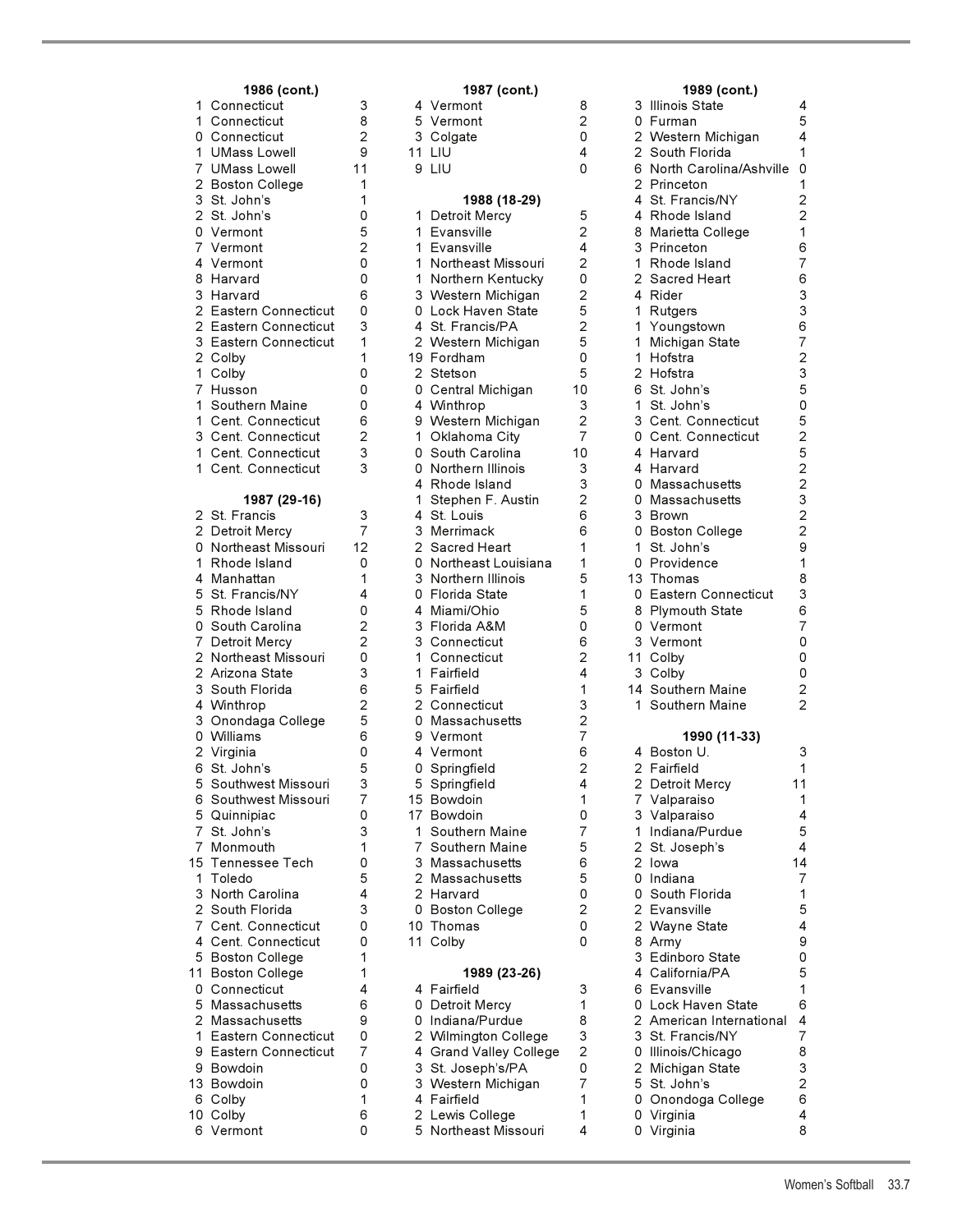# 0 Adelphia 6 Grand Valley College 0 Massachusetts 1 Eastern Connecticut 2 Cent. Connecticut 1 Brown 0 5 St. Joseph's/ME 1 6 Eastern Connecticut 5 3 Vermont 1 6 Vermont 5

|   | 1990 (cont.)                            |                |              | 1991 (cont.)               |                |    | 1993 (cont.)            |                           |
|---|-----------------------------------------|----------------|--------------|----------------------------|----------------|----|-------------------------|---------------------------|
|   | 0 Boston College                        | 1              |              | 5 Southern Maine           | 1              |    | 16 Southern Maine       | 1                         |
|   | 0 Boston College                        | 8              |              |                            |                |    | 15 Southern Maine       | 0                         |
|   | 0 Vermont                               | 14             |              | 1992 (16-18)               |                |    | 4 Hartford              | $\overline{2}$            |
|   | 3 Vermont                               | 7              |              | 1 Loyola/Baltimore         | 3              | 1. | Delaware                | 5                         |
| 1 | Massachusetts                           | 3              |              | 0 LaSalle                  | 5              |    | 4 Vermont               | 1                         |
|   | 0 Massachusetts                         | 9              |              | 3 Missouri/St. Louis       | $\overline{2}$ |    | 7 Hartford              | 0                         |
|   | 2 Brown                                 | 10             |              | 0 Saginaw Valley College 3 |                |    | 4 Delaware              | 1                         |
|   | 2 Hartford                              | 3              |              | 4 Loyola/Baltimore         | 1              |    | 3 Boston U.             | $\overline{2}$            |
|   | 2 Fairfield                             | 0              |              | 0 Valparaiso               | $\overline{2}$ |    | 1 Boston U.             | 6                         |
|   | 0 Adelphia                              | 10             |              | 3 Valparaiso               | 4              |    |                         |                           |
|   | 0 Eastern Connecticut                   | 5              |              | 8 Lake Superior State      | 1              |    | 1994 (32-17)            |                           |
|   | 0 Southern Maine                        | 1              |              | 0 Illinois/Chicago         | 2              |    | 2 Temple                | 0                         |
|   | 2 Cent. Connecticut                     | 10             | 0            | Temple                     | 3              |    | 0 Illinois/Chicago      | 6                         |
|   | 1 Cent. Connecticut                     | 4              | 1.           | Valparaiso                 | 0              | 1. | Loyola/Chicago          | 5                         |
|   | 10  Southern Maine                      | 0              |              | 8 Robert Morris            | 3              |    | 3 Indiana State         | 0                         |
|   | 5 Southern Maine                        | 1              |              | 2  Southeast Missouri      | 0              |    | 8 Valparaiso            | 4                         |
|   | 10  Boston U.                           | 4              |              | 4 Evansville               | 2              | 7  | UNC/Greensboro          | 0                         |
|   | 3 LIU                                   | 7              | 0            | Illinois/Chicago           | 3              |    | 8 Radford               | 1                         |
|   | 5 Boston U.                             | 1              | 1            | Temple                     | 3              |    | 3 Southeast Missouri    | 1                         |
|   |                                         |                | 1            | St. Francis/NY             | 8              |    | 3 Loyola/Chicago        | 6                         |
|   | 1991 (22-24)                            |                |              | 4 Evansville               | 1              |    | 7 UNC/Wilmington        | 5                         |
|   | 0 Saginaw Valley State                  | 3              | 0            | Oklahoma City              | 6              |    | 3 Valparaiso            | 5                         |
|   | 6 Grand Valley College                  | 5              |              | 3 Hofstra                  | 5              |    | 2 Detroit Mercy         | 5                         |
|   | 6 Lewis College                         | 1              |              | 0 lowa                     | 8              |    | 8 St. Louis             | 1                         |
|   | 1 Western Michigan                      | 7              |              | 7 Winthrop                 | 3              |    | 4 Campbell              | 1                         |
|   | 1 Western Michigan                      | 8              | $\mathbf{2}$ | <b>Eastern Connecticut</b> | 1              | 1. | Rider                   | 4                         |
|   | 4 Indiana/Purdue                        | $\overline{2}$ |              | 6 Eastern Connecticut      | 1              |    | 9 Wisconsin/Green Bay   | $\overline{c}$            |
|   | 5 LaSalle                               | 8              | 7            | <b>Boston College</b>      | 1              |    | 6 Army                  | 1                         |
|   | 3 Robert Morris                         | $\overline{2}$ | 0            | <b>Boston College</b>      | 5              |    | 8 Dayton                | $\mathbf 0$               |
|   | 5 South Florida                         | 7              | 0            | Boston U.                  | $\overline{2}$ |    | 3 Providence            | $\overline{c}$            |
|   | 0 Samford                               | 1              | 4            | Boston U.                  | 0              | 1. | Middle Tennessee        | 4                         |
|   | 0 Oklahoma                              | $\overline{2}$ | 0            | Drexel                     | 3              |    | 2 Bradley               | 6                         |
|   | 4 South Carolina                        | 5              | 11           | Drexel                     | 10             |    | 4 Stetson               | 5                         |
|   | 0 Creighton                             | 11             | 4            | Delaware                   | 3              |    | 4 Mercer                | 1                         |
|   | 2 Evansville                            | 1              | 5            | Delaware                   | 0              |    | 1 Notre Dame            | 3                         |
|   | 5 Valparaiso                            | 4<br>7         | 0            | Boston U.                  | 1<br>4         |    | 4 Winthrop              | 1<br>$\overline{2}$       |
|   | 0 Missouri/Rolla                        | 3              | 1.           | Drexel                     |                |    | 4 Marshall<br>7 Harvard | 3                         |
|   | 4 Findley College<br>8 Lock Haven State | 11             |              | 1993 (23-13)               |                |    | 15 Harvard              | 11                        |
|   | 5 Northern Kentucky                     | 3              |              | 0 Illinois/Chicago         | 1              |    | 1 Boston College        | $\overline{2}$            |
|   | 1 Evansville                            | 5              |              | 1 Wisconsin/Green Bay      | 6              |    | 5 Boston College        | 1                         |
|   | 3 Sacred Heart                          | 5              | 1.           | <b>Ball State</b>          | 4              |    | 3 Boston U.             | 0                         |
|   | 2 Valparaiso                            | 4              | 4            | <b>Ball State</b>          | 8              |    | 2 Boston U              | $\overline{4}$            |
|   | 2 Chapman College                       | 7              |              | 4 St. Louis                | 0              |    | 1 Cent. Connecticut     | 5                         |
|   | 4 Colgate                               | 1              |              | 0 Valparaiso               | 4              |    | 1 Cent. Connecticut     | 17                        |
|   | 2 Boston College                        | 1              |              | 2 Southeast Missouri       | 3              |    | 3 Hartford              | $\overline{c}$            |
|   | 2 Boston College                        | 1              |              | 5 Iowa State               | 3              |    | 5 Hartford              | 3                         |
|   | 0 Massachusetts                         | 6              |              | 5 UNC/Greensboro           | 4              |    | 6 Vermont               | $\ensuremath{\mathsf{3}}$ |
|   | 0 Vermont                               | 4              |              | 4 Wisconsin/Green Bay      | 3              |    | 8 Vermont               | $\mathbf 5$               |
|   | 0 Army                                  | 1              |              | 5 Loyola/Baltimore         | 4              |    | 5 Drexel                | 0                         |
|   | 7 LIU                                   | 8              |              | 8 LaSalle                  | 1              |    | 7 Drexel                | 3                         |
|   | 2 LIU                                   | 7              |              | 2 Detroit Mercy            | 5              |    | 4 Drexel                | 0                         |
|   | 0 Eastern Connecticut                   | 2              |              | 4 Princeton                | 8              |    | 0 Boston U.             | 6                         |
|   | 1 Eastern Connecticut                   | 0              |              | 16 Army                    | $\overline{2}$ |    | 4 Vermont               | $\mathsf 3$               |
|   | 0 Cent. Connecticut                     | 1              |              | 2 Princeton                | 1              |    | 3 Boston U.             | $\overline{\mathbf{c}}$   |
|   | 2 Cent. Connecticut                     | 3              |              | 10 Army                    | 0              |    | 2 Boston U.             | 0                         |
|   | 2 Boston U.                             | 1              |              | 4 Bradley                  | 2              |    | 2 Robert Morris         | 1                         |
|   | 12 Boston U.                            | 1              |              | 4 Colgate                  | 3              |    | 2 Robert Morris         | $\mathbf 1$               |
|   | 2 Providence                            | 3              |              | 2 Youngstown               | 1              |    | 0 California/Northridge | 8                         |
|   | 3 Hartford                              | 0              |              | 8 Drexel                   | 4              |    | 0 Washington            | 10                        |
|   | 1 Brown                                 | 0              |              | 2 Drexel                   | 1              |    |                         |                           |
|   | 5 St. Joseph's/ME                       | 1              |              | 11 Hartford                | 3              |    |                         |                           |
|   | 6 Eastern Connecticut                   | 5              |              | 2 Vermont                  | 1              |    |                         |                           |
|   | 3 Vermont                               | 1              |              | 3 Vermont                  | 4              |    |                         |                           |
|   | 6 Vermont                               | 5              | 0            | Boston U.                  | 1              |    |                         |                           |
|   | 7 Southern Maine                        | 6              |              | 2 Boston U.                | 3              |    |                         |                           |

# 3 Loyola/Chicago 6 1 Notre Dame 0 Washington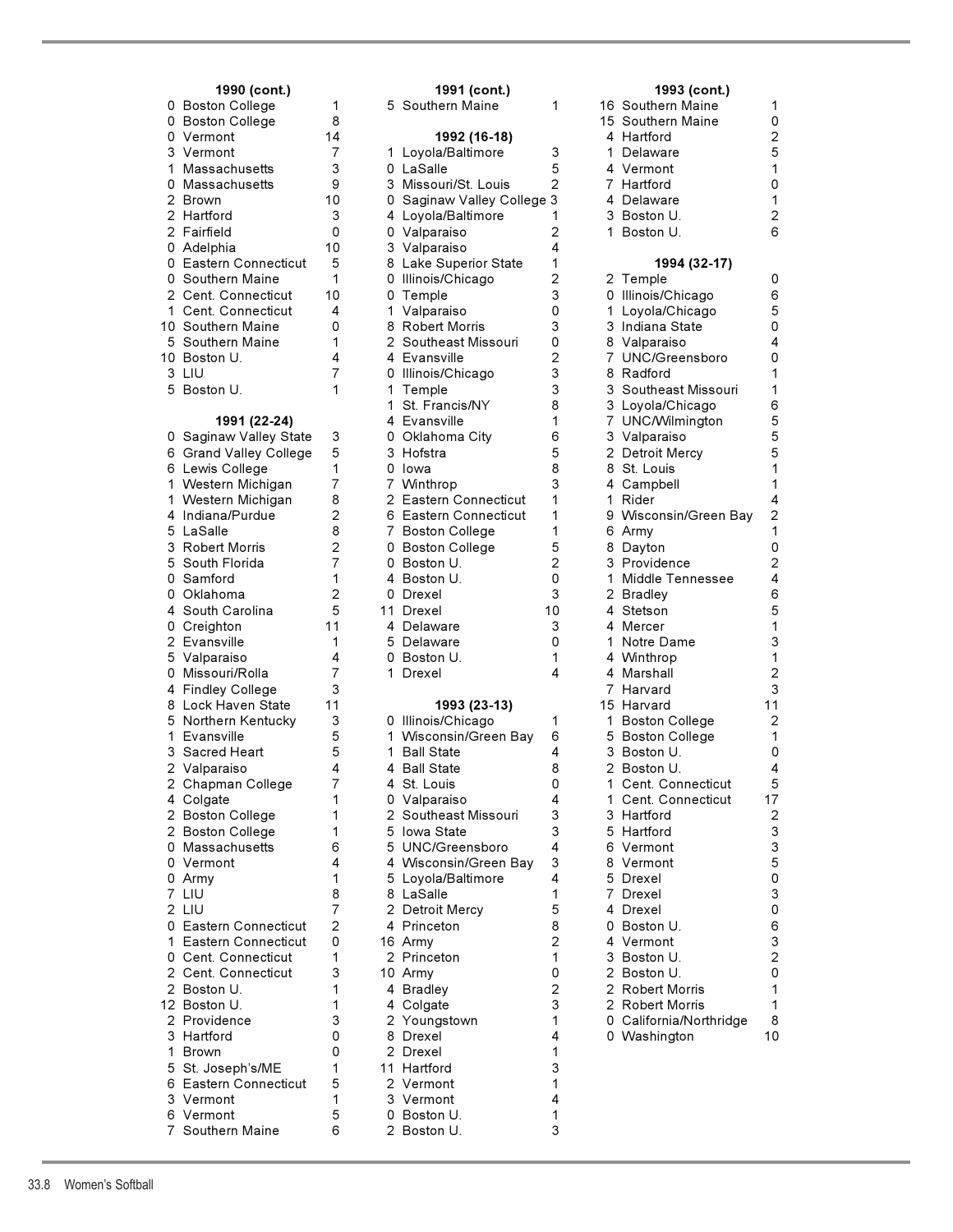| 1995 (23-28)               |                                                                                                                                                                                                                                                                 |                                                                               | 1995 (cont.)    |                                                                                                                                                                                                                                                                                                                                                                                                                                                                                                                                                                                                |                                                                                                                            | 1996 (cont.)          |                                                                                                                                                                                                                                                                                                                                                                                                                                        |  |
|----------------------------|-----------------------------------------------------------------------------------------------------------------------------------------------------------------------------------------------------------------------------------------------------------------|-------------------------------------------------------------------------------|-----------------|------------------------------------------------------------------------------------------------------------------------------------------------------------------------------------------------------------------------------------------------------------------------------------------------------------------------------------------------------------------------------------------------------------------------------------------------------------------------------------------------------------------------------------------------------------------------------------------------|----------------------------------------------------------------------------------------------------------------------------|-----------------------|----------------------------------------------------------------------------------------------------------------------------------------------------------------------------------------------------------------------------------------------------------------------------------------------------------------------------------------------------------------------------------------------------------------------------------------|--|
| 1 Creighton                | 7                                                                                                                                                                                                                                                               |                                                                               |                 | 4                                                                                                                                                                                                                                                                                                                                                                                                                                                                                                                                                                                              |                                                                                                                            |                       | 3                                                                                                                                                                                                                                                                                                                                                                                                                                      |  |
| 2 Illinois/Chicago         | 6                                                                                                                                                                                                                                                               |                                                                               |                 | 5                                                                                                                                                                                                                                                                                                                                                                                                                                                                                                                                                                                              |                                                                                                                            |                       | 3                                                                                                                                                                                                                                                                                                                                                                                                                                      |  |
| 1 Detroit Mercy            | 3                                                                                                                                                                                                                                                               |                                                                               |                 | 9                                                                                                                                                                                                                                                                                                                                                                                                                                                                                                                                                                                              |                                                                                                                            | <b>Boston College</b> | 10                                                                                                                                                                                                                                                                                                                                                                                                                                     |  |
| 1 Loyola/Chicago           | 8                                                                                                                                                                                                                                                               |                                                                               | Hartford        | 3                                                                                                                                                                                                                                                                                                                                                                                                                                                                                                                                                                                              | 1                                                                                                                          | Tennessee             | 5                                                                                                                                                                                                                                                                                                                                                                                                                                      |  |
| 4 UNC/Greensboro           | 3                                                                                                                                                                                                                                                               |                                                                               |                 | 6                                                                                                                                                                                                                                                                                                                                                                                                                                                                                                                                                                                              |                                                                                                                            | Georgia Southern      | $\overline{7}$                                                                                                                                                                                                                                                                                                                                                                                                                         |  |
| 5 Temple                   | 4                                                                                                                                                                                                                                                               |                                                                               |                 | 1                                                                                                                                                                                                                                                                                                                                                                                                                                                                                                                                                                                              |                                                                                                                            |                       | 9                                                                                                                                                                                                                                                                                                                                                                                                                                      |  |
| Southeast Missouri<br>1.   | 3                                                                                                                                                                                                                                                               |                                                                               |                 | 1                                                                                                                                                                                                                                                                                                                                                                                                                                                                                                                                                                                              |                                                                                                                            |                       | 6                                                                                                                                                                                                                                                                                                                                                                                                                                      |  |
| 4 Florida Atlantic         | 9                                                                                                                                                                                                                                                               | 1.                                                                            | St. Joseph's/ME | 0                                                                                                                                                                                                                                                                                                                                                                                                                                                                                                                                                                                              | 1                                                                                                                          |                       | $\overline{c}$                                                                                                                                                                                                                                                                                                                                                                                                                         |  |
| Indianapolis U.<br>1.      | 0                                                                                                                                                                                                                                                               |                                                                               |                 | 1                                                                                                                                                                                                                                                                                                                                                                                                                                                                                                                                                                                              | 1                                                                                                                          | Drexel                | $\overline{c}$                                                                                                                                                                                                                                                                                                                                                                                                                         |  |
| Southern Indiana<br>3      | 0                                                                                                                                                                                                                                                               |                                                                               |                 | 3                                                                                                                                                                                                                                                                                                                                                                                                                                                                                                                                                                                              | 1                                                                                                                          | Drexel                | $\mathsf 3$                                                                                                                                                                                                                                                                                                                                                                                                                            |  |
| 3<br>Stetson               | 0                                                                                                                                                                                                                                                               |                                                                               |                 | 8                                                                                                                                                                                                                                                                                                                                                                                                                                                                                                                                                                                              | 0                                                                                                                          |                       | $\mathsf 3$                                                                                                                                                                                                                                                                                                                                                                                                                            |  |
| 4 Valparaiso               | 3                                                                                                                                                                                                                                                               |                                                                               |                 | 0                                                                                                                                                                                                                                                                                                                                                                                                                                                                                                                                                                                              | 1                                                                                                                          | Boston U.             | $\overline{c}$                                                                                                                                                                                                                                                                                                                                                                                                                         |  |
| 3 UNC/Wilmington           | 4                                                                                                                                                                                                                                                               |                                                                               |                 | 1                                                                                                                                                                                                                                                                                                                                                                                                                                                                                                                                                                                              |                                                                                                                            |                       | 6                                                                                                                                                                                                                                                                                                                                                                                                                                      |  |
| 0 Wisconsin/Green Bay      | 4                                                                                                                                                                                                                                                               |                                                                               |                 |                                                                                                                                                                                                                                                                                                                                                                                                                                                                                                                                                                                                |                                                                                                                            |                       | 4                                                                                                                                                                                                                                                                                                                                                                                                                                      |  |
| 0 Providence               | 4                                                                                                                                                                                                                                                               |                                                                               |                 |                                                                                                                                                                                                                                                                                                                                                                                                                                                                                                                                                                                                |                                                                                                                            |                       | $\mathbf 2$                                                                                                                                                                                                                                                                                                                                                                                                                            |  |
| Dayton                     | 1                                                                                                                                                                                                                                                               |                                                                               |                 |                                                                                                                                                                                                                                                                                                                                                                                                                                                                                                                                                                                                |                                                                                                                            |                       | $\overline{c}$                                                                                                                                                                                                                                                                                                                                                                                                                         |  |
| 7<br>St. Louis             | 0                                                                                                                                                                                                                                                               |                                                                               | 1996 (17-23-1)  |                                                                                                                                                                                                                                                                                                                                                                                                                                                                                                                                                                                                |                                                                                                                            | Towson                | $\overline{c}$                                                                                                                                                                                                                                                                                                                                                                                                                         |  |
| <b>Morehead State</b>      | 0                                                                                                                                                                                                                                                               |                                                                               |                 | 2                                                                                                                                                                                                                                                                                                                                                                                                                                                                                                                                                                                              | 9                                                                                                                          |                       | $\mathbf{3}$                                                                                                                                                                                                                                                                                                                                                                                                                           |  |
| 2 Bloomberg State          | 5                                                                                                                                                                                                                                                               |                                                                               |                 |                                                                                                                                                                                                                                                                                                                                                                                                                                                                                                                                                                                                | 8                                                                                                                          |                       | 3                                                                                                                                                                                                                                                                                                                                                                                                                                      |  |
|                            |                                                                                                                                                                                                                                                                 |                                                                               |                 |                                                                                                                                                                                                                                                                                                                                                                                                                                                                                                                                                                                                |                                                                                                                            |                       | 1                                                                                                                                                                                                                                                                                                                                                                                                                                      |  |
| 2 Valparaiso               | 1                                                                                                                                                                                                                                                               |                                                                               |                 |                                                                                                                                                                                                                                                                                                                                                                                                                                                                                                                                                                                                |                                                                                                                            |                       | 5                                                                                                                                                                                                                                                                                                                                                                                                                                      |  |
|                            |                                                                                                                                                                                                                                                                 |                                                                               |                 |                                                                                                                                                                                                                                                                                                                                                                                                                                                                                                                                                                                                |                                                                                                                            |                       | $\overline{7}$                                                                                                                                                                                                                                                                                                                                                                                                                         |  |
|                            |                                                                                                                                                                                                                                                                 |                                                                               |                 |                                                                                                                                                                                                                                                                                                                                                                                                                                                                                                                                                                                                |                                                                                                                            |                       |                                                                                                                                                                                                                                                                                                                                                                                                                                        |  |
|                            |                                                                                                                                                                                                                                                                 |                                                                               |                 |                                                                                                                                                                                                                                                                                                                                                                                                                                                                                                                                                                                                |                                                                                                                            |                       |                                                                                                                                                                                                                                                                                                                                                                                                                                        |  |
| 4                          |                                                                                                                                                                                                                                                                 |                                                                               |                 |                                                                                                                                                                                                                                                                                                                                                                                                                                                                                                                                                                                                |                                                                                                                            |                       | 5                                                                                                                                                                                                                                                                                                                                                                                                                                      |  |
|                            |                                                                                                                                                                                                                                                                 |                                                                               |                 |                                                                                                                                                                                                                                                                                                                                                                                                                                                                                                                                                                                                |                                                                                                                            |                       | 1                                                                                                                                                                                                                                                                                                                                                                                                                                      |  |
|                            |                                                                                                                                                                                                                                                                 |                                                                               |                 |                                                                                                                                                                                                                                                                                                                                                                                                                                                                                                                                                                                                |                                                                                                                            |                       | 4                                                                                                                                                                                                                                                                                                                                                                                                                                      |  |
|                            |                                                                                                                                                                                                                                                                 |                                                                               |                 |                                                                                                                                                                                                                                                                                                                                                                                                                                                                                                                                                                                                |                                                                                                                            |                       | 3                                                                                                                                                                                                                                                                                                                                                                                                                                      |  |
| 0                          |                                                                                                                                                                                                                                                                 |                                                                               |                 |                                                                                                                                                                                                                                                                                                                                                                                                                                                                                                                                                                                                |                                                                                                                            |                       | 3                                                                                                                                                                                                                                                                                                                                                                                                                                      |  |
|                            |                                                                                                                                                                                                                                                                 |                                                                               |                 |                                                                                                                                                                                                                                                                                                                                                                                                                                                                                                                                                                                                |                                                                                                                            |                       | $\overline{c}$                                                                                                                                                                                                                                                                                                                                                                                                                         |  |
|                            |                                                                                                                                                                                                                                                                 |                                                                               |                 |                                                                                                                                                                                                                                                                                                                                                                                                                                                                                                                                                                                                |                                                                                                                            |                       | $\overline{\mathbf{c}}$                                                                                                                                                                                                                                                                                                                                                                                                                |  |
|                            |                                                                                                                                                                                                                                                                 |                                                                               |                 |                                                                                                                                                                                                                                                                                                                                                                                                                                                                                                                                                                                                |                                                                                                                            |                       | 5                                                                                                                                                                                                                                                                                                                                                                                                                                      |  |
|                            |                                                                                                                                                                                                                                                                 |                                                                               |                 |                                                                                                                                                                                                                                                                                                                                                                                                                                                                                                                                                                                                |                                                                                                                            |                       | $\overline{7}$                                                                                                                                                                                                                                                                                                                                                                                                                         |  |
|                            |                                                                                                                                                                                                                                                                 |                                                                               |                 |                                                                                                                                                                                                                                                                                                                                                                                                                                                                                                                                                                                                |                                                                                                                            |                       | $\overline{\mathbf{c}}$                                                                                                                                                                                                                                                                                                                                                                                                                |  |
|                            |                                                                                                                                                                                                                                                                 |                                                                               |                 |                                                                                                                                                                                                                                                                                                                                                                                                                                                                                                                                                                                                |                                                                                                                            |                       | 3                                                                                                                                                                                                                                                                                                                                                                                                                                      |  |
|                            |                                                                                                                                                                                                                                                                 |                                                                               |                 |                                                                                                                                                                                                                                                                                                                                                                                                                                                                                                                                                                                                |                                                                                                                            |                       | 6                                                                                                                                                                                                                                                                                                                                                                                                                                      |  |
| 1.<br>1.<br>1.<br>1.<br>3. | 0 Wayne State<br>0 Tenn./Chattanooga<br>Dartmouth<br>Rhode Island<br>Rhode Island<br>5 Boston College<br>0 Boston College<br>Georgia Southern<br>Georgia Tech<br>4 UNC/Wilmington<br>Bradley<br>Mercer<br><b>Nicholls State</b><br>Drexel<br>Drexel<br>Delaware | 8<br>1<br>0<br>4<br>3<br>3<br>10<br>1<br>8<br>0<br>2<br>0<br>6<br>3<br>4<br>0 | 1.<br>1         | 2 Delaware<br>3 Hofstra<br>2 Hofstra<br>1.<br>1 Hartford<br>3 Vermont<br>6 Vermont<br>3 St. Joseph's/Me<br>0 Boston U.<br>2 Boston U.<br>2 Vermont<br>0 Boston U.<br>3 Drexel<br>0 Hartford<br>6 UNC/Wilmington<br>0 Boston College<br>2 UNC/Greensboro<br>$\mathbf{1}$<br>Detroit Mercy<br>3 Temple<br>3 Boston College<br>7 Lewis College<br>3 Southern Illinois<br>1<br>Valparaiso<br>8 UNC/Greensboro<br>Florida Southern<br>Providence<br>8 Wisconsin/Green Bay<br>2 Southeast Missouri<br>2 Tennessee/Martin<br>4 Fairfield<br>Middle Tennessee<br>7.<br>0 Creighton<br>2 Morehead State | 2<br>5<br>3<br>3<br>3<br>$\overline{2}$<br>4<br>3<br>8<br>3<br>$\overline{2}$<br>4<br>4<br>2<br>9<br>1<br>0<br>4<br>1<br>1 | 8<br>1<br>1           | 7 Hartford<br>2 Boston College<br>1<br>9 Mercer<br>1 Hofstra<br>Hofstra<br>Boston U.<br>7 Hartford<br>12 Hartford<br>0 Vermont<br>3 Vermont<br>Towson<br>Delaware<br>3 Delaware<br>4 Vermont<br>6 Drexel<br>1997 (23-19)<br>2 Boston College<br>2 Detroit Mercy<br>2 UNC/Greensboro<br>Campbell<br>4 Boston College<br>1 Valparaiso<br>3 Detroit Mercy<br>10 Winthrop<br>2 UNC/Greenboro<br>Campbell<br>Providence<br>St. John's<br>5. |  |



### **1994 — A HISTORIC SEASON**

**Veteran Coach Janet Anderson, in 1994, became the first coach in the history of UM women's sports to lead a team to an NCAA Division One tournament. The Bears achieved that lofty distinction by winning the America East championship. Pitcher Deb Smith won three games in the final day of the tournament, a great accomplishment by any measure. She was named conference most valuable player and also MVP of the tournament. For the season, she led the team in hitting at .399 and posted a 19-8 record on the mound. Kris Gorman and Smith were both named first team, all-conference. Front row, l-r, Eq. Mgr. Sharon Dupuis, Nicole Bourget, Shelly Lefevre, April Lyons, Jaimee Watts, Katie Gamache, Angel Gamache, Co-Capt. Lisa Swain, Mary Persson, and Mgr. Judy Collins. Back row, l-r, Asst. Coach Lynn Hearty Coutts, Kris Gorman, Sam Hodson, Nancy Deshane, Cindy Harrington, Kelly Harrington, Kristin Steele, Sandy Smith, Kelly Dow, Co-Capt. Deb Smith, and Coach Janet Anderson.**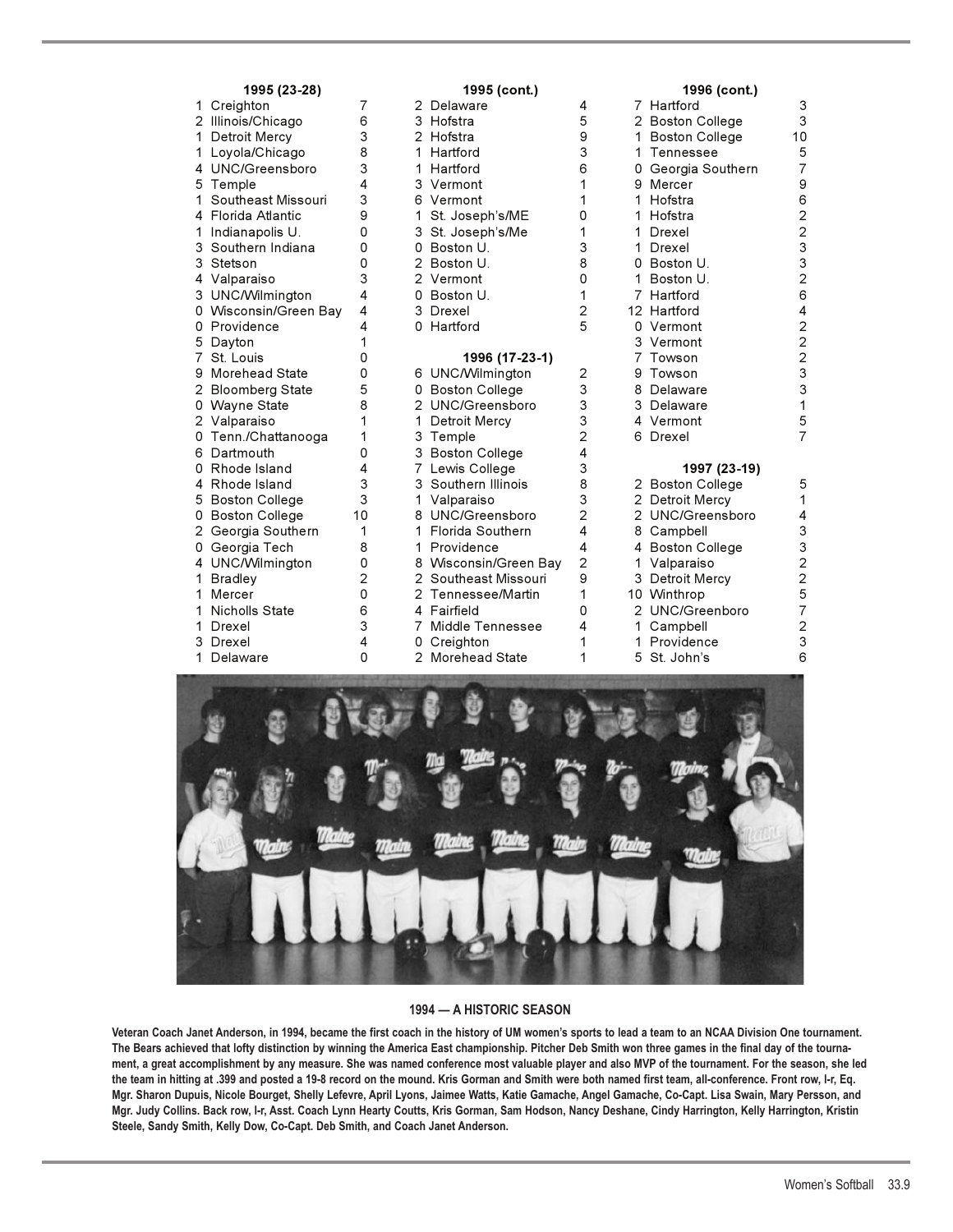|                | 1997 (cont.)                          |    |
|----------------|---------------------------------------|----|
| 5              | Temple                                |    |
| 3              | UNC/Wilmington                        |    |
|                | 3 Boston U.                           |    |
|                | 10 Rhode Island                       |    |
|                | 4 Tennessee/Martin<br>2 Providence    |    |
|                |                                       |    |
|                | $3$ LIU                               |    |
| 6              | Yale                                  |    |
|                | 4 Rider<br>0 Coastal Carolina         |    |
|                |                                       |    |
| $\overline{c}$ | 6 Virginia Tech                       |    |
| 11             | Akron<br>Virginia Tech                |    |
|                | 4 Delaware                            |    |
| $\mathbf{1}$   | Delaware                              |    |
| 14             | Towson                                |    |
|                | 15 Towson                             |    |
|                |                                       |    |
|                | 4 Vermont<br>3 Vermont<br>2 Boston U. |    |
|                |                                       |    |
|                | 6 Boston U.                           |    |
|                |                                       |    |
|                | 3 Drexel<br>2 Drexel                  |    |
|                | 2 Hofstra                             |    |
|                | 4 Hofstra                             | 1  |
| 5              | Vermont                               |    |
|                | 1 Hofstra                             |    |
|                | 5 Drexel<br>5 Vermont                 |    |
|                |                                       |    |
|                | 2 Hofstra                             |    |
|                |                                       |    |
|                | 1998 (20-26)                          |    |
| 0              | <b>Boston College</b>                 | 1  |
|                |                                       |    |
| $\mathbf{1}$   | Detroit Mercy                         |    |
| 6              | Providence                            |    |
| 0              | Detroit Mercy                         |    |
| 5              | Sacred Heart                          |    |
|                | 0 UNC/Greensboro                      |    |
| 6              | <b>Boston College</b>                 |    |
|                | 15 Providence                         |    |
|                | 6 Lewis College                       |    |
| $\overline{2}$ | 2 Mt. Olive College                   |    |
| 4              | Pennsylvania<br>LIU                   |    |
| 1              | St. John's                            | 1. |
| $\overline{7}$ | UNC/Wilmington                        |    |
| 5              | Yale                                  |    |
| $\mathbf 1$    | Virginia Tech                         |    |
| 5              | Bethune-Cookman                       |    |
| 6              | LIU                                   |    |
| $\overline{2}$ | Rutgers                               |    |
| $\mathbf{1}$   | Colgate                               |    |
| 1              | Akron                                 |    |
| 3              | Eastern Kentucky                      |    |
| 9              | UNC/Charlotte                         |    |
| $\mathbf{1}$   | Redford                               |    |
| 10             | Cal. State/Fullerton                  | 1  |
| 0              | North Carolina                        | 1  |
| 0              | <b>Butler</b>                         |    |
| 3              | Georgia Southern                      |    |
| 5              | Hofstra                               |    |
| 4              | Hofstra                               |    |
|                | Drexel<br>Drexel                      |    |
| 5<br>3<br>5    | Boston U.                             |    |

|                                     |                   |   | 1998 (cont.)                          |                     |    |                                  |                           |
|-------------------------------------|-------------------|---|---------------------------------------|---------------------|----|----------------------------------|---------------------------|
| 1997 (cont.)<br>5 Temple            | 2                 |   | 3 Hartford                            | 2                   |    | 2000 (cont.)<br>6 Rhode Island   | 3                         |
| 3 UNC/Wilmington                    | 1                 |   | 3 Hartford                            | $\overline{c}$      |    | 0 Liberty                        | 11                        |
| 3 Boston U.                         | $\overline{2}$    |   | 1 Vermont                             | 3                   |    | 3 Morehead State                 | 4                         |
| 10 Rhode Island                     | 5                 |   | 2 Vermont                             | 4                   |    | 8 George Mason                   | 0                         |
| 4 Tennessee/Martin                  | 2                 |   | 7 Colby                               | 0                   |    | 3 Quinnipiac                     | 6                         |
| 2 Providence                        | 0                 | 9 | Towson                                | 1                   |    | 5 Vermont                        | 9                         |
| 3 LIU                               | $\overline{2}$    |   | 2 Towson                              | 0                   |    | 9 Cent. Connecticut              | 1                         |
| 6 Yale                              | 5                 |   | 1 Delaware                            | $\overline{c}$      |    | 7 Youngstown                     | 1                         |
| 4 Rider                             | 6                 |   | 3 Delaware                            | $\overline{7}$      |    | 4 UMBC                           | 1                         |
| 0 Coastal Carolina                  | 5                 |   | 5 Delaware                            | 3                   |    | 2 Cornell                        | 1                         |
| 6 Virginia Tech                     | 3                 |   | 0 Hofstra                             | 4                   |    | 4 Augustana College              | 6                         |
| 2 Akron                             | 4                 |   | 1 Delaware                            | $\overline{2}$      |    | 1 Hofstra                        | 10                        |
| 11 Virginia Tech                    | 3                 |   |                                       |                     |    | 0 Hofstra                        | 10                        |
| 4 Delaware                          | 6<br>6            |   | 1999 (26-17)                          |                     |    | 2 Hofstra                        | 10                        |
| 1 Delaware<br>14 Towson             | 5                 |   | 4 St. John's<br>13 Providence         | 0<br>4              |    | 2 Hofstra<br>6 Holy Cross        | 10<br>$\overline{2}$      |
| 15 Towson                           | 2                 |   | 2 Villanova                           | 10                  |    | 4 Hartford                       | 0                         |
| 4 Vermont                           | 1                 |   | 11 St. Franics/NY                     | 4                   |    | 2 Hartford                       | $\mathbf{1}$              |
| 3 Vermont                           | 8                 |   | 9 Rollins                             | 0                   |    | 2 Hartford                       | 0                         |
| 2 Boston U.                         | 0                 |   | 1 Florida Southern                    | 8                   |    | 1 Hartford                       | 4                         |
| 6 Boston U.                         | 2                 |   | 2 St. Francis                         | 4                   |    | 1 Boston College                 | 5                         |
| 3 Drexel                            | 1                 |   | 4 UNC/Greensoboro                     | 7                   |    | 4 Boston College                 | 0                         |
| 2 Drexel                            | 4                 |   | 6 St. John's                          | 0                   |    | 3 Towson                         | 5                         |
| 2 Hofstra                           | 5                 |   | 5 UNC/Wilmington                      | 2                   | 9  | Towson                           | 6                         |
| 4 Hofstra                           | 10                |   | 1 UNC/Greensboro                      | 0                   |    | 8 Towson                         | 4                         |
| 5 Vermont                           | 0                 |   | 4 Providence                          | $\overline{2}$      |    | 1 Towson                         | 0                         |
| 1 Hofstra                           | 6                 |   | 10 Tennessee Tech                     | 2                   |    | 2 Boston U.                      | 4                         |
| 5 Drexel                            | 4                 |   | 1 LIU                                 | $\overline{2}$      |    | 4 Boston U.                      | $\overline{7}$            |
| 5 Vermont                           | 3                 |   | 1 Radford                             | 7                   |    | 1 Boston U.                      | 0                         |
| 2 Hofstra                           | 8                 |   | 19 Sacred Heart                       | 0                   |    | 0 Boston U.                      | 4                         |
|                                     |                   |   | 9 Xavier                              | 4                   |    | 13 Colby                         | 1<br>$\overline{c}$       |
| 1998 (20-26)                        | 10                |   | 6 Detroit Mercy<br>11 Bethune-Cookman | 5<br>7              | 1. | 0 Drexel<br>Drexel               | $\overline{c}$            |
| 0 Boston College<br>1 Detroit Mercy | 9                 |   | 0 Pennsylvania                        | 6                   |    | 0 Drexel                         | $\overline{c}$            |
| 6 Providence                        | $\overline{7}$    |   | 9 Quinnipiac                          | 1                   |    | 4 Drexel                         | 0                         |
| 0 Detroit Mercy                     | 4                 |   | 12 Rider                              | 4                   |    | 0 Delaware                       | 1                         |
| 5 Sacred Heart                      | 3                 |   | 5 UNC/Greensboro                      | $\overline{2}$      | 1. | Delaware                         | 3                         |
| 0 UNC/Greensboro                    | 8                 |   | 0 Colgate                             | 3                   | 1. | Delaware                         | 0                         |
| 6 Boston College                    | 4                 |   | 0 Akron                               | 3                   |    | 1 Delaware                       | 4                         |
| 15 Providence                       | $\overline{2}$    |   | 6 Radford                             | 3                   |    | 3 Husson                         | 0                         |
| 6 Lewis College                     | $\overline{7}$    |   | 0 Holy Cross                          | 3                   |    | 2 Vemont                         | 3                         |
| 2 Mt. Olive College                 | 3                 |   | 16 Holy Cross                         | 5                   |    | 3 Vermont                        | 0                         |
| 2 Pennsylvania                      | 1                 |   | 1 Towson                              | 3                   |    | 6 Vermont                        | 0                         |
| 4 LIU                               | 5                 |   | 0 Towson                              | 5                   |    | 6 Vermont                        | 0                         |
| 1 St. John's                        | 14                |   | 3 Delaware                            | 4                   |    |                                  |                           |
| 7 UNC/Wilmington                    | 4                 |   | 0 Delaware                            | 5                   |    | 2001 (12-41)                     |                           |
| 5 Yale<br>1 Virginia Tech           | 1<br>0            |   | 2 Drexel<br>1 Drexel                  | 0<br>$\overline{2}$ |    | 0 Arkansas<br>2 Texas Tech       | $\overline{c}$<br>6       |
| 5 Bethune-Cookman                   | 6                 |   | 2 Hofstra                             | 1                   |    | 0 Notre Dame                     | 8                         |
| 6 LIU                               | 1                 |   | 2 Hofstra                             | 4                   |    | 2 Texas Tech                     | 6                         |
| 2 Rutgers                           | $\overline{7}$    |   | 6 Colby                               | 0                   |    | 7 Holy Cross                     | $\mathbf 2$               |
| 1 Colgate                           | 2                 |   | 2 Boston U.                           | 1                   |    | 0 Robert Morris                  | $\mathsf 3$               |
| 1 Akron                             | $\overline{7}$    |   | 3 Boston U.                           | 1                   |    | 8 Pennsylvania                   | 5                         |
| 3 Eastern Kentucky                  | 6                 |   | 9 Hartford                            | 1                   |    | 0 Butler                         | 14                        |
| 9 UNC/Charlotte                     | 3                 |   | 4 Hartford                            | 1                   |    | 5 Fordham                        | 3                         |
| 1 Redford                           | 0                 |   | 0 Vermont                             | 1                   |    | 5 LaSalle                        | $\mathbf{1}$              |
| 10 Cal. State/Fullerton             | 12                |   | 3 Vermont                             | 0                   |    | 5 Rider                          | $\boldsymbol{9}$          |
| 0 North Carolina                    | 10                |   |                                       |                     |    | 2 Eastern Kentucky               | $\ensuremath{\mathsf{3}}$ |
| 0 Butler                            | 5                 |   | 2000 (27-24)                          |                     |    | 0 Liberty                        | 6                         |
| 3 Georgia Southern                  | 6                 |   | 4 Yale                                | 1                   |    | 4 South Florida                  | $\overline{7}$            |
| 5 Hofstra                           | 3                 |   | 8 Sacred Heart                        | 3                   |    | 0 Akron                          | $\sqrt{2}$                |
| 4 Hofstra                           | 6                 |   | 5 LaSalle                             | 1                   |    | 0 Rutgers                        | $\overline{\mathbf{4}}$   |
| 5 Drexel<br>3 Drexel                | 4<br>$\mathbf{2}$ |   | 2 Marist<br>1 Xavier                  | 4<br>5              |    | 2 Liberty<br>0 Northern Illinois | $\mathbf 5$<br>4          |
| 5 Boston U.                         | $\overline{c}$    |   | 4 Fordham                             | $\overline{2}$      |    | 1 Florida                        | 4                         |
| 0 Boston U.                         | 5                 |   | 4 Stephen F. Austin                   | 3                   |    | 0 Florida                        | $\overline{7}$            |
|                                     |                   |   |                                       |                     |    |                                  |                           |

|                         | 2000 (cont.)                              |                                                 |
|-------------------------|-------------------------------------------|-------------------------------------------------|
| 6                       | Rhode Island                              | 3                                               |
| 0<br>3                  | Liberty<br>Morehead State                 | 11<br>4                                         |
| 8                       | George Mason                              | 0                                               |
| 3                       | Quinnipiac                                | 6                                               |
| 5                       | Vermont                                   | 9                                               |
| 9                       | Cent. Connecticut                         | 1                                               |
| 7                       | Youngstown                                | 1                                               |
| 4                       | <b>UMBC</b>                               | 1                                               |
| $\overline{a}$          | Cornell                                   | 1                                               |
| 4<br>1                  | Augustana College                         | 6                                               |
| 0                       | Hofstra<br>Hofstra                        | 10<br>10                                        |
| $\overline{2}$          | Hofstra                                   | 10                                              |
| $\overline{a}$          | Hofstra                                   | 10                                              |
| 6                       | <b>Holy Cross</b>                         | 2                                               |
| 4                       | Hartford                                  | 0                                               |
| $\overline{2}$          | Hartford                                  | 1                                               |
| $\overline{c}$          | Hartford                                  | 0                                               |
| $\mathbf{1}$            | Hartford                                  | 4                                               |
| 1                       | <b>Boston College</b><br>4 Boston College | 5<br>0                                          |
| 3                       | Towson                                    | 5                                               |
| 9                       | Towson                                    | 6                                               |
| 8                       | Towson                                    | 4                                               |
| 1                       | Towson                                    | 0                                               |
| $\overline{2}$          | Boston U.                                 | 4                                               |
| 4                       | Boston U.                                 | $\overline{7}$                                  |
| 1                       | Boston U.                                 | 0                                               |
| 0<br>13                 | Boston U.<br>Colby                        | 4                                               |
| 0                       | Drexel                                    | $12201$<br>$13$                                 |
| $\mathbf{1}$            | Drexel                                    |                                                 |
| 0                       | Drexel                                    |                                                 |
| 4                       | Drexel                                    |                                                 |
| 0                       | Delaware                                  |                                                 |
| 1                       | Delaware                                  |                                                 |
| $\mathbf{1}$            | Delaware                                  | 0                                               |
| $\mathbf{1}$<br>3       | Delaware<br>Husson                        | $\begin{array}{c} 4 \\ 0 \\ 3 \\ 0 \end{array}$ |
| $\overline{c}$          | Vemont                                    |                                                 |
| 3                       | Vermont                                   |                                                 |
| 6                       | Vermont                                   | 0                                               |
| 6                       | Vermont                                   | 0                                               |
|                         |                                           |                                                 |
| 0                       | 2001 (12-41)<br>Arkansas                  | 2                                               |
| $\overline{\mathbf{c}}$ | <b>Texas Tech</b>                         |                                                 |
| 0                       | Notre Dame                                |                                                 |
| $\frac{2}{7}$           | <b>Texas Tech</b>                         | 6<br>8<br>6<br>2<br>3<br>5<br>4<br>4            |
|                         | <b>Holy Cross</b>                         |                                                 |
| 0                       | <b>Robert Morris</b>                      |                                                 |
| 8<br>0                  | Pennsylvania                              |                                                 |
|                         | <b>Butler</b><br>Fordham                  |                                                 |
| 5<br>5<br>5             | LaSalle                                   |                                                 |
|                         | Rider                                     |                                                 |
| $\overline{a}$          | Eastern Kentucky                          | 31936724544                                     |
| 0                       | Liberty                                   |                                                 |
| 4                       | South Florida                             |                                                 |
| 0                       | Akron                                     |                                                 |
| 0                       | Rutgers                                   |                                                 |
| $\overline{2}$<br>0     | Liberty<br>Northern Illinois              |                                                 |
| $\mathbf{1}$            | Florida                                   |                                                 |
| 0                       | Florida                                   | $\overline{7}$                                  |
|                         |                                           |                                                 |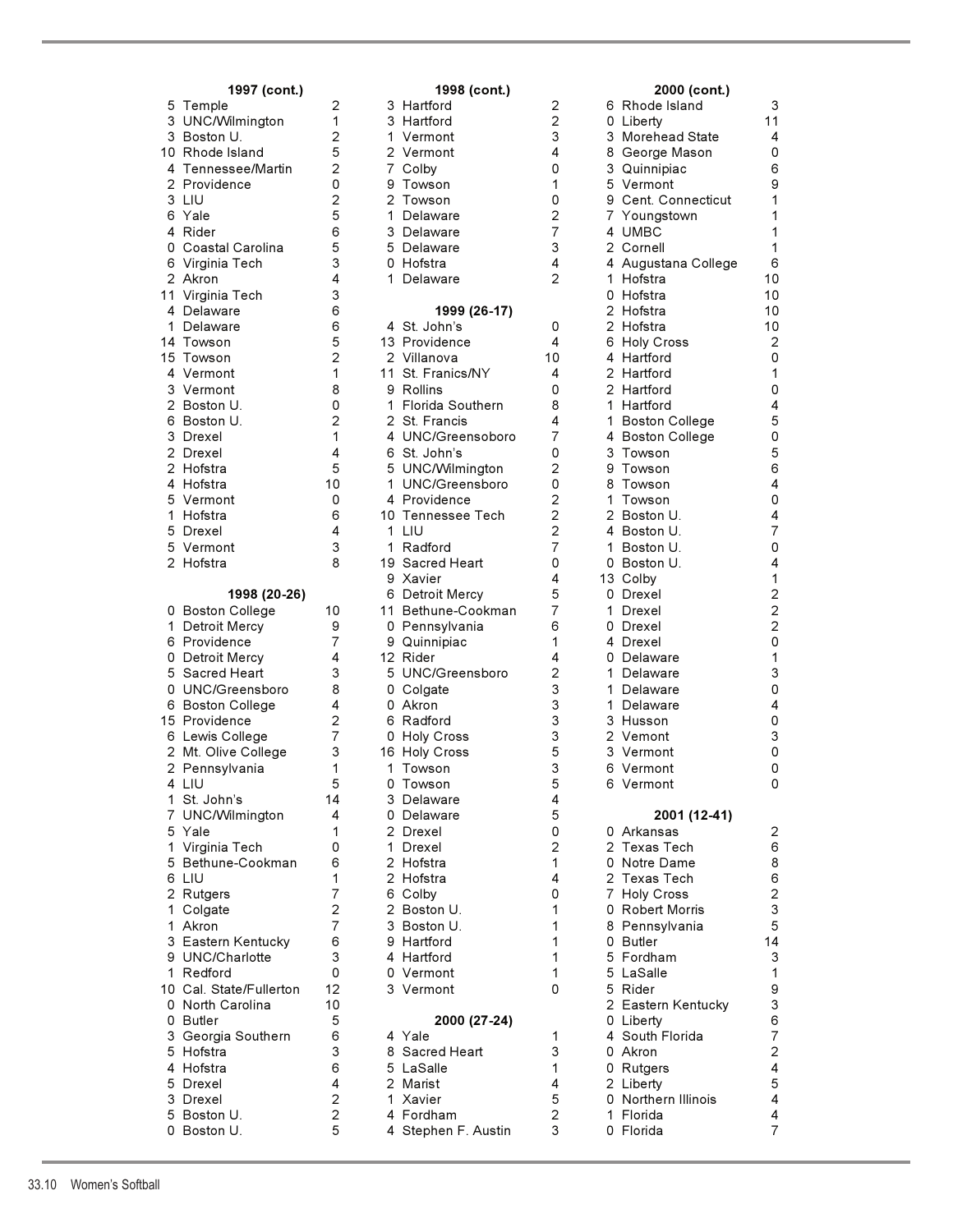

### **1987 — ECAC CHAMPIONS**

**A Janet Anderson-coached team won an ECAC championship for the second time in 1987 and set a new UM record for wins in a season with 29. The Black Bears swept the ECAC tournament, beating Colgate in the opening game and LIU twice in succeeding games. Lynn Hearty won 18 games on the mound, earning her all-New England and NCAA Northeast All-America honors. Michelle Duprey and Stacey Caron also were named all-New England. Suzanne Goulet led the Bears at the plate with a .367 average. Front row, l-r, Sue Goulet, Barbara Bento, Chris Gamage, Leslie Sattler, Stacey Caron, Asa Brown, Sue Emmons, and Kim Thibeau. Back row, l-r, Mgr. Karin Niblett, Asst. Coach Karen Peterson, Michelle Michaud, Lynn Hearty, Chris Bouchard, Tina Ouellette, Denise Boutin, Capt. Michelle Duprey, Barbara Finke, Leah Mashaw, Bonnie Milburn, Kerrie Higgins, and Coach Janet Anderson.**



#### **2003 MAINE SQUAD**

**The Black Bears in the spring of 2003 had a good record, winning 26 of 48 games and finishing third in America East. Jess Brady, who was named all-AE in all four of her UM seasons, led the team in hitting with a .354 average and Jenna Merchant won 15 games on the mount. Front row, l-r, Asst. Coach Michelle Puls, Jess Brady, Dana Grimm, Sara Asadoorian, Darlene Perry, Melissa Mather, Christina Belmonte, Lauren Dulkis, Amanda Stevens, and Lindsay Tibbetts. Back row, l-r, Asst. Coach Teresa Edenfield, Jenna Merchant, Erin Provost, Sarah Bennis, Nikki Taylor, Amy Kuhl, Brittany Cheney, Candace Jaegge, Molly McKinney, Shannon Sirois, and Coach Deb Smith. Absent: Cheryl White.**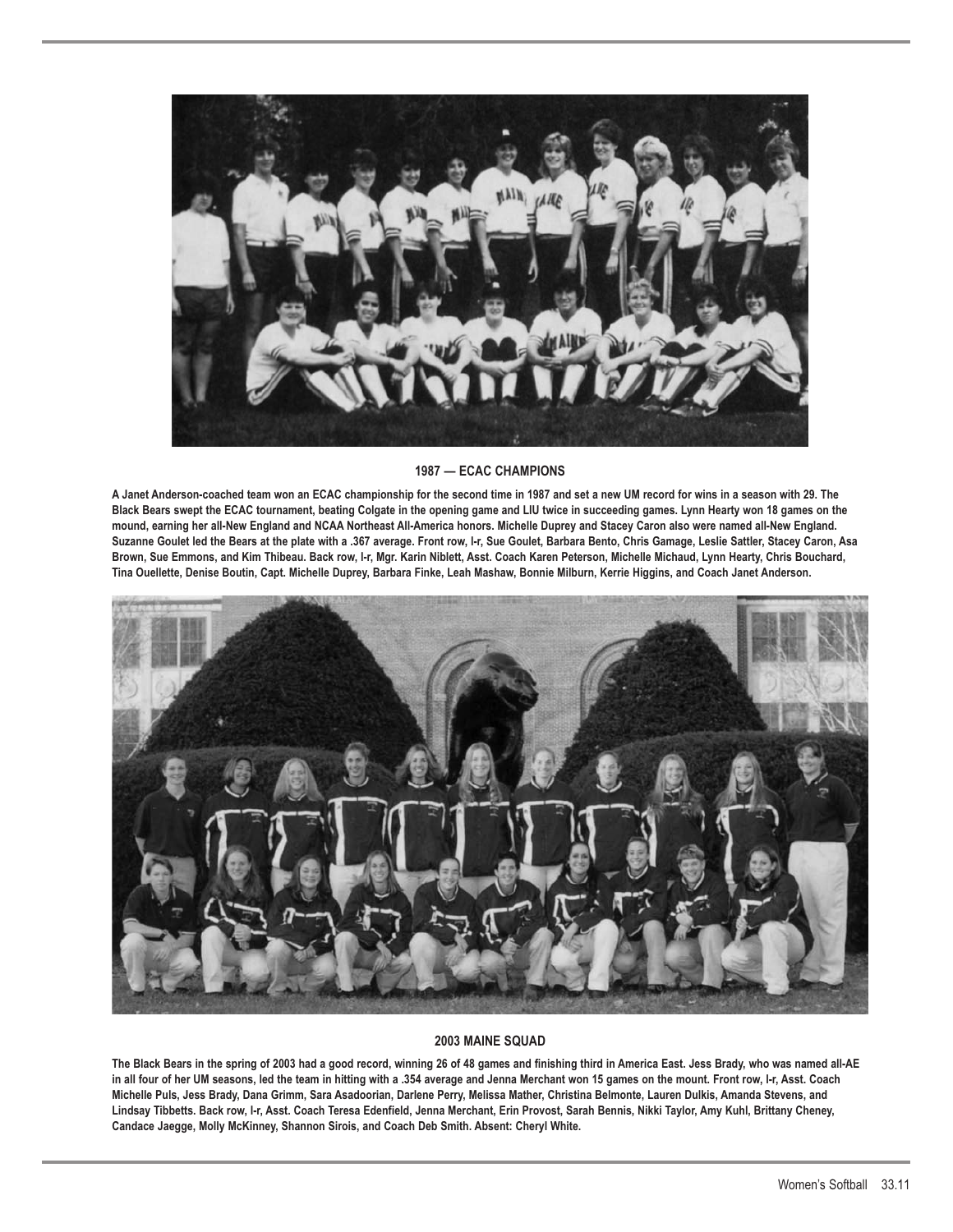| 2001 (cont.)                       |                                  |                | 2002 (cont.)                  |                                           |        | 2003 (cont.)                    |
|------------------------------------|----------------------------------|----------------|-------------------------------|-------------------------------------------|--------|---------------------------------|
| Stetson<br>1                       | 2                                |                | 0 Hartford                    | 1                                         | 3      | Binghamton                      |
| Stetson<br>1                       | 3                                |                | 5 Hartford                    | $\overline{2}$                            |        | 6 Hartford                      |
| Bethune Cookman<br>1               | 9                                |                | 0 Hartford                    | 1                                         |        | 5 Hartford                      |
| 3  Bethune Cookman                 | $\overline{2}$                   |                | 8 Vermont                     | 0                                         |        | 3 Hartford                      |
| Maryland<br>0                      | 1                                | 1              | Vermont                       | $\overline{2}$                            |        | 8 Hartford                      |
| 2 Delaware                         | 4                                | 1              | Vermont                       | 0                                         |        | 0 Albany                        |
| 0<br>Delaware<br>Delaware<br>1     | $\overline{c}$<br>$\overline{2}$ | 1.             | 3 Vermont<br>Boston U.        | 0<br>$\overline{2}$                       | 5<br>6 | <b>Stony Brook</b><br>Boston U. |
| Delaware<br>8                      | 0                                |                | 0 Boston U.                   | $\overline{2}$                            |        | 3 Yale                          |
| 0 Drexel                           | 1                                | 1              | Albany                        | $\overline{2}$                            |        | 0 Brown                         |
| 1.<br>Drexel                       | $\overline{c}$                   |                | 1 Albany                      | $\overline{c}$                            |        |                                 |
| 2 Drexel                           | 3                                |                | 3 Albany                      | $\overline{2}$                            |        | 2004 (28-23)                    |
| Drexel<br>1                        | 0                                |                | 2 Albany                      | 0                                         |        | 0 Loyola/Chicago                |
| Hartford<br>1                      | 5                                | $\overline{7}$ | Boston U.                     | 5                                         |        | 3 LaSalle                       |
| Hartford<br>0                      | 1                                |                | 0 Boston U.                   | 1                                         |        | 0 Bethune-Cookmar               |
| Hartford<br>0                      | 1                                |                | 0 Stony Brook                 | 3                                         |        | 3 East Tennessee S              |
| 2 Hartford                         | 1                                | 1              | <b>Stony Brook</b>            | 0                                         |        | 1 East Tennessee S              |
| 1.<br>Boston U.                    | 4                                | 1              | <b>Stony Brook</b>            | 0                                         |        | 5 Furman                        |
| Boston U.<br>0                     | 3                                | 1              | <b>Stony Brook</b>            | 3                                         |        | 2 Detroit Mercy                 |
| 3 Vermont                          | 4                                | 5              | Colby                         | 0                                         | 0      | Cent. Florida                   |
| 0 Vermont                          | 1                                |                | 3 Binghamton                  | $\overline{2}$                            |        | 3 Florida A&M                   |
| 0 Vermont                          | 1                                |                | 3 Binghamton                  | $\overline{2}$                            | 1.     | Creighton                       |
| 8 Vermont                          | 1                                |                | 3 Binghamton                  | 8                                         |        | 2 Evansville                    |
| 2 Bowdoin                          | 3                                | 9              | Binghamton                    | $\overline{2}$                            | 1.     | Cent. Florida                   |
| Towson<br>1                        | 3                                | 0              | Hartford                      | 1                                         |        | 2 Robert Morris                 |
| Towson<br>8<br>3<br>Towson         | 3<br>6                           |                | 0 Albany                      | 4                                         |        | 0 Evansville<br>3 Boston U.     |
| Towson<br>0                        | 5                                |                | 2003 (26-22)                  |                                           | 1      | South Florida                   |
| 5 Colby                            | $\overline{2}$                   |                | 6 Pennsylvania                | 2                                         |        | 6 Northern Illinois             |
| Hofstra<br>4                       | 1                                |                | 3 Quinnipiac                  | 1                                         |        | 7 Quinnipiac                    |
| 0 Hofstra                          | 3                                |                | 9 Austin Peay                 | 0                                         |        | 4 Pennsylvania                  |
| 4 Hofstra                          | 8                                |                | 8 Lehigh                      | 9                                         | 5      | Pennsylvania                    |
| 0 Hofstra                          | 4                                |                | 10 Niagara                    | 1                                         | 3      | Temple                          |
|                                    |                                  | 5              | George Mason                  | 6                                         |        | 2 Temple                        |
| 2002 (26-31)                       |                                  | 2              | Tennessee/Martin              | 0                                         |        | 10 St. Francis/NY               |
| East Carolina<br>0                 | 2                                |                | 3 Army                        | 6                                         |        | 3 Stony Brook                   |
| 6 George Mason                     | 5                                | 1              | <b>Bucknell</b>               | 6                                         | 0      | <b>Stony Brook</b>              |
| 0 Seton Hall                       | 4                                |                | 5 Colgate                     | $\overline{2}$                            | 7      | <b>Stony Brook</b>              |
| 6 James Madison                    | 7                                |                | 9 Rider                       | $\overline{2}$                            |        | 2 Binghamton                    |
| 3 St. John's                       | 0                                |                | 6 Lafayette                   | 0                                         |        | 2 Binghamton                    |
| 6 Indiana/Purdue/Ft. W.            | 0                                |                | 0 South Florida               | 1                                         | 1.     | Binghamton                      |
| 8 Pennsylvania                     | 0                                |                | 0 South Florida               | 4                                         |        | 6 UMBC                          |
| 1 Butler<br>1                      | 5                                |                | 5 Central Florida             | $\overline{2}$                            |        | 2 UMBC<br><b>UMBC</b>           |
| Stetson<br>13 Liberty              | 7<br>1                           |                | 0 Boston College<br>0 Cornell | $\overline{\mathbf{c}}$<br>$\overline{2}$ | 4      | 5 Massachusetts                 |
| 2 Wagner                           | 1                                |                | 1 Massachusetts               | 6                                         |        | 3 Albany                        |
| 0 Monmouth                         | 5                                | 0              | Massachusetts                 | 5                                         |        | 3 Albany                        |
| 4 Cent. Florida                    | 5                                |                | 5 Brown                       | 1                                         |        | 0 Albany                        |
| 6 Tennessee/Martin                 | 4                                |                | 0 Boston U.                   | 1                                         | 7      | Colby                           |
| 7 George Mason                     | 1                                | 0              | Boston U.                     | 12                                        | 0      | Boston U.                       |
| 0 Austin Peay                      | 1                                | 1              | Stony Brook                   | 0                                         |        | 2 Boston U.                     |
| 3 Colorado State                   | 2                                |                | 6 Stony Brook                 | $\overline{2}$                            |        | 2 Vermont                       |
| 2 Bethune-Cookman                  | 1                                | 1.             | <b>Stony Brook</b>            | 0                                         |        | 7 Vermont                       |
| 1 Bethune-Cookman                  | 0                                |                | 2 Stony Brook                 | 0                                         |        | 1 Vermont                       |
| 2 Florida State                    | 6                                |                | 2 Albany                      | 4                                         |        | 6 Hartford                      |
| 0 Florida State                    | 1                                |                | 2 Albany                      | 5                                         |        | 4 Hartford                      |
| 0 Wisconsin                        | 2                                |                | 3 Albany                      | 0                                         |        | 9 Hartford                      |
| 0 Florida                          | 6                                |                | 3 Albany                      | 5                                         |        | 1 Albany                        |
| 1 Samford                          | 3                                |                | 0 Boston U.                   | $\overline{c}$                            |        | 7 Stony Brook                   |
| 0 Florida                          | 1                                |                | 0 Boston U.                   | 3                                         |        | 2 Boston U.                     |
| 5 Samford                          | 4                                |                | 2 Vermont                     | 1                                         |        | 2 Boston U.                     |
| 0 Harvard                          | 1                                |                | 8 Vermont                     | 3                                         |        | 0 California                    |
| 3 Harvard                          | 7<br>3                           | 1.             | 3 Vermont                     | 1                                         |        | 0 lowa                          |
| 1 Massachusetts<br>2 Massachusetts | 6                                |                | Vermont<br>6 Colby            | 4<br>0                                    |        |                                 |
| 2 Hartford                         | 1                                |                | 1 Binghamton                  | $\overline{2}$                            |        |                                 |
|                                    |                                  |                |                               |                                           |        |                                 |

|    | 2001 (cont.)           |                | 2002 (cont.)                       |                              |
|----|------------------------|----------------|------------------------------------|------------------------------|
| 1  | Stetson                | 2              | 0 Hartford                         | 1                            |
| 1  | Stetson                | 3              | 5 Hartford                         | 2                            |
| 1  | Bethune Cookman        | 9              | 0 Hartford                         | 1                            |
| 3  | Bethune Cookman        | 2              | 8 Vermont                          | 0                            |
| 0  | Maryland               | 1              | 1 Vermont                          | $\overline{c}$               |
| 2  | Delaware               | 4              | 1 Vermont                          | 0                            |
| 0  | Delaware               | $\overline{2}$ | 3 Vermont                          | 0                            |
| 1  | Delaware               | 2              | 1 Boston U.                        | 2222                         |
| 8  | Delaware               | 0              | 0 Boston U.                        |                              |
| 0  | Drexel                 | 1              | 1 Albany                           |                              |
| 1  | Drexel                 | 2              | 1 Albany                           |                              |
| 2  | Drexel                 | 3              | 3 Albany                           |                              |
| 1  | Drexel                 | 0              | 2 Albany                           | 0                            |
| 1  | Hartford               | 5              | 7 Boston U.                        | 5                            |
|    | 0 Hartford             | 1              | 0 Boston U.                        | 1                            |
| 0  | Hartford               | 1              | 0 Stony Brook                      | 3                            |
| 1  | 2 Hartford             | 1              | $\mathbf{1}$<br><b>Stony Brook</b> | 0                            |
| 0  | Boston U.              | 4<br>3         | 1 Stony Brook                      | 0<br>3                       |
|    | Boston U.<br>3 Vermont | 4              | Stony Brook<br>1.                  | 0                            |
| 0  | Vermont                | 1              | 5 Colby                            |                              |
| 0  | Vermont                | 1              | 3 Binghamton<br>3 Binghamton       | $\frac{2}{2}$                |
| 8  | Vermont                | 1              | 3 Binghamton                       | 8                            |
| 2  | Bowdoin                | 3              | 9 Binghamton                       | $\overline{c}$               |
| 1  | Towson                 | 3              | 0 Hartford                         | $\mathbf{1}$                 |
| 8  | Towson                 | 3              | 0 Albany                           | 4                            |
| 3  | Towson                 | 6              |                                    |                              |
| 0  | Towson                 | 5              | 2003 (26-22)                       |                              |
| 5  | Colby                  | $\overline{c}$ | 6 Pennsylvania                     | 2                            |
|    | 4 Hofstra              | 1              | 3 Quinnipiac                       | 1                            |
|    | 0 Hofstra              | 3              | 9 Austin Peay                      | 0                            |
| 4  | Hofstra                | 8              | 8 Lehigh                           | 9                            |
|    | 0 Hofstra              | 4              | 10 Niagara                         | 1                            |
|    |                        |                | 5 George Mason                     | 6                            |
|    | 2002 (26-31)           |                | 2 Tennessee/Martin                 | 0                            |
| 0  | East Carolina          | 2              | 3 Army                             | 6                            |
|    | 6 George Mason         | 5              | 1 Bucknell                         | 6                            |
| 0  | Seton Hall             | 4              | 5 Colgate                          | $\overline{\mathbf{c}}$      |
| 6  | James Madison          | 7              | 9 Rider                            | $\overline{\mathbf{c}}$      |
| 3  | St. John's             | 0              | 6 Lafayette                        | 0                            |
| 6  | Indiana/Purdue/Ft. W.  | 0              | 0 South Florida                    | 1                            |
| 8  | Pennsylvania           | 0<br>5         | South Florida<br>0                 | 4                            |
| 1  | Butler<br>Stetson      | 7              | 5<br>Central Florida               | $\overline{c}$               |
| 1  | 13 Liberty             | 1              | 0 Boston College<br>0 Cornell      | 2<br>$\overline{\mathbf{c}}$ |
|    | 2 Wagner               | 1              | 1.<br>Massachusetts                | 6                            |
|    | 0 Monmouth             | 5              | 0 Massachusetts                    | 5                            |
|    | 4 Cent. Florida        | 5              | 5 Brown                            | 1                            |
| 6  | Tennessee/Martin       | 4              | 0 Boston U.                        | 1                            |
|    | 7 George Mason         | 1              | 0 Boston U.                        | 12                           |
|    | 0 Austin Peay          | 1              | Stony Brook<br>1.                  | 0                            |
|    | 3 Colorado State       | 2              | 6 Stony Brook                      | $\overline{c}$               |
|    | 2 Bethune-Cookman      | 1              | 1 Stony Brook                      | 0                            |
| 1. | Bethune-Cookman        | 0              | 2 Stony Brook                      | 0                            |
|    | 2 Florida State        | 6              | 2 Albany                           | 4                            |
|    | 0 Florida State        | 1              | 2 Albany                           | 5                            |
|    | 0 Wisconsin            | $\overline{2}$ | 3 Albany                           | 0                            |
|    | 0 Florida              | 6              | 3 Albany                           | 5                            |
|    | Samford                | 3              | 0 Boston U.                        | $\overline{\mathbf{c}}$      |
| 1  | 0 Florida              | 1              | 0 Boston U.                        | 3                            |
|    | Samford                | 4              | 2 Vermont                          | 1                            |
| 5. | Harvard                | 1              | 8 Vermont                          | 3                            |
| 0  |                        | 7              | 3 Vermont                          | 1                            |
|    | 3 Harvard              |                |                                    |                              |
| 1  | Massachusetts          | 3              | 1 Vermont                          | 4                            |
|    | 2 Massachusetts        | 6              | 6 Colby                            | 0                            |
|    | 2 Hartford             | 1              | 1<br>Binghamton                    | $\overline{2}$               |

| 2001 (cont.)            |                | 2002 (cont.) |                            | 2003 (cont.)   |   |                                 |                |
|-------------------------|----------------|--------------|----------------------------|----------------|---|---------------------------------|----------------|
| 1 Stetson               | 2              |              | 0 Hartford                 | 1              |   | 3 Binghamton                    | 1              |
| Stetson<br>1.           | 3              |              | 5 Hartford                 | $\overline{2}$ |   | 6 Hartford                      | 3              |
| Bethune Cookman<br>1.   | 9              |              | 0 Hartford                 | 1              |   | 5 Hartford                      | 3              |
| 3 Bethune Cookman       | 2              |              | 8 Vermont                  | 0              |   | 3 Hartford                      | $\pmb{0}$      |
| 0 Maryland              | 1              | 1.           | Vermont                    | 2              |   | 8 Hartford                      | 3              |
| 2 Delaware              | 4              |              | 1 Vermont                  | 0              |   | 0 Albany                        | 1              |
| 0 Delaware              | 2              |              | 3 Vermont                  | 0              |   | 5 Stony Brook                   | $\overline{2}$ |
| 1.<br>Delaware          | $\overline{2}$ | 1.           | Boston U.                  | 2              | 6 | Boston U.                       | 19             |
| 8 Delaware              | 0              |              | 0 Boston U.                | 2              |   | 3 Yale                          | $\overline{2}$ |
| 0 Drexel                | 1              | 1.           | Albany                     | 2              |   | 0 Brown                         | 1              |
| 1 Drexel                | 2              | 1.           | Albany                     | $\overline{c}$ |   |                                 |                |
| 2 Drexel                | 3              |              | 3 Albany                   | $\overline{c}$ |   | 2004 (28-23)                    |                |
| 1.<br>Drexel            | 0              |              | 2 Albany                   | 0              |   | 0 Loyola/Chicago                | 3              |
| 1 Hartford              | 5              | 7.           | Boston U.                  | 5              |   | 3 LaSalle                       | 0              |
| 0 Hartford              | 1              |              | 0 Boston U.                | 1              |   | 0 Bethune-Cookman               | 5              |
| 0 Hartford              | 1              | 0            | <b>Stony Brook</b>         | 3              |   | 3 East Tennessee State          | 0              |
| 2 Hartford              | 1              | 1.           | <b>Stony Brook</b>         | 0              |   | 1 East Tennessee State          | 0              |
| 1.<br>Boston U.         | 4              | 1            | <b>Stony Brook</b>         | 0              |   | 5 Furman                        | 0              |
| 0 Boston U.             | 3              | 1            | <b>Stony Brook</b>         | 3              |   | 2 Detroit Mercy                 | 6              |
| 3 Vermont               | 4              |              | 5 Colby                    | 0              |   | 0 Cent. Florida                 | 4              |
| 0 Vermont               | 1              |              | 3 Binghamton               | 2              |   | 3 Florida A&M                   | 1              |
| 0 Vermont               | 1<br>1         |              | 3 Binghamton               | 2<br>8         |   | 1 Creighton                     | 2<br>6         |
| 8 Vermont<br>2 Bowdoin  | 3              |              | 3 Binghamton               | 2              |   | 2 Evansville<br>1 Cent. Florida | 3              |
| 1 Towson                | 3              |              | 9 Binghamton<br>0 Hartford | 1              |   | 2 Robert Morris                 | 0              |
| 8 Towson                | 3              |              | 0 Albany                   | 4              |   | 0 Evansville                    | $\overline{2}$ |
| 3 Towson                | 6              |              |                            |                |   | 3 Boston U.                     | 8              |
| 0 Towson                | 5              |              | 2003 (26-22)               |                | 1 | South Florida                   | $\overline{7}$ |
| 5 Colby                 | 2              |              | 6 Pennsylvania             | $\overline{2}$ |   | 6 Northern Illinois             | $\overline{c}$ |
| 4 Hofstra               | 1              |              | 3 Quinnipiac               | 1              |   | 7 Quinnipiac                    | $\pmb{0}$      |
| 0 Hofstra               | 3              |              | 9 Austin Peay              | 0              |   | 4 Pennsylvania                  | 3              |
| 4 Hofstra               | 8              |              | 8 Lehigh                   | 9              |   | 5 Pennsylvania                  | 1              |
| 0 Hofstra               | 4              |              | 10 Niagara                 | 1              |   | 3 Temple                        | 1              |
|                         |                |              | 5 George Mason             | 6              |   | 2 Temple                        | 5              |
| 2002 (26-31)            |                |              | 2 Tennessee/Martin         | 0              |   | 10 St. Francis/NY               | 0              |
| 0 East Carolina         | 2              |              | 3 Army                     | 6              |   | 3 Stony Brook                   | 4              |
| 6 George Mason          | 5              | 1.           | <b>Bucknell</b>            | 6              | 0 | <b>Stony Brook</b>              | 2              |
| 0 Seton Hall            | 4              |              | 5 Colgate                  | 2              |   | 7 Stony Brook                   | 4              |
| 6 James Madison         | 7              |              | 9 Rider                    | 2              |   | 2 Binghamton                    | 0              |
| 3 St. John's            | 0              |              | 6 Lafayette                | 0              |   | 2 Binghamton                    | 1              |
| 6 Indiana/Purdue/Ft. W. | 0              |              | 0 South Florida            | 1              |   | 1 Binghamton                    | 5              |
| 8.<br>Pennsylvania      | 0              |              | 0 South Florida            | 4              |   | 6 UMBC                          | 1              |
| 1 Butler                | 5              |              | 5 Central Florida          | 2              |   | 2 UMBC                          | 0              |
| 1 Stetson               | 7              |              | 0 Boston College           | 2              |   | 4 UMBC                          | 3              |
| 13 Liberty              | 1              |              | 0 Cornell                  | $\overline{c}$ |   | 5 Massachusetts                 | 8              |
| 2 Wagner                | 1              | 1.           | Massachusetts              | 6              |   | 3 Albany                        | $\overline{4}$ |
| 0 Monmouth              | 5              |              | 0 Massachusetts            | 5              |   | 3 Albany                        | 4              |
| 4 Cent. Florida         | 5              |              | 5 Brown                    | 1              |   | 0 Albany                        | $\overline{2}$ |
| 6 Tennessee/Martin      | 4              |              | 0 Boston U.                | 1              |   | 7 Colby                         | 1              |
| 7 George Mason          | 1              |              | 0 Boston U.                | 12             |   | 0 Boston U.                     | 3              |
| 0 Austin Peay           | 1              | 1.           | Stony Brook                | 0              |   | 2 Boston U.                     | 0              |
| 3 Colorado State        | 2              |              | 6 Stony Brook              | $\overline{2}$ |   | 2 Vermont                       | 0              |
| 2 Bethune-Cookman       | 1              | 1.           | Stony Brook                | 0              |   | 7 Vermont                       | 0              |
| 1 Bethune-Cookman       | 0              |              | 2 Stony Brook              | 0              |   | 1 Vermont                       | 3              |
| 2 Florida State         | 6              |              | 2 Albany                   | 4              |   | 6 Hartford                      | $\overline{c}$ |
| 0 Florida State         | 1<br>2         |              | 2 Albany                   | 5<br>0         |   | 4 Hartford                      | 0              |
| 0 Wisconsin             | 6              |              | 3 Albany                   | 5              |   | 9 Hartford                      | 5<br>0         |
| 0 Florida<br>1 Samford  | 3              |              | 3 Albany<br>0 Boston U.    | $\overline{2}$ |   | 1 Albany                        | 4              |
| 0 Florida               | 1              |              | 0 Boston U.                | 3              |   | 7 Stony Brook<br>2 Boston U.    | 3              |
| 5 Samford               | 4              |              | 2 Vermont                  | 1              |   | 2 Boston U.                     | 1              |
| 0 Harvard               | 1              |              | 8 Vermont                  | 3              |   | 0 California                    | 4              |
| 3 Harvard               | 7              |              | 3 Vermont                  | 1              |   | 0 lowa                          | 2              |
| 1 Massachusetts         | 3              |              | 1 Vermont                  | 4              |   |                                 |                |
| 2 Massachusetts         | 6              |              | 6 Colby                    | 0              |   |                                 |                |
| 2 Hartford              | 1              |              | 1 Binghamton               | 2              |   |                                 |                |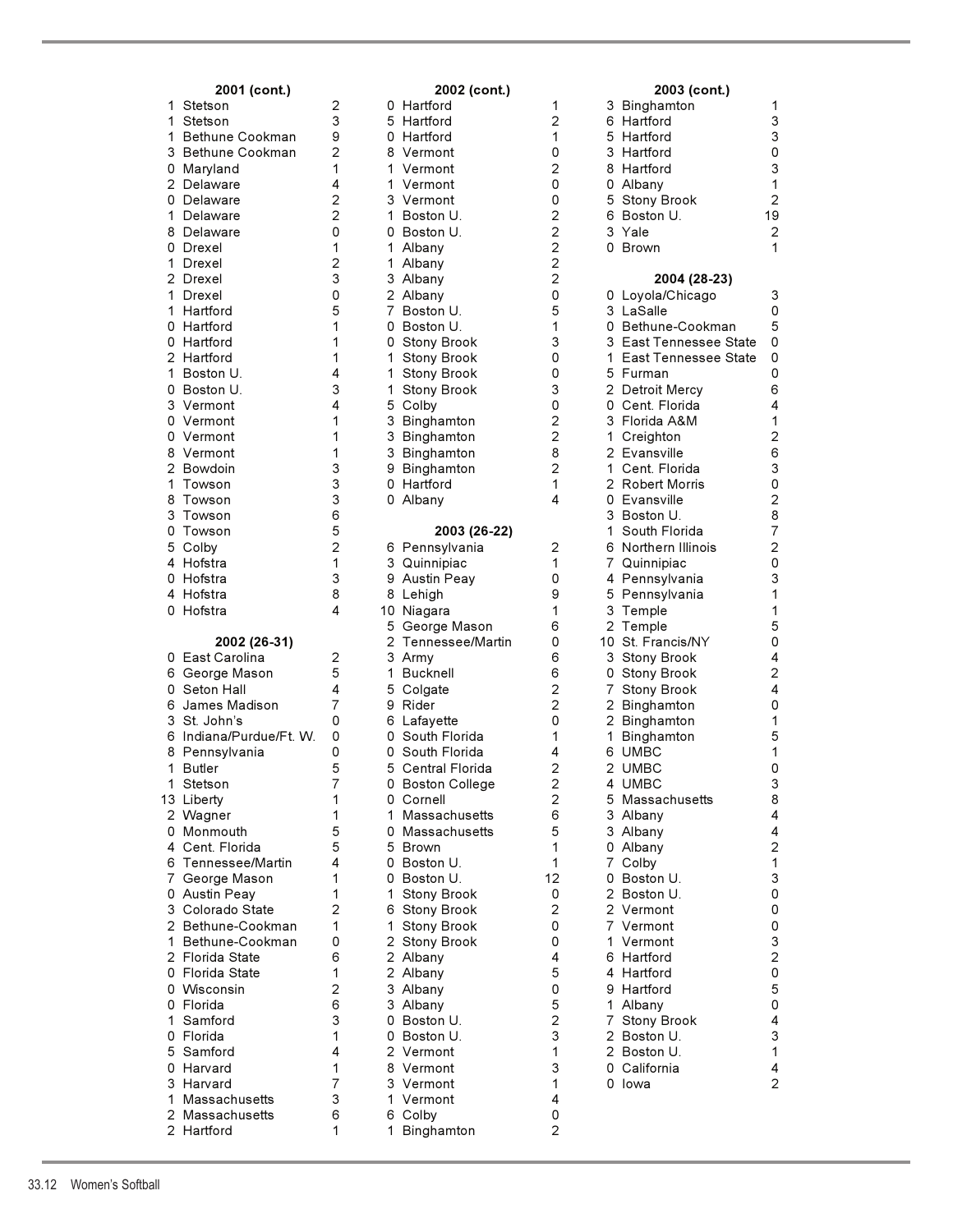# **2005 (16-26)**

| 0 | South Florida            | 1              |    | 3 Holy Cross            | 4              |    | 3 Vermont        | 1                         |
|---|--------------------------|----------------|----|-------------------------|----------------|----|------------------|---------------------------|
|   | 0 South Florida          | 1              |    | 3 Seton Hall            | 1              |    | 5 Colby          | $\overline{c}$            |
|   | 0 Florida State          | 1              |    | 1 Hofstra               | 2              |    | 0 Albany         | $\overline{7}$            |
|   | 2 Florida State          | 5              |    | 1 Seton Hall            | $\overline{7}$ |    | 1 Albany         | 3                         |
|   | 0 Jacksonville State     | 1              |    | 2 Hofstra               | 4              |    | 9 Albany         | 5                         |
|   | 0 Stetson                | 9              |    | 2 Binghamton            | 0              |    | 2 Boston U.      | 5                         |
|   | 8 St. Bonaventure        | 1              |    | 2 Binghamton            | 0              |    | 5 Boston U.      | 11                        |
|   | 3 Stetson                | 5              |    | 1 Massachusetts         | 5              |    | 3 UMBC           | 6                         |
|   | 5 St. Bonaventure        | 4              |    | 0 Massachusetts         | 3              |    | 6 UMBC           | $\mathbf 2$               |
|   |                          | 7              |    |                         | 1              |    |                  | 6                         |
|   | 8 LaSalle                |                |    | 7 Hartford              |                |    | 7 UMBC           |                           |
|   | 6 Yale                   | 4              |    | 2 Hartford              | 3              |    | 2 Stony Brook    | 0                         |
|   | 2 Robert Morris          | 5              |    | 3 Hartford              | $\overline{2}$ |    | 3 Stony Brook    | 6                         |
|   | 0 Loyola/Chicago         | 1              |    | 0 Vermont               | 3              |    | 0 Boston U.      | $\mathbf{1}$              |
|   | 1 Wagner                 | $\overline{2}$ |    | 2 Vermont               | 0              |    | 0 Boston U.      | 3                         |
|   |                          |                |    | 2006 (35-19)            |                |    |                  |                           |
|   | 6 East Tennessee State   | 4              |    | 3 Columbia              | 0              |    | 4 Boston U.      | $\overline{\mathbf{c}}$   |
|   | 12 Belmont               | 9              |    | 0 Tennessee/Martin      | 4              |    | 7 Boston College | 9                         |
|   | 3 Miami/Ohio             | 1              |    | 2 Lafayette             | 1              |    | 5 Albany         | $\mathbf 1$               |
|   | 0 Bowling Green          | 1              |    | 2 Cleveland State       | 1              |    | 9 Albany         | 0                         |
|   | 0 Virginia               | 1              |    | 4 Canisius              | 5              |    | 1 Albany         | 5                         |
|   | 1 Tenn./Chattanooga      | 0              |    | 4 Florida International | 6              |    | 4 Colby          | 0                         |
|   | 2 Indiana/Purdue Ft. W.  | 0              |    | 0 Elon                  | $\overline{2}$ |    | 8 Hartford       | 4                         |
|   | 7 Indiana/Purdue Ft. W.  | 6              |    | 5 Dartmouth             | 1              |    | 7 Hartford       | 4                         |
|   |                          | 1              |    |                         | 7              |    | 3 Hartford       | 0                         |
|   | 5 Valparaiso             | $\overline{2}$ |    | 1 Winthrop              | $\overline{2}$ |    |                  |                           |
|   | 0 St. Peter's            |                |    | 6 Merrimack             |                |    | 6 Boston U.      | 4                         |
|   | 3 Holy Cross             | 1              |    | 5 Merrimack             | 4              | 1. | Binghamton       | $\mathsf{O}\xspace$       |
|   | 6 St. Joseph's/PA        | 0              |    | 3 Stony Brook           | 5              | 5. | Binghamton       | 3                         |
|   | 9 Toledo                 | 3              |    | 3 Stony Brook           | 0              |    | 0 Binghamton     | $\mathbf{1}$              |
|   | 1 Providence             | 3              |    | 1 Stony Brook           | 0              |    | 2 UMBC           | 1                         |
|   | 0 Lehigh                 | 1              |    | 7 Vermont               | 0              |    | 5 UMBC           | 0                         |
|   | 0 Tennessee State        | 3              |    | 7 Vermont               | 0              |    | 3 UMBC           | $\overline{4}$            |
|   | 14 Fairleigh-Dickinson   | 0              |    | 3 Vermont               | $\overline{2}$ |    | 1 Boston U.      | 11                        |
|   | 3 Colgate                | 1              |    | 1 Boston U.             | $\overline{2}$ |    | 1 UMBC           | 5                         |
|   |                          |                |    | 2007 (24-26)            |                |    |                  |                           |
|   | 0 Bowling Green          | 2              |    | 5 Georgia State         | 3              |    | 2 Stony Brook    | 3                         |
|   | 2 Miami/Ohio             | 8              |    | 1 Florida State         | 9              |    | 0 Stony Brook    | 25                        |
|   | 5 Eastern Kentucky       | 3              |    | 3 Southern Illinois     | 8              |    | 1 Stony Brook    | 6                         |
|   | 5 Tenn./Chattanooga      | $\overline{2}$ |    | 9 Florida A&M           | 7              | 1. | Boston U.        | 8                         |
|   | 12 St. Francis/NY        | 3              |    | 3 Georgia State         | 4              |    | 5 Boston U.      | 15                        |
|   |                          | 1              |    | 6 Florida A&M           | 9              |    |                  | 1                         |
|   | 16 Ind.-Purdue/Ft. Wayne |                |    |                         |                |    | 2 Hartford       |                           |
|   | 10 Ind.-Purdue/Ft. Wayne | 9              |    | 1 North Florida         | 3              |    | 4 Hartford       | 5                         |
|   | 2 Western Carolina       | 3              |    | 0 North Florida         | 9              |    | 6 Vermont        | 4                         |
|   | 8 Detroit Mercy          | 5              |    | 2 Wisconsin             | $\overline{7}$ |    | 11 Vermont       | $\ensuremath{\mathsf{3}}$ |
|   | 6 LaSalle                | 0              | 1. | Stetson                 | 5              |    | 3 Vermont        | $\mathbf{2}$              |
|   | 3 Tennessee State        | 5              |    | 4 Rutgers               | 3              |    | 0 Boston U.      | $\mathbf 5$               |
|   | 0 Monmouth               | 12             |    | 3 Rutgers               | $\overline{7}$ |    | 0 Albany         | $\sqrt{5}$                |
|   | 16 Holy Cross            | 3              |    | 2 St. Peter's           | 0              |    | 3 Albany         | $\overline{\mathbf{4}}$   |
|   | 6 St. Peter's            | $\overline{4}$ |    | 3 UMBC                  | 1              |    | 8 Albany         | $\overline{7}$            |
|   | 6 Pennsylvania           | 3              |    | 0 UMBC                  | $\overline{7}$ | 8. | Binghamton       | $\mathbf{1}$              |
|   | 0 Syracuse               | 6              |    | 7 UMBC                  | 6              |    | 5 Binghamton     | $\mathbf 2$               |
|   | 5 Appalachian State      | 1              |    |                         |                |    | 4 Binghamton     | 5                         |
|   |                          |                |    |                         |                |    |                  |                           |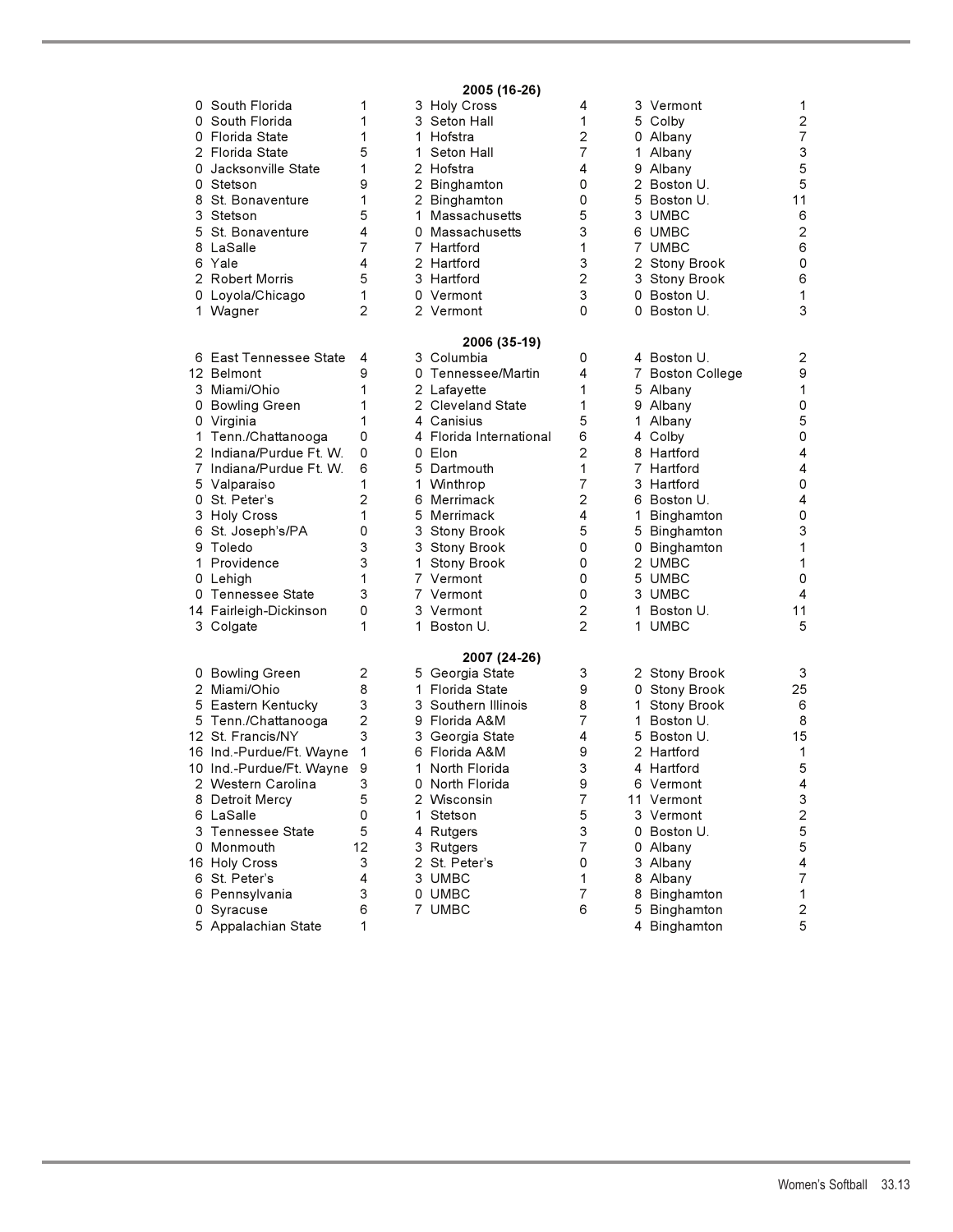# **YEAR-BY-YEAR .300 HITTERS OR LEADING HITTER**

*Included are players who batted .300 or higher and/or led the team in batting for each season with a minimum of 1.5 official at bats times the number of games played by the team.*

| Name                             | AВ         | R              | н        | 2B                      | 3B                      | <b>HR</b>               | <b>RBI</b>     | S.A.         | B.A.         |
|----------------------------------|------------|----------------|----------|-------------------------|-------------------------|-------------------------|----------------|--------------|--------------|
|                                  |            |                |          | 1979                    |                         |                         |                |              |              |
| Cathy Woodhams                   | 39         | 20             | 20       | 3                       | 1                       | 0                       | 5              | .641         | .513         |
| Ethel Macklin                    | 46         | 22             | 20       | $\overline{c}$          | 1                       | 4                       | 16             | .783         | .478         |
| Kathryn Wise                     | 32         | $\overline{7}$ | 13       | 1                       | 0                       | 0                       | 5              | .437         | .406         |
| Diana Hansen                     | 36         | 12             | 14       | 1                       | 1                       | $\overline{c}$          | 8              | .639         | .389         |
| Susan Sparaco                    | 26         | $\overline{7}$ | 10       | $\overline{2}$          | 2                       | 0                       | 6              | .615         | .385         |
| Geraldine Geary                  | 29         | 9              | 11       | 1                       | 1                       | $\overline{2}$          | 5              | .690         | .379         |
| Rhonda Pinkham                   | 44         | 10             | 16       | 0                       | $\mathsf 0$             | 0                       | 4              | .364         | .364         |
| <b>Tambra Hopkins</b>            | 22         | $\overline{7}$ | 8        | $\overline{2}$          | 0                       | 0                       | 5              | .455         | .364         |
| Pamela Bemis                     | 25         | 8              | 9        | 0                       | 0                       | 0                       | 5              | .360         | .360         |
| Kimberly Annis                   | 15         | 4              | 5        | 1                       | 0                       | 0                       | 3              | .400         | .333         |
|                                  |            |                |          |                         |                         |                         |                |              |              |
|                                  |            |                |          | 1980                    |                         |                         |                |              |              |
| Andrea Pelletier                 | 25         | 13             | 11       | 2                       | 1                       | 0                       | 6              | .600         | .440         |
| Rhonda Pinkham                   | 36         | 6              | 14       | 1                       | 0                       | 0                       | 3              | .417         | .389         |
| Cynthia Richards                 | 24         | 5              | 8        | 0                       | 0                       | 0                       | 7              | .333         | .333         |
| Cathy Woodhams                   | 41         | 12             | 13       | 0                       | 0                       | 0                       | 5              | .317         | .317         |
| Janet Hoskin                     | 33         | 11             | 10       | 1                       | 0                       | 0                       | 1              | .333         | .303         |
|                                  |            |                |          | 1981                    |                         |                         |                |              |              |
| Cynthia Richards                 | 22         | 10             | 13       | 2                       | 2                       | 0                       | 4              | .864         | .591         |
| <b>Ethel Macklin</b>             | 45         | 13             | 19       | 1                       | 4                       | 1                       | 10             | .689         | .422         |
| Janet Hoskin                     | 53         | 11             | 20       | 5                       | 0                       | 1                       | 9              | .528         | .377         |
| Valarie Larrabee                 | 29         | 5              | 10       | 0                       | 0                       | 1                       | 5              | .448         | .345         |
| Gina Ferazzi                     | 26         | 5              | 8        | 1                       | 0                       | 1                       | 1              | .461         | .308         |
|                                  |            |                |          |                         |                         |                         |                |              |              |
|                                  |            |                |          | 1982                    |                         |                         |                |              |              |
| Susan Leino                      | 40         | 12             | 18       | $\overline{c}$          | 1                       | 1                       | 12             | .625         | .450         |
| Cynthia Richards                 | 37         | 12             | 16       | 0                       | 1                       | 1                       | 10             | .568         | .432         |
| Gina Ferazzi                     | 34         | 6              | 14       | 1                       | 0                       | 0                       | $\overline{7}$ | .441         | .412         |
| <b>Ethel Macklin</b>             | 57         | 12             | 23       | 0                       | 1                       | 0                       | 5              | .439         | .404         |
| Cathy Woodhams                   | 56         | 12             | 18       | 1                       | 0                       | 0                       | 6              | .339         | .321         |
| Janet Hoskin                     | 50         | 12             | 15       | 0                       | 0                       | 0                       | 4              | .300         | .300         |
|                                  |            |                |          | 1983                    |                         |                         |                |              |              |
| Elaine Fougere                   | 34         | 6              | 13       | 0                       | 1                       | 0                       | 3              | .441         | .382         |
| Andrea Pelletier                 | 35         | 3              | 11       | 1                       | 0                       | 0                       | 1              | .343         | .314         |
| Valarie Larrabee                 | 30         | $\overline{7}$ | 9        | $\overline{2}$          | 0                       | 0                       | 3              | .367         | .300         |
|                                  |            |                |          |                         |                         |                         |                |              |              |
| Claire Betze                     | 75         | 8              | 27       | 1984<br>3               | 1                       | 0                       | 13             | .427         | .360         |
|                                  |            |                | 25       |                         |                         |                         |                |              |              |
| Jane Hamel                       | 73         | 13             |          | $\overline{\mathbf{c}}$ | 1                       | 0                       | 21             | .397         | .342         |
| Nancy Szostak                    | 94         | 20             | 29       | $\mathbf{2}$            | $\overline{c}$          | 0                       | 10             | .372         | .309         |
|                                  |            |                |          | 1985                    |                         |                         |                |              |              |
| Suzanne Goulet                   | 96         | 16             | 26       | 0                       | 1                       | 1                       | 11             | .323         | .271         |
|                                  |            |                |          | 1986                    |                         |                         |                |              |              |
| <b>Beth Cormier</b>              | 145        | 14             | 42       | 3                       | 0                       | 0                       | 12             | .310         | .290         |
|                                  |            |                |          |                         |                         |                         |                |              |              |
| Suzanne Goulet                   | 111        | 20             | 41       | 1987<br>8               | 0                       | $\overline{\mathbf{c}}$ | 23             | .495         | .367         |
| Stacey Caron                     | 137        | 28             | 47       | 5                       | $\overline{\mathbf{c}}$ | 0                       | 20             | .409         | .343         |
|                                  |            |                |          |                         | $\overline{7}$          |                         |                |              |              |
| Michelle Duprey<br>Denise Boutin | 110<br>143 | 30<br>30       | 36<br>45 | 4<br>8                  | 6                       | 1<br>1                  | 18<br>29       | .518<br>.475 | .327<br>.314 |
|                                  |            |                |          |                         |                         |                         |                |              |              |
|                                  |            |                |          | 1988                    |                         |                         |                |              |              |
| Tina Ouellette                   | 157        | 25             | 47       | 7                       | $\mathbf{1}$            | 0                       | 18             | .357         | .299         |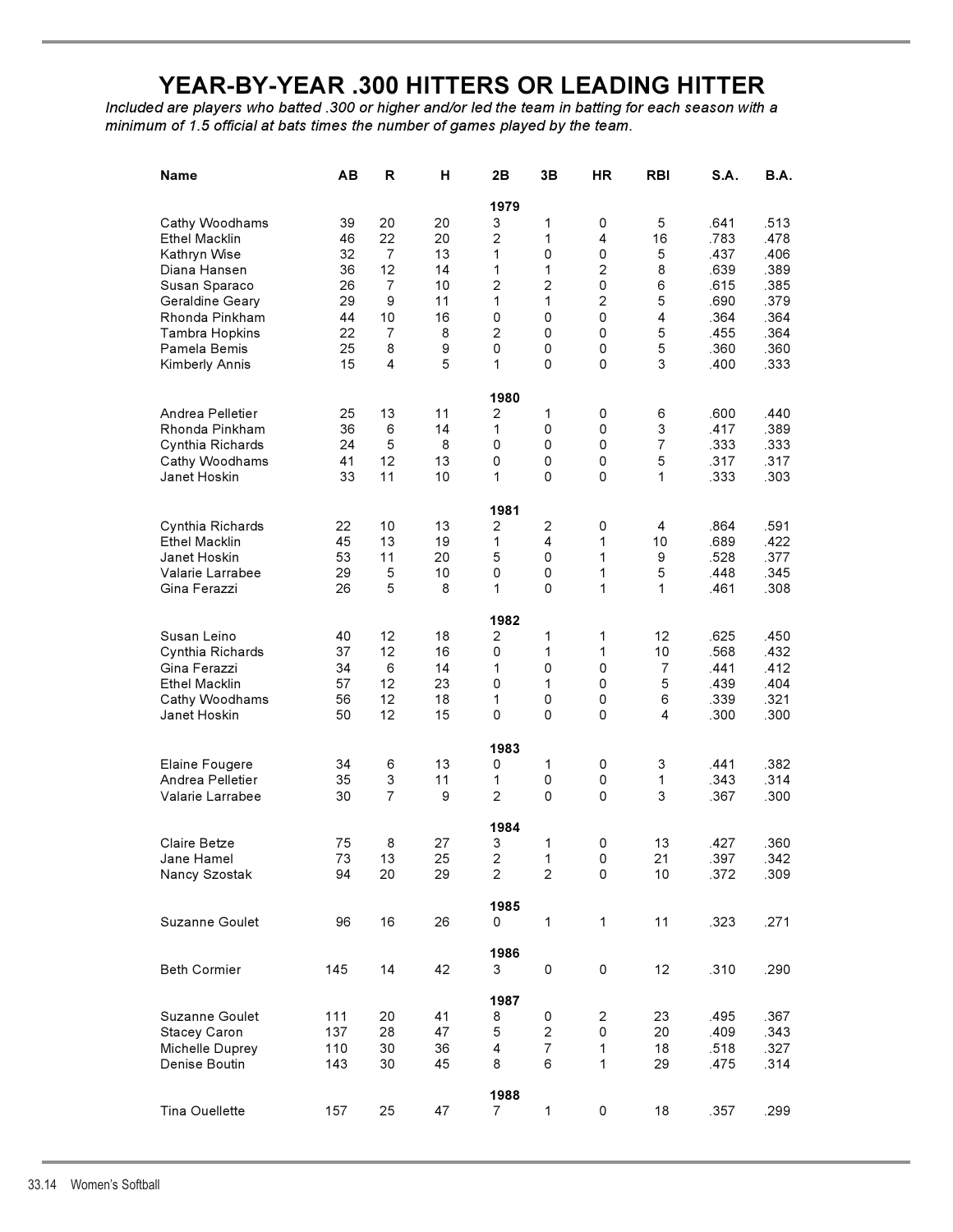| Jocelyn Kondrotas                   | 130        | 15       | 62       | 1989<br>8           | 4                         | 1                   | 30       | .623         | .477         |
|-------------------------------------|------------|----------|----------|---------------------|---------------------------|---------------------|----------|--------------|--------------|
| Kimberly Reed                       | 103        | 12       | 32       | 1990<br>9           | 1                         | 1                   | 16       | .477         | .310         |
| Debra Smith                         | 143        | 16       | 49       | 1991<br>10          | $\overline{2}$            | 0                   | 29       | .441         | .343         |
| Kimberly Reed<br>Lisa Swain         | 98<br>64   | 16<br>4  | 36<br>20 | 1992<br>5<br>1      | 2<br>2                    | 1<br>0              | 12<br>11 | .490<br>.391 | .367<br>.313 |
|                                     |            |          |          | 1993                |                           |                     |          |              |              |
| Debra Smith                         | 111        | 26       | 47       | 11                  | $\overline{c}$            | 2                   | 22       | .613         | .423         |
| Kristine Gorman                     | 108        | 15       | 45       | 4                   | 1                         | 1                   | 27       | .500         | .417         |
| Lisa Swain                          | 108        | 28       | 45       | 13                  | 4                         | 0                   | 20       | .611         | .417         |
| Kristin Steele                      | 105        | 18       | 35       | 10                  | 0                         | 1                   | 18       | .457         | .333         |
| <b>Kelly Dow</b>                    | 98         | 16       | 30       | 5                   | $\Omega$                  | 0                   | 13       | .359         | .306         |
|                                     |            |          |          | 1994                |                           |                     |          |              |              |
| Debra Smith                         | 148        | 33       | 59       | 14                  | 2                         | 4                   | 26       | .601         | .399         |
| Lisa Swain                          | 144        | 24       | 50       | 6                   | 4                         | 1                   | 19       | .465         | .347         |
| Kristin Steele                      | 140        | 25       | 47       | $\overline{7}$      | $\ensuremath{\mathsf{3}}$ | 0                   | 21       | .429         | .336         |
| Michelle Lefevre<br>Kristine Gorman | 145<br>146 | 25<br>22 | 47<br>44 | $\overline{7}$<br>4 | 3<br>5                    | $\overline{c}$<br>1 | 16<br>30 | .455<br>.418 | .324<br>.301 |
|                                     |            |          |          |                     |                           |                     |          |              |              |
| Michelle Lefevre                    | 130        | 12       | 37       | 1995<br>8           | 1                         | 0                   | 15       | .362         | .285         |
|                                     |            |          |          |                     |                           |                     |          |              |              |
|                                     |            |          |          | 1996                |                           |                     |          |              |              |
| <b>Kelly Dow</b><br>Michelle Puls   | 107<br>124 | 9<br>23  | 36<br>41 | 7<br>4              | 1<br>1                    | 1<br>$\overline{2}$ | 21<br>21 | .449<br>.427 | .336<br>.331 |
|                                     |            |          |          | 1997                |                           |                     |          |              |              |
| Michelle Puls                       | 128        | 28       | 52       | 16                  | 5                         | 0                   | 25       | .609         | .406         |
| Nicole Gamblin                      | 73         | 6        | 28       | 8                   | 0                         | 0                   | 15       | .493         | .384         |
| Michelle Lefevre                    | 104        | 11       | 38       | 3                   | 0                         | 0                   | 19       | .394         | .365         |
| Sara Jewett<br>Kathryn Murphy       | 127<br>111 | 29<br>16 | 45<br>37 | 13<br>5             | 3<br>1                    | 4<br>0              | 33<br>12 | .598<br>.396 | .354<br>.333 |
|                                     |            |          |          |                     |                           |                     |          |              |              |
| Michelle Puls                       | 139        | 39       | 53       | 1998<br>7           |                           | 2                   | 15       | .489         | .381         |
| Sara Jewett                         | 125        | 25       | 43       | 11                  | 1<br>$\overline{2}$       | 4                   | 33       | .560         | .344         |
|                                     |            |          |          | 1999                |                           |                     |          |              |              |
| Leigh Hlywak                        | 109        | 19       | 43       | 6                   | $\mathbf{1}$              | 6                   | 32       | .633         | .394         |
| Sara Jewett                         | 106        | 31       | 41       | 4                   | 6                         | 8                   | 39       | .750         | .387         |
| Erica Sobel                         | 128        | 32       | 43       | 8                   | $\overline{4}$            | 4                   | 26       | .555         | .336         |
| Jill Cassie                         | 123        | 34       | 40       | $\overline{7}$      | $\overline{2}$            | 1                   | 14       | .439         | .325         |
| Katherine McKay                     | 110        | 17       | 34       | $\overline{c}$      | 0                         | 1                   | 14       | .355         | .309         |
|                                     |            |          |          | 2000                |                           |                     |          |              |              |
| Sara Jewett                         | 132        | 49       | 54       | 9                   | 3                         | 15                  | 47       | .864         | .409         |
| Karyn McMullen                      | 133        | 11       | 45       | 13                  | 0                         | 4                   | 29       | .526         | .338         |
|                                     |            |          |          | 2001                |                           |                     |          |              |              |
| Erica Sobel                         | 138        | 13       | 36       | 8                   | 0                         | 3                   | 12       | .384         | .261         |
|                                     |            |          |          | 2002                |                           |                     |          |              |              |
| Erica Sobel                         | 160        | 17       | 50       | 15                  | 0                         | $\overline{2}$      | 26       | .444         | .313         |
| Leigh Ann Hlywak                    | 179        | 30       | 55       | 11                  | $\overline{c}$            | 11                  | 34       | .575         | .307         |
| Jessica Brady                       | 159        | 16       | 48       | $\mathbf 1$         | 0                         | 0                   | 8        | .308         | .302         |
|                                     |            |          |          | 2003                |                           |                     |          |              |              |
| Jessica Brady                       | 161        | 25       | 57       | 3                   | 2                         | 0                   | 17       | .398         | .354         |
| <b>Brittany Cheney</b>              | 144        | 27       | 47       | 4                   | $\overline{4}$            | 3                   | 24       | .472         | .326         |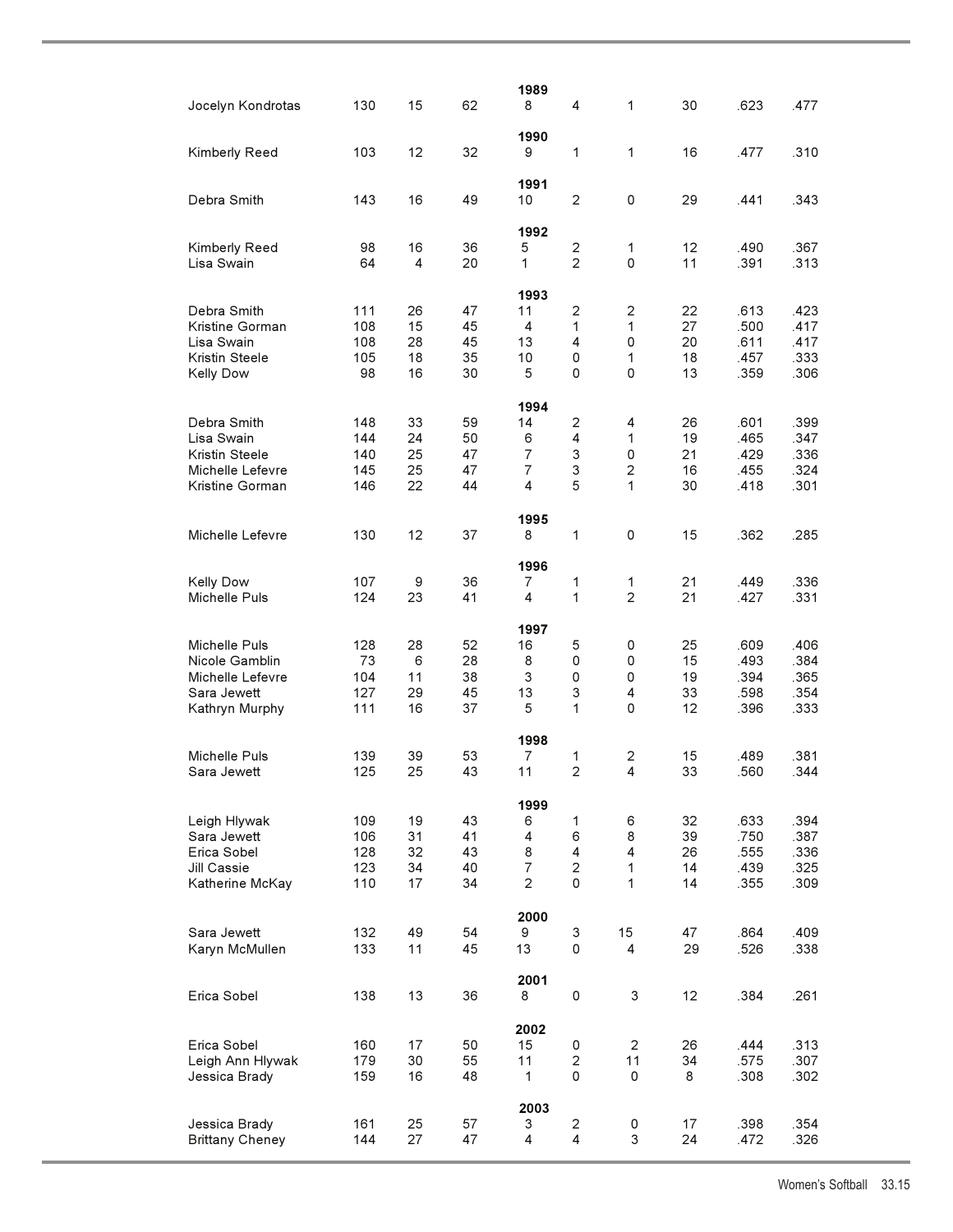|                         |     |    |    | 2004           |   |                |    |      |      |
|-------------------------|-----|----|----|----------------|---|----------------|----|------|------|
| Jessica Brady           | 161 | 32 | 62 | 5              | 5 | 3              | 20 | .534 | .385 |
| <b>Brittany Cheney</b>  | 166 | 29 | 50 | 4              | 2 | 5              | 21 | .440 | .301 |
|                         |     |    |    | 2005           |   |                |    |      |      |
| <b>Brittany Cheney</b>  | 126 | 19 | 40 | 6              | 2 | 3              | 20 | .468 | .317 |
| Lauren Dulkis           | 128 | 17 | 40 | $\overline{7}$ | 1 | 1              | 9  | .406 | .313 |
|                         |     |    |    | 2006           |   |                |    |      |      |
| <b>Brittany Cheney</b>  | 166 | 29 | 61 | 12             | 4 | 7              | 34 | .614 | .367 |
| Erin Provost            | 173 | 35 | 54 | 10             | 2 | 5              | 32 | .380 | .312 |
|                         |     |    |    | 2007           |   |                |    |      |      |
| Alexis Souhlaris        | 149 | 29 | 54 | 5              | 2 | 2              | 22 | .463 | .362 |
| Jessica Ghazali         | 161 | 31 | 56 | 10             | 1 | 3              | 29 | .478 | .348 |
| <b>Whitney Spangler</b> | 143 | 23 | 44 | 6              | 3 | $\overline{2}$ | 18 | .434 | .308 |



#### **1999 – A MEMORABLE SEASON**

**The 1999 softball season marked the end of an era at Maine with the post-season retirement of Coach Janet Anderson. She was the first and only coach (1979 – 99) of Maine softball teams before she stepped down and her teams' records were outstanding, including two ECAC Division I championships and a first-ever bid to the NCAA tournament. Her teams posted winning records in seven of the eight seasons in which Maine was a member of America East under her direction. Her final team, the 1999 squad, posted a 26-17 record. Three of her former players (Deb Smith, Michelle Pulls and Stacey Sullivan) became head coaches of softball at Maine. Front row, l-r, Melissa Mather, Katherine Fraser, Jill Cassie, Erica Sobel, and Katie Churchill. Second row, l-r, Co-Capt. Stacey Sullivan, Leigh Ann Hlywak, Sara Jewett, Rachel Bain, Aliesha Rautenberg, and Amanda Stevens. Back row, l-r, Coach Janet Anderson, Carrie Green, Karyn McMullin, Alice Bishop, Co-Capt. Jen Burton, Vicki Brenner, Nicole Sawyer, Katherine McKay, and Asst. Coach Deb Smith.**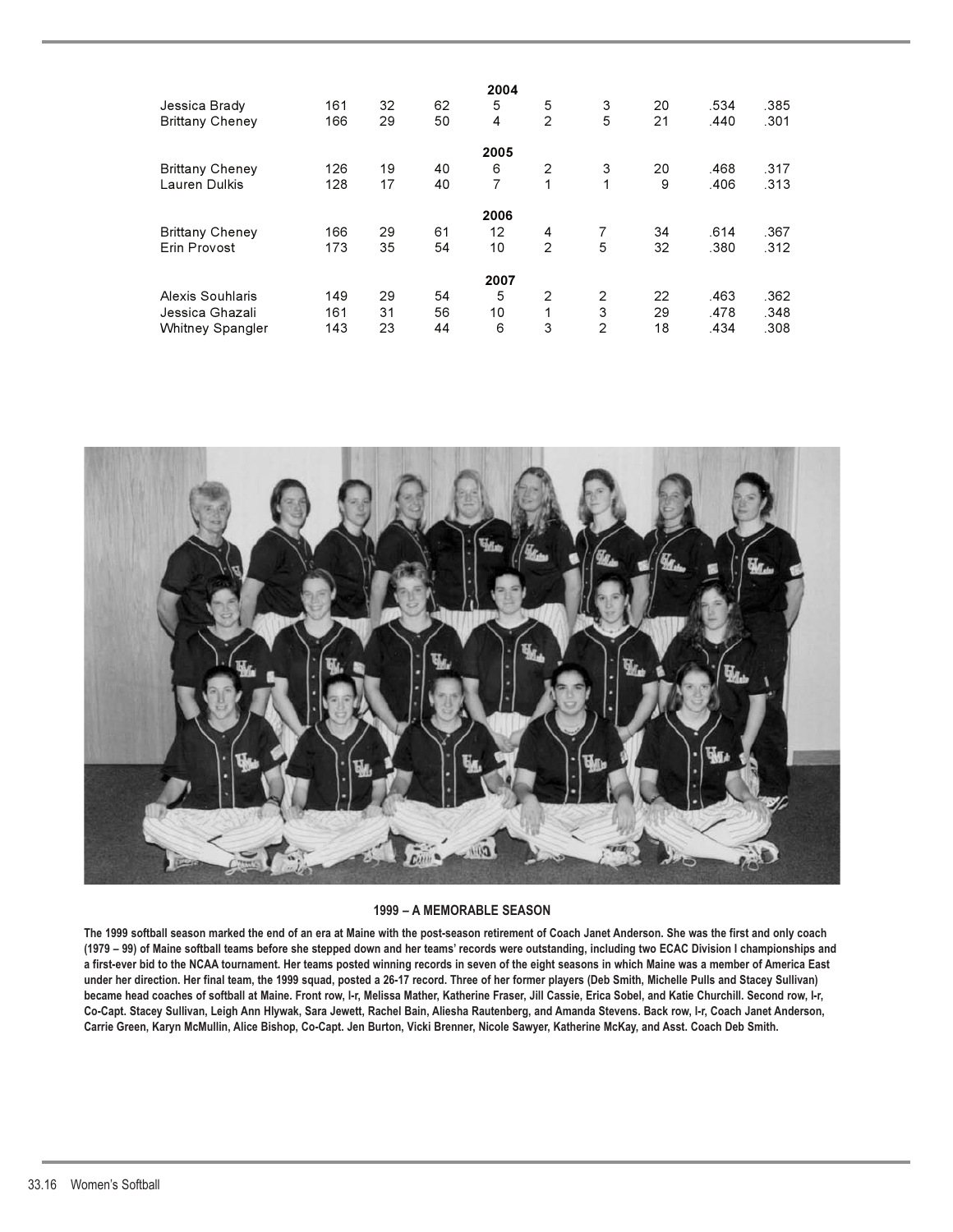# **YEAR-BY-YEAR PITCHING LEADERS**

*Included are pitchers with three or more decisions. Abbreviations: IP, innings pitched; W-L, wins and losses; BB/SO, walks allowed and strikeouts recorded; ERA, earned run average. Pitchers listed in order of win-loss percentage.*

|                                                               | IP                      | W-L                                               | BB/S0                        | <b>ERA</b>           |                                                                              | ΙP                                  | W-L                                                          | BB/S0                                     | <b>ERA</b>                           |
|---------------------------------------------------------------|-------------------------|---------------------------------------------------|------------------------------|----------------------|------------------------------------------------------------------------------|-------------------------------------|--------------------------------------------------------------|-------------------------------------------|--------------------------------------|
| Kim Annis<br><b>Tambra Hopkins</b>                            | 31<br>40                | 1979<br>$4 - 1$<br>3-1                            | 15/24<br>24/20               | 0.45<br>1.75         | Cindy Harrington<br>Mary Campbell<br>Deb Smith                               | 95.3<br>63.3<br>71.3                | 1992<br>7-7<br>4-4<br>$5 - 7$                                | 22/28<br>17/17<br>27/ 27                  | 3.16<br>1.77<br>1.18                 |
| <b>Sherri Denis</b><br>Linda Graham<br>Karen Peterson         | 22.7<br>35.7<br>50      | 1980<br>$2 - 1$<br>$3 - 3$<br>$2 - 5$             | 39/ 11<br>27/11<br>37/<br>9  | 1.23<br>1.77<br>2.52 | Deb Smith<br>Cindy Harrington<br>Mary Campbell                               | 115<br>65.7<br>47.7                 | 1993<br>$12 - 5$<br>$8 - 4$<br>3-4                           | 33/39<br>27/25<br>10/ 12                  | 2.01<br>2.88<br>2.50                 |
| <b>Sherri Denis</b><br>Nancy Szostak<br>Linda Graham          | 32.7<br>31.3<br>35      | 1981<br>$3 - 1$<br>$3 - 3$<br>$2 - 3$             | 36/24<br>3<br>9/<br>15/<br>6 | 2.36<br>4.24<br>5.80 | Deb Smith<br>Cindy Harrington 107.3                                          | 185.3                               | 1994<br>$19 - 8$<br>$11 - 7$                                 | 54/125<br>28/34                           | 1.66<br>3.26                         |
| Sherri Denis<br>Claire Betze<br>Nancy Szostak                 | 57<br>48<br>40          | 1982<br>$8 - 0$<br>$5 - 2$<br>$3 - 3$             | 32/20<br>8/24<br>30/<br>5    | 0.86<br>1.90<br>4.38 | Cindy Harrington 251.7<br>Mary Peterson                                      | 65.7                                | 1995<br>19-18<br>$3 - 9$                                     | 64/200<br>36/ 17                          | 1.70<br>5.86                         |
| Sherri Denis<br>Nancy Szostak<br>Claire Betze                 | 40.7<br>32.7<br>44.7    | 1983<br>$4 - 2$<br>$3 - 2$<br>3-4                 | 22/18<br>23/11<br>9/18       | 1.20<br>2.35<br>1.57 | Vicki Brenner<br>Mary Peterson<br>Jen Burton                                 | 64.3<br>113<br>88                   | 1996<br>$5 - 5$<br>$8 - 10$<br>4-8                           | 13/20<br>59/37<br>23/46                   | 2.61<br>2.42<br>2.47                 |
| Lynn Hearty<br>Claire Betze<br>Nancy Szostak                  | 105.3<br>110<br>38      | 1984<br>$10 - 4$<br>$12 - 5$<br>$3 - 5$           | 33/47<br>15/36<br>20/ 12     | 1.86<br>1.46<br>3.13 | Vicki Brenner<br>Jen Burton<br>Mary Peterson                                 | 34.7<br>138.7<br>75.3               | 1997<br>$4 - 1$<br>$14 - 7$<br>$4 - 9$                       | 8/<br>- 5<br>33/49<br>34/25               | 3.03<br>1.97<br>3.35                 |
| Kim Thibeau<br>Claire Betze<br>Lynn Hearty                    | 56.3<br>76.7<br>83      | 1985<br>$7 - 3$<br>$5 - 6$<br>$1 - 10$            | 16/<br>9<br>20/ 14<br>23/ 13 | 2.24<br>2.74<br>2.61 | Carrie Green<br>Vicki Brenner<br>Alice Bishop<br>Jen Burton<br>Nicole Sawyer | 113.7<br>45.3<br>30.3<br>73<br>34.3 | 1998<br>$10 - 6$<br>$4 - 5$<br>$2 - 3$<br>$3 - 7$<br>$1 - 5$ | 26/ 47<br>13/12<br>24/22<br>24/41<br>8/10 | 2.16<br>3.71<br>3.42<br>2.78<br>5.50 |
| Lynn Hearty<br>Kim Thibeau<br>Lynn Hearty                     | 183<br>159<br>173       | 1986<br>$12 - 13$<br>$8 - 17$<br>1987<br>$18 - 8$ | 38/106<br>44/46<br>12/135    | 1.88<br>3.65<br>1.42 | Carrie Green<br>Alice Bishop<br>Jen Burton<br>Vicki Brenner                  | 69.3<br>40.3<br>91.3<br>40          | 1999<br>$8 - 3$<br>$5 - 3$<br>$9 - 6$<br>4-5                 | 14/36<br>28/23<br>18/ 59<br>10/10         | 1.71<br>4.48<br>2.07<br>2.97         |
| Kim Thibeau<br>Lori Methot<br>Kim Thibeau                     | 129.7<br>172.3<br>134.7 | $11 - 8$<br>1988<br>$12 - 12$<br>$6 - 17$         | 24/23<br>28/90<br>33/19      | 2.27<br>1.22<br>2.81 | Carrie Green<br>Ashley Yuhas<br>Nicole Sawyer                                | 139.3<br>150.7<br>41.7              | 2000<br>$15 - 10$<br>$11 - 12$<br>$1 - 2$                    | 26/ 45<br>28/70<br>11/39                  | 1.71<br>3.02<br>2.86                 |
| Marlene Myslinski 107<br>Lori Methot<br><b>Sherri Bridges</b> | 135<br>71.3             | 1989<br>9-6<br>$9 - 12$<br>5-8                    | 21/36<br>22/82<br>29/28      | 1.83<br>1.87<br>2.06 | Carrie Green<br>Candace Jaegge 112.7<br>Ashley Yuhas                         | 122<br>115                          | 2001<br>$4 - 12$<br>$4 - 13$<br>$3 - 16$                     | 21/48<br>44/ 55<br>22/38                  | 2.47<br>2.49<br>3.10                 |
| Mary Campbell<br>Sherri Bridges                               | 99.3<br>199.3           | 1990<br>$4 - 9$<br>$7 - 24$                       | 14/13<br>70/66               | 3.89<br>2.67         | Jenna Merchant 206.7<br>Candace Jaegge 170                                   |                                     | 2002<br>17-11<br>$8 - 18$                                    | 70/145<br>39/93                           | 1.49<br>1.98                         |
| Deb Smith<br>Mary Campbell                                    | 210.3<br>131.3          | 1991<br>14-12<br>$8 - 12$                         | 58/94<br>24/23               | 2.33<br>2.18         | Jenna Merchant 184.3<br>Sarah Bennis                                         | 122                                 | 2003<br>$15 - 10$<br>$10 - 11$                               | 70/153<br>43/ 67                          | 1.90<br>2.75                         |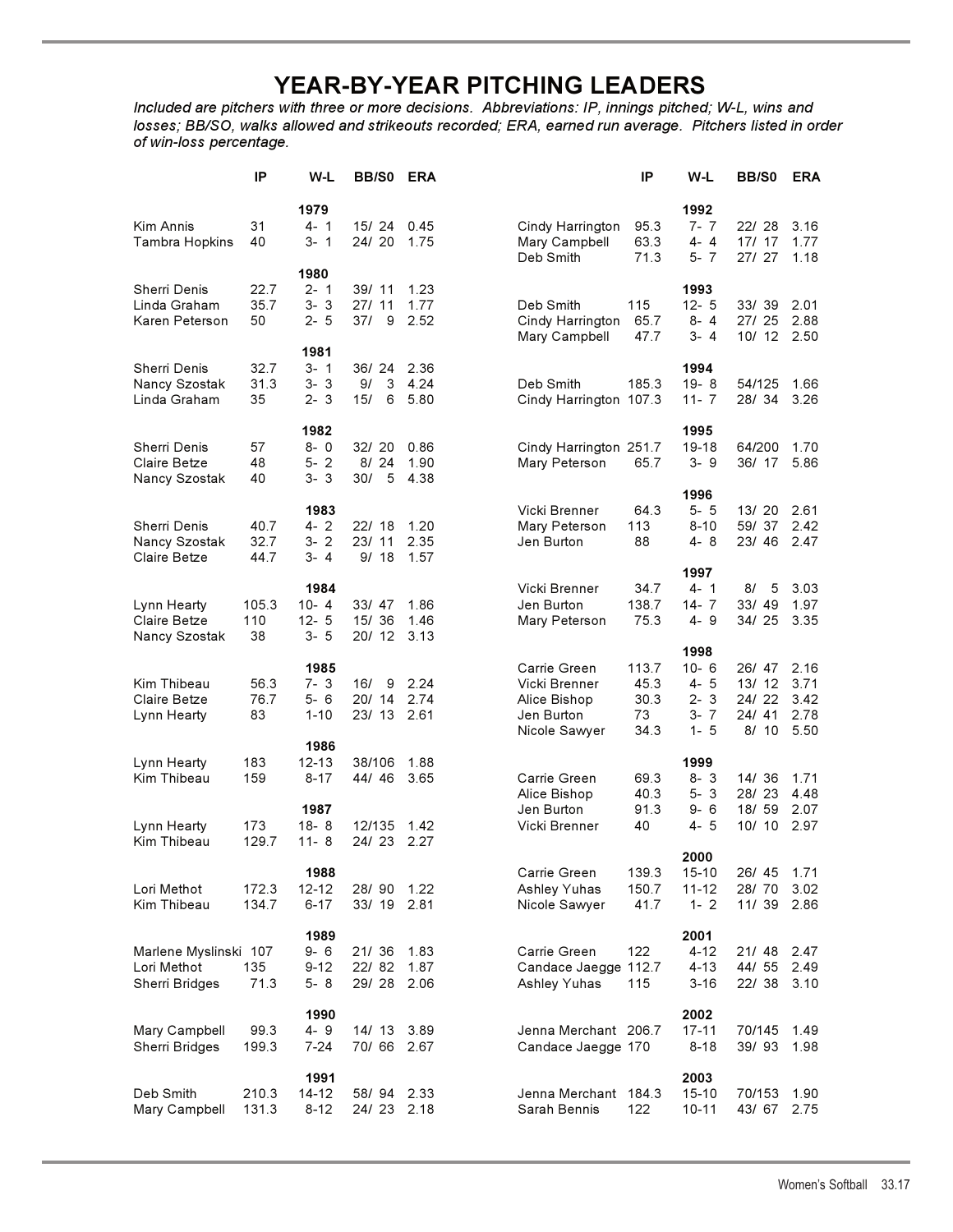|                      | ΙP    | W-L      | <b>BB/SO</b> | <b>ERA</b> | ΙP              | W-L   | <b>BB/SO ERA</b> |           |       |
|----------------------|-------|----------|--------------|------------|-----------------|-------|------------------|-----------|-------|
|                      |       | 2004     |              |            |                 |       | 2006             |           |       |
| Jenna Merchant 112.3 |       | $10 - 5$ | 52/69        | 1.55       | Sara Bennis     | 168.3 | $19 - 6$         | 55/160    | -2.04 |
| Sarah Bennis         | 151   | 10-11    | 47/113       | 1.58       | Jenna Balent    | 171.3 | 14-12            | 54/156    | 1 35  |
| Candace Jaegge       | 76.7  | $8 - 6$  | 23/45        | -2.83      |                 |       |                  |           |       |
|                      |       |          |              |            |                 |       | 2007             |           |       |
|                      |       | 2005     |              |            | Jessica Ghazali | 78    | $8 - 5$          | 23/30     | 3.68  |
| Sarah Bennis         | 131.3 | $9 - 10$ | 25/140       | 187        | Jenna Balent    | 121.7 | $9 - 11$         | 55/85     | 5.12  |
| Alexis Pullen        | 29.7  | $2 - 3$  | 9<br>11/     | 283        | Christine       |       |                  |           |       |
| Candace Jaegge       | 70.3  | $2 - 7$  | 26/<br>45    | 2.89       | McGivnev        | 112.3 | 7-10             | 33/<br>68 | 3.68  |
| Jenna Merchant       | 45    | $3 - 4$  | 19/<br>-27   | 3.27       |                 |       |                  |           |       |



#### **2007 — A DIFFICULT SEASON**

**With 10 freshmen on the 20-player roster and playing only nine home games out of 50, the 2007 Black Bears still managed to win 24 games, a remarkable accomplishment to say the least. Record April snowfalls kept the team on the road most of the season after returning from its soutern trip. The top three hitters, Alexis Souhlaris (.362), Jessica Ghazali (.348) and Whitney Spangler (.308), were freshmen. Front row, l-r, Kelly White, Elizabeth Foltz, Co-Capt. Kate Joseph, Alexis Souhlaris, Alexis Pullen, Whitney Spangler, Cayleigh Montano, Ashley Waters, Melinda Corssino, and Marguerite Soule. Back row, l-r, Asst. Coaches Molly McKinney and Meghann Reiss, Strength Coach Tim Guillerault, Stephanie George, Erin Iandoli, Jennifer Puccini, Co-Capt. Tara Vilardo, Jessica Ghazali, Christine McGivney, Kristen Calvetti, Kristie Hawkins, Courtney Gingrich, Jenna Balent, Asst. Coach Brittany Cheney, Coach Stacey Sullivan, and Trainer Jason Asdourian.** 



### **2006 — QUITE A RECORD**

**Stacey Sullivan, captain of Maine's 1999 team, became head coach of the Black Bears in the spring of 2006 and led the team to a UM record 35 wins. The Bears faltered in the league tournament, but won the regular season title and the new coach was named Coach of the Year by her fellow coaches. Pitcher Sara Bennis won 19 games, and Brittany Cheney led the team at the plate with a .367 average. Chaney, Amy Kuhl and Jenna Balent were named all-AE. Front row, l-r, Erin Provost, Molly McKinney, Alexis Pullen, Meagan Ramos, Marguerite Soule, Rebecca Smith, Dana Grimm, Ashley Waters, Elizabeth Foltz, and Kate Joseph. Back row, l-r, Trainer Jason Asadorian, Asst. Coach Nicole Trimboli, Cheryl White, Tara Vilardo, Courtney Gingrich, Amy Kuhl, Sarah Bennis, Bittany Cheney, Kristie Hawkins, Christina Belmonte, Jenna Balent, Nichole White, Coach Stacey Sullivan, and Asst. Coach Kristin Johnson.**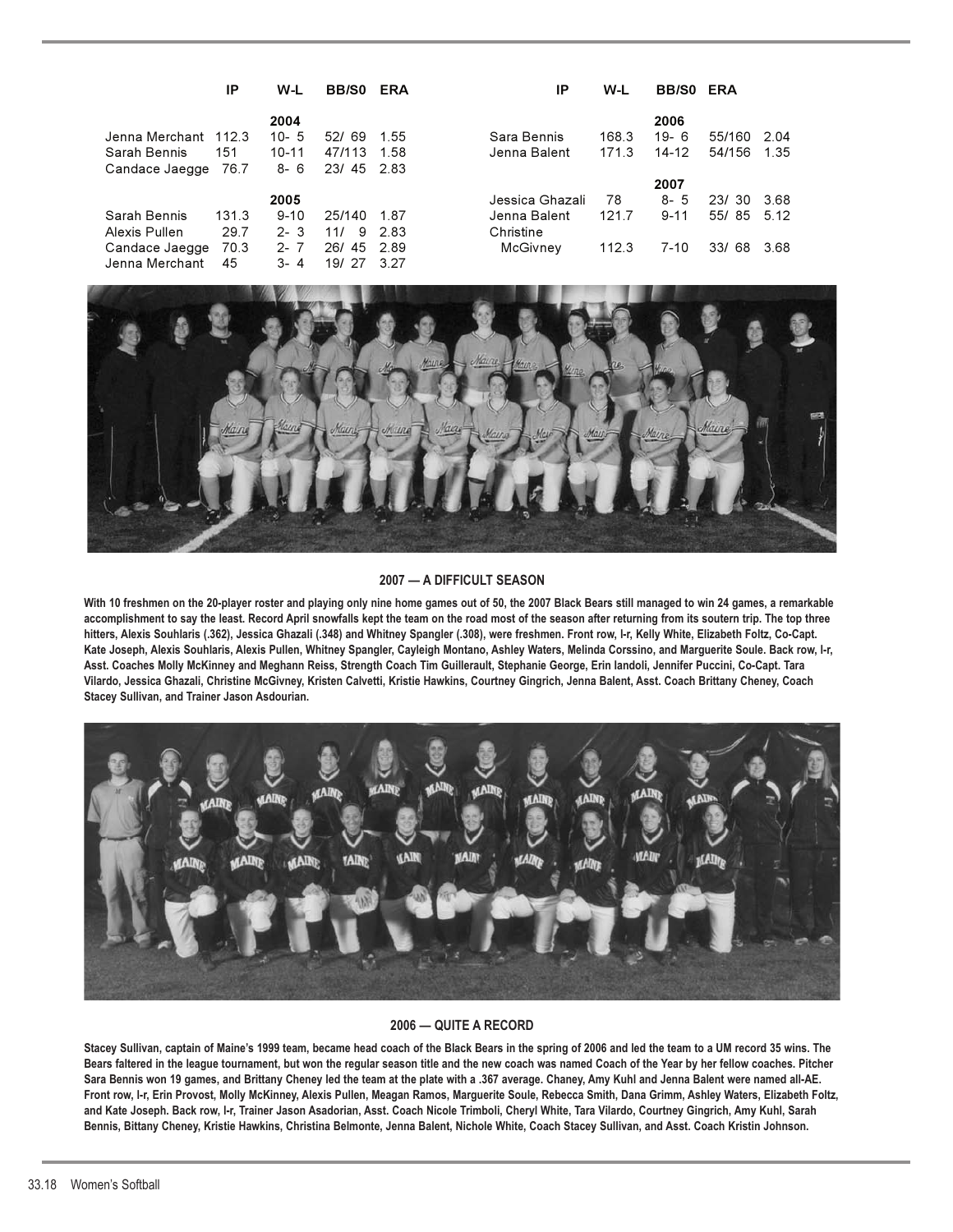**AMERICA EAST** *Maine's softball team, in the spring of 1992 and for the first time ever, was able to move into a conference with round robin scheduling when directors of the North Atlantic Conference, later re-named America East, established softball as a conference sport. Charter members were Boston and Drexel Universities and the Universities of Delaware, Hartford, Maine and Vermont. Hofstra University became a conference member in 1995 and Towson University in 1996. The University of Delaware and Drexel, Hofstra and Towson Universities resigned following the 2001 season.*

*Albany, Binghamton, and Stony Brook Universities became members in 2002. The University of Maryland at Baltimore Country became a member in 2004.*

*Conference standings for each season are as follows:*

#### **\*Conference Champion**

|                    | 1992    | 1993    | 1994    | 1995                  | 1996                  | 1997      | 1998     | 1999     | 2000      | 2001          | 2002      |
|--------------------|---------|---------|---------|-----------------------|-----------------------|-----------|----------|----------|-----------|---------------|-----------|
|                    |         |         |         |                       | <b>Regular Season</b> |           |          |          |           |               |           |
| Albany             |         |         |         |                       |                       |           |          |          |           |               | $12 - 12$ |
| Binghamton         |         |         |         |                       |                       |           |          |          |           |               | $11 - 13$ |
| Boston U.          | $6 - 4$ | $8 - 0$ | $8-2$   | 9-<br>1               | 11-<br>-3             | - 5<br>8- | $8 - 6$  | 7-       | 19-<br>-7 | $21 - 5$      | $19 - 3$  |
| Delaware           | $2 - 8$ | $6 - 2$ | $4 - 4$ | $1 - 9$               | $5 - 9$               | $9 - 4$   | $9 - 5$  | $8 - 6$  | $18 - 6$  | $11 - 17$     |           |
| Drexel             | $9 - 1$ | $3-5$   | $3 - 7$ | $4 - 7$               | $7 - 7$               | $5 - 7$   | $5 - 9$  | $8 - 6$  | $8 - 18$  | $17 - 10 - 1$ | --------  |
| Hartford           | 2-6     | $0 - 7$ | $5 - 5$ | $6 - 6$               | $3 - 11$              | $2 - 8$   | $6 - 6$  | $3 - 11$ | $7 - 17$  | $13 - 13$     | $13 - 9$  |
| Hofstra            | -----   | -----   | -----   | $10-$<br>$\mathbf{1}$ | $12 - 0$              | $12 - 0$  | $9 - 3$  | $11 - 3$ | $22 - 4$  | $20 - 6$      |           |
| <b>MAINE</b>       | $4-2$   | $4 - 3$ | 7-1     | $3 - 9$               | $7 - 7$               | $6 - 6$   | $8 - 6$  | 7-       | $12 - 16$ | $6 - 20$      | $13 - 11$ |
| <b>Stony Brook</b> |         |         |         |                       |                       |           |          |          |           | -------       | $10 - 14$ |
| Towson             |         |         |         |                       | $3 - 11$              | $2 - 12$  | $4 - 10$ | $7-$     | 14-14     | $14 - 13 - 1$ |           |
| Vermont            | $3 - 5$ | $2 - 6$ | 1-9     | $5 - 5$               | $6 - 6$               | $5 - 7$   | $5 - 9$  | $5 - 9$  | $4 - 22$  | $5-23$        | $4 - 20$  |

| Tournament   |          |          |          |          |          |          |          |          |          |          |          |
|--------------|----------|----------|----------|----------|----------|----------|----------|----------|----------|----------|----------|
| Albany       |          |          |          |          |          |          |          |          |          |          | $0 - 1$  |
| Boston U.    | $3 - 0*$ | $3 - 1*$ | $2 - 2$  | $3-2$    | $3 - 0*$ | $4 - 1*$ | $0 - 2$  | ----     | $3-2$    | $0 - 2$  | $2 - 0*$ |
| Delaware     | -----    | $1 - 2$  | $1 - 2$  | $0 - 2$  | $0 - 2$  | $0 - 2$  | $2 - 2$  | $0 - 2$  | $1 - 2$  | -----    |          |
| Drexel       | $2 - 2$  | $1 - 2$  | $1 - 2$  | $1 - 2$  | $2 - 2$  | $0 - 2$  |          | 1-2      | ----     | $1 - 2$  |          |
| Hartford     | -----    | $1 - 2$  | $1 - 2$  | $3-2$    | -----    |          |          |          |          | -----    | $1 - 1$  |
| Hofstra      |          |          | -----    | $4 - 1*$ | $2-2$    | $3-2$    | $3 - 0*$ | $4 - 1*$ | $3 - 1*$ | $4 - 1*$ |          |
| <b>MAINE</b> | $0 - 2$  | $5 - 2$  | $4 - 1*$ | $2 - 2$  | $0 - 2$  | $3-2$    | $1 - 2$  | -----    |          | -----    | $0 - 1$  |
| Towson       |          |          |          |          |          |          | -----    | $2 - 2$  | $0 - 2$  | $2-2$    |          |
| Vermont      | $1 - 2$  | $0 - 2$  | $2-2$    | $0 - 2$  | $3-2$    | 1-2      | -----    |          |          |          |          |

|                    | 2003      | 2004                  | 2005      | 2006      | 2007     |                    |       |                              |       |
|--------------------|-----------|-----------------------|-----------|-----------|----------|--------------------|-------|------------------------------|-------|
|                    |           | <b>Regular Season</b> |           |           |          |                    |       | <b>Composite: 15 Seasons</b> |       |
| Albany             | $17 - 4$  | $17 - 2$              | $17 - 2$  | $14 - 6$  | $11 - 9$ |                    |       |                              |       |
| Binghamton         | $7 - 13$  | $8 - 11$              | $5 - 13$  | $8 - 13$  | $3 - 17$ |                    | w     |                              | Pct.  |
| Boston U.          | $17 - 3$  | 11 - $7$              | $14 - 4$  | $11 - 10$ | $17 - 3$ | Hofstra            | 119   | 25                           | .826  |
| Hartford           | $5 - 16$  | $7 - 12$              | $8 - 10$  | $7 - 14$  | $12 - 8$ | Boston U.          | 228   | 91                           | .715  |
| MAINE              | $13 - 9$  | $12 - 8$              | $10 - 8$  | $16 - 5$  | $9 - 11$ | Albany             | 99    | 40                           | .712  |
| <b>Stony Brook</b> | $12 - 10$ | $13 - 7$              | $10 - 10$ | $10 - 10$ | $11 - 9$ | <b>Stony Brook</b> | 69    | 66                           | .511  |
| UMBC               | --------  | $3 - 17$              | $7 - 13$  | $11 - 10$ | $13 - 8$ | <b>MAINE</b>       | 156   | 150                          | .510  |
| Vermont            | $4 - 20$  | $6 - 13$              | $5 - 16$  | $6 - 15$  | $5 - 16$ | Delaware           | 78    | 86                           | .476  |
|                    |           |                       |           |           |          | Drexel             | 78    | 93                           | .456* |
|                    |           | Tournament            |           |           |          | <b>UMBC</b>        | 36    | 52                           | .409  |
| Albany             | $2 - 2$   | $0 - 2$               | $3 - 0*$  | $3 - 0*$  | $3 - 0*$ | Towson             | 48    | 73                           | .397* |
| Binghamton         | -----     | -----                 | -----     | -----     |          | Hartford           | 106   | 168                          | .387  |
| Boston U.          | $4 - 1*$  | $3-2$                 | $1 - 2$   | $3-2$     | $0 - 2$  | Binghamton         | 42    | 80                           | .344  |
| Hartford           | -----     |                       |           | -----     | $1 - 2$  | Vermont            | 78    | 213                          | .268  |
| MAINE              | $1 - 2$   | $3 - 1*$              | $0 - 2$   | $0 - 2$   | -----    |                    |       |                              |       |
| <b>Stony Brook</b> | $0 - 2$   | $1 - 2$               | $2-2$     | -----     | -----    |                    | 1,137 | 1,137                        | .500  |
| UMBC               |           |                       |           | $0 - 2$   | $2 - 2$  |                    |       |                              |       |
| Vermont            |           |                       |           |           | -----    |                    |       | *Also includes one tie game. |       |

| $8 - 11$   | $5 - 13$  | $8 - 13$  | $3 - 17$ |                    | w     |       | Pct.    |
|------------|-----------|-----------|----------|--------------------|-------|-------|---------|
| $11 - 7$   | $14 - 4$  | $11 - 10$ | $17 - 3$ | Hofstra            | 119   | 25    | .826    |
| $7 - 12$   | $8 - 10$  | $7 - 14$  | $12 - 8$ | Boston U.          | 228   | 91    | .715    |
| $12 - 8$   | $10 - 8$  | $16 - 5$  | $9 - 11$ | Albany             | 99    | 40    | .712    |
| 13-7       | $10 - 10$ | $10 - 10$ | $11 - 9$ | <b>Stony Brook</b> | 69    | 66    | .511    |
| $3 - 17$   | $7 - 13$  | $11 - 10$ | $13 - 8$ | <b>MAINE</b>       | 156   | 150   | .510    |
| $6 - 13$   | $5 - 16$  | $6 - 15$  | $5 - 16$ | Delaware           | 78    | 86    | .476    |
|            |           |           |          | Drexel             | 78    | 93    | $.456*$ |
| Tournament |           |           |          | <b>UMBC</b>        | 36    | 52    | .409    |
| $0 - 2$    | $3 - 0*$  | $3 - 0*$  | $3 - 0*$ | Towson             | 48    | 73    | $.397*$ |
|            |           |           |          | Hartford           | 106   | 168   | .387    |
| $3-2$      | $1 - 2$   | $3-2$     | $0 - 2$  | Binghamton         | 42    | 80    | .344    |
| -----      |           | -----     | $1 - 2$  | Vermont            | 78    | 213   | .268    |
| $3 - 1*$   | $0 - 2$   | $0 - 2$   |          |                    |       |       |         |
| $1 - 2$    | $2 - 2$   |           |          |                    | 1,137 | 1.137 | .500    |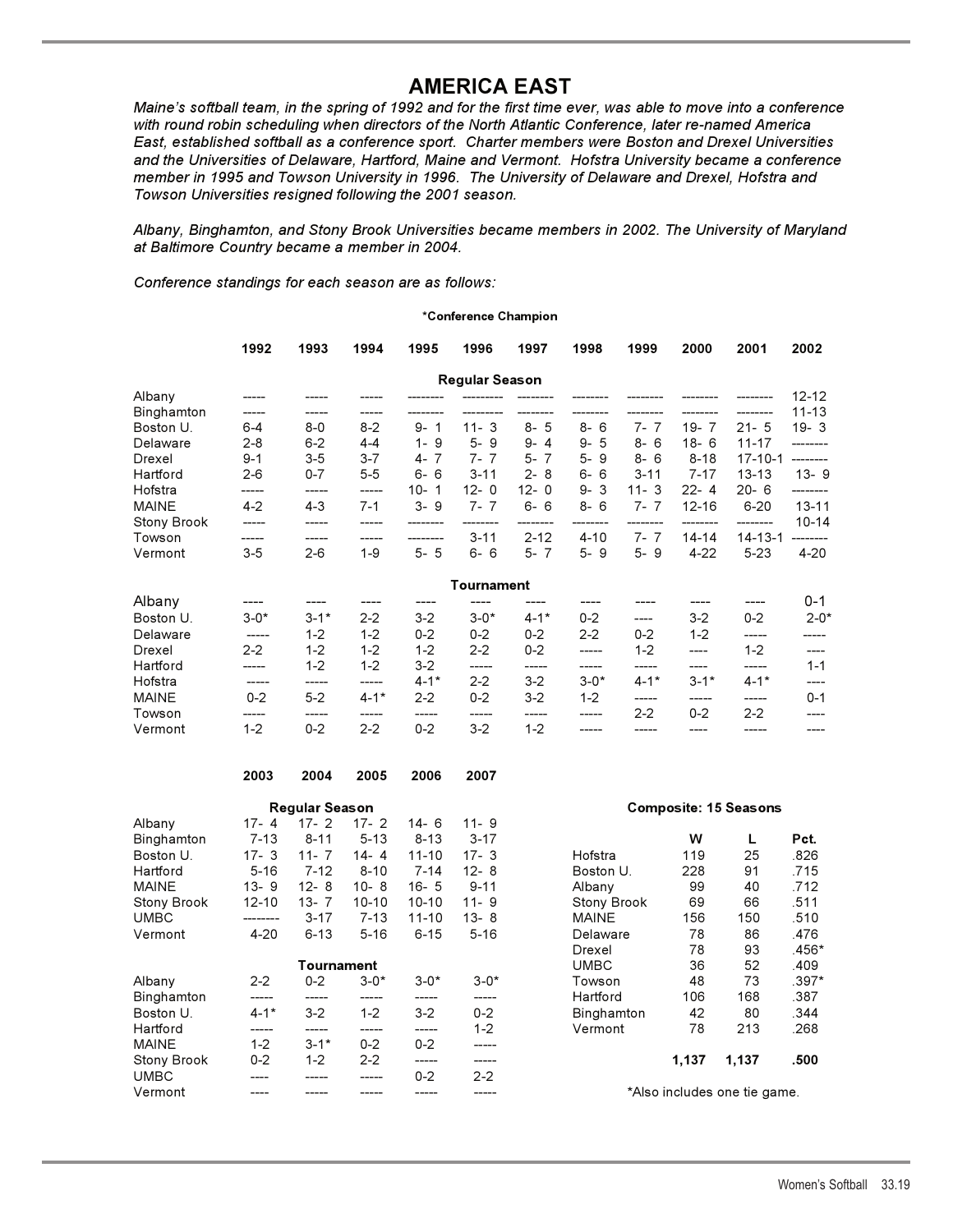# **ALL-CONFERENCE SELECTIONS**

 Sarah Bennis (2005) Jill Cassie (1999) Tenley Libby (1993) Jessica Brady (2002, 03, 04, 05) Brittany Cheney (2003) Karyn McMullin (2000) Brittany Cheney (2004, 05, 06) Katie Churchill (2002) Jenna Merchant (2003) Kelly Dow (1993) Melissa Creegan (1997) Erin Provost (2006) Kris Gorman (1993, 94, 95) Kelly Dow (1994) Aliesha Rautenberg (2002) Leigh Ann Hlywak (1999, 2002) Lauren Dulkis (2005) Kim Reed (1992, 93) Sara Jewett (1998, 99, 00) Cindy Harrington (1994, 95) Deb Smith (1992, 93) Amy Kuhl (2006) Kristi Hawkins (2007) Erica Sobel (2001) Shelly Lefevre (1995) Leigh Ann Hlywak (2000, 01) Whitney Spangler (2007) Michelle Puls (1997, 98) Amy Kuhl (2005) Lisa Swain (1993) Deb Smith (1994) Mary Wells (1996, 97, 98) Erica Sobel (1999, 00, 02) Alexis Souhlaris (2007) **All-Rookie Team** Lisa Swain (1992, 96) Jenna Balent (2006) Amy Kuhl (2003)

 Michelle Puls (1997, 98) Ashley Waters (2006) Deb Smith (1994)

#### **First Team Second Team**

Jenna Balent (2006) Jen Burton (1997) Shelly Lefevre (1994) Jenna Merchant (2002, 04) Sara Jewett (1997) Kristin Steele (1993)

 Sarah Bennis (2003) Jenna Merchant (2002) **Most Valuable Player Alexis Souhlaris (2007) Most Valuable Player** Jessica Brady (2002) **Alexis Souhlaris (2007)** Sara Jewett (2000) Brittany Cheney (2003) Lindsay Tibbetts (2002)

#### **Coach of the Year**

**Pitcher of the Year** Janet Anderson (1993, 98) Jenna Merchant (2004) Stacey Sullivan (2006)

#### **All-Tournament Team**

Jenna Balent (2006) Nicole Gamblin (1997) Erin Provost (2006) Sarah Bennis (2004) Kris Gorman (1994) Michelle Puls (1998) Jess Brady (2004) Carrie Green (1998) Deb Smith (1993, 94) Cindy Harrington (1995) Lauren Dulkis (2004) Candace Jaegge (2002) Kristin Steele (1993) Angel Gamache (1994) Molly McKinney (2004) Lisa Swain (1993)

**Tournament Most Valuable Players<br>Lauren Dulkis (2004)** Deb Sn Deb Smith (1993, 94)

# **OTHER SIGNIFICANT HONORS**

Stacey Caron (1987) Lynn Hearty (1987) Stacey Caron (1988) Michelle Duprey (1987) Jocelyn Kondrotas (1989) Lynn Hearty (1987)

# All New England **NGAA Northeast All America** Melissa Harris (1991) Tina Ouellette (1988) Sara Jewett (1999, 00) Tina Ouellette (1988)

# **M.A.I.A.W.**

*The Maine Association of Intercollegiate Athletics for Women, during the early years of Maine's softball program, conducted a post-season tournament for in-state teams. Maine finished second in the 1979 tournament and won the championship in 1982.*

# **E.C.A.C.**

*The Eastern College Athletic Conference conducted an a post-season tournament for teams unaligned with conferences during several seasons in the 1980's. Maine qualified for the event several times, winning championships in 1984 and 1987.*

#### **All-Tournament Teams**

Chris Bouchard (1987) Michelle Duprey (1987) Denise Boutine (1987) Sue Goulet (1987) Stacey Caron (1987) **Lynn Hearty (1987)**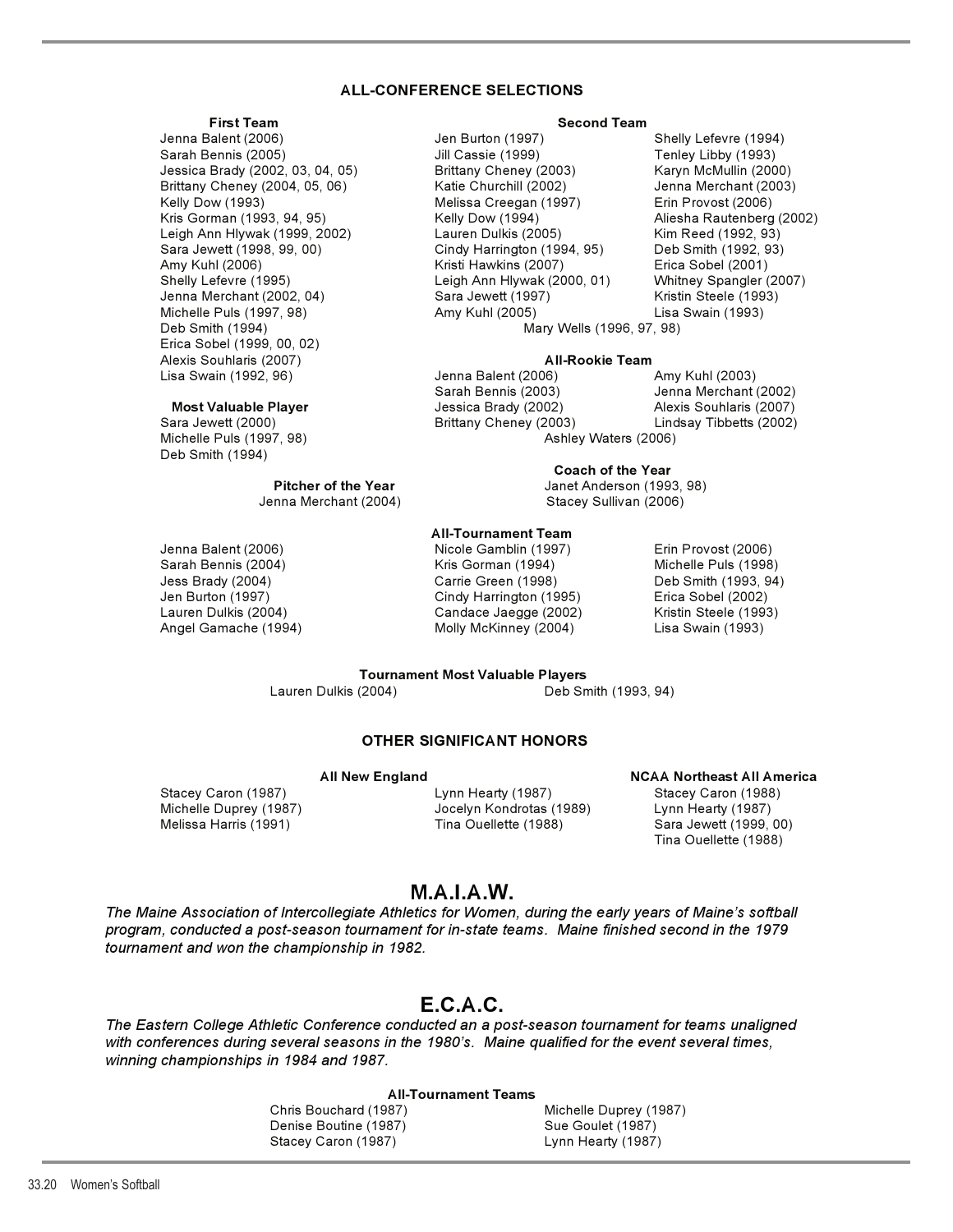# **UNIVERSITY RECORDS**

**Batting Average Slugging Average**  Season: .591 (Cynthia Richards, 1981) Career: .404 (Ethel Macklin, 1979-82) .864 (Sara Jewett, 2000)

**Runs Scored 6 Exercise Strikeouts**<br>
Season: 49 (Sara Jewett, 2000) Season: 38 Career: 134 (Sara Jewett (1997-00) Career: 108 (Jess Brady, 2002-05)

**Hits Stolen Bases**<br>
Season: 62 (Jess Brady, 2004) Season: 30 (A Career: 205 (Jess Brady, 2002-05)

Career: 180 (Sara Jewett, 1997-00)

Career: 39 (Deb Smith, 1991-94)

Career: 14 (Sara Jewett, 1997-00)

Career: 31 (Sara Jewett, 1997-00)

Season: 29 (Kristin Steele, 1991) Career: 84 (Erica Sobel, 1999-02)

Season: 38 (Kathleen Hedges, 2000)

Season: 30 (Alexis Souhlaris, 2007) 62 (Jocelyn Kondrotas (1989) Career: 73 (Jess Brady, 2002-05)

#### **Errors**

**Runs Batted In** Season: 31 (Esther Letteney, 1990) Season: 47 (Sara Jewett, 2000) Career: 90 (Asa Brown, 1984-87)

#### **Innings Pitched**

**Two-Base Hits** Season: 251.7 (Cindy Harrington, 1995) Season: 16 (Michelle Puls, 1997) Career: 581.3 (Deb Smith, 1991-94)

#### **Strikeouts by Pitcher**

**Three-Base Hits** Season: 200 (Cindy Harrington, 1995) Season: 7 (Michelle Duprey, 1987) Career: 320 (Sarah Bennis, 2003-06)

#### **Lowest Earned Run Average**

**Home Runs** Season: 0.86 (Sherri Denis, 1982) Career: 1.45 (Sherri Denis, 1979-82)

## **Wins**

**Bases on Balls** Season: 19 (Deb Smith, 1994) 29 (Erica Sobel, 2002) Career: 50 (Deb Smith, 1991-94)



#### **1997 — A FINE YEAR**

**The 1997 edition of Maine softball was a successful unit, winning 23 of 42 games and finishing second in America East. Michelle Puls hit .406 and was named Most Valuable Player of the conference. Jen Burton was strong on the mound, winning 14 games. Front row, l-r, Co-Capt. Kelly Harrington, Katie Gamache, Nicole Bourget, Mary Persson, and Shelly Lefevre. Second row, l-r, Melissa Creegan, Stacey Sullivan, Mary Wells, Katie Thibodeau, Nicole Gamblin, and Jill Cassie. Back row, l-r, Asst. Coach Nancy Deshane, Sara Jewett, Co-Capt. Kathryn Murphy, Vicki Brenner, Jen Burton, Nicole Sawyer, Michelle Puls, Asst. Coach Deb Smith, and Coach Janet Anderson.**